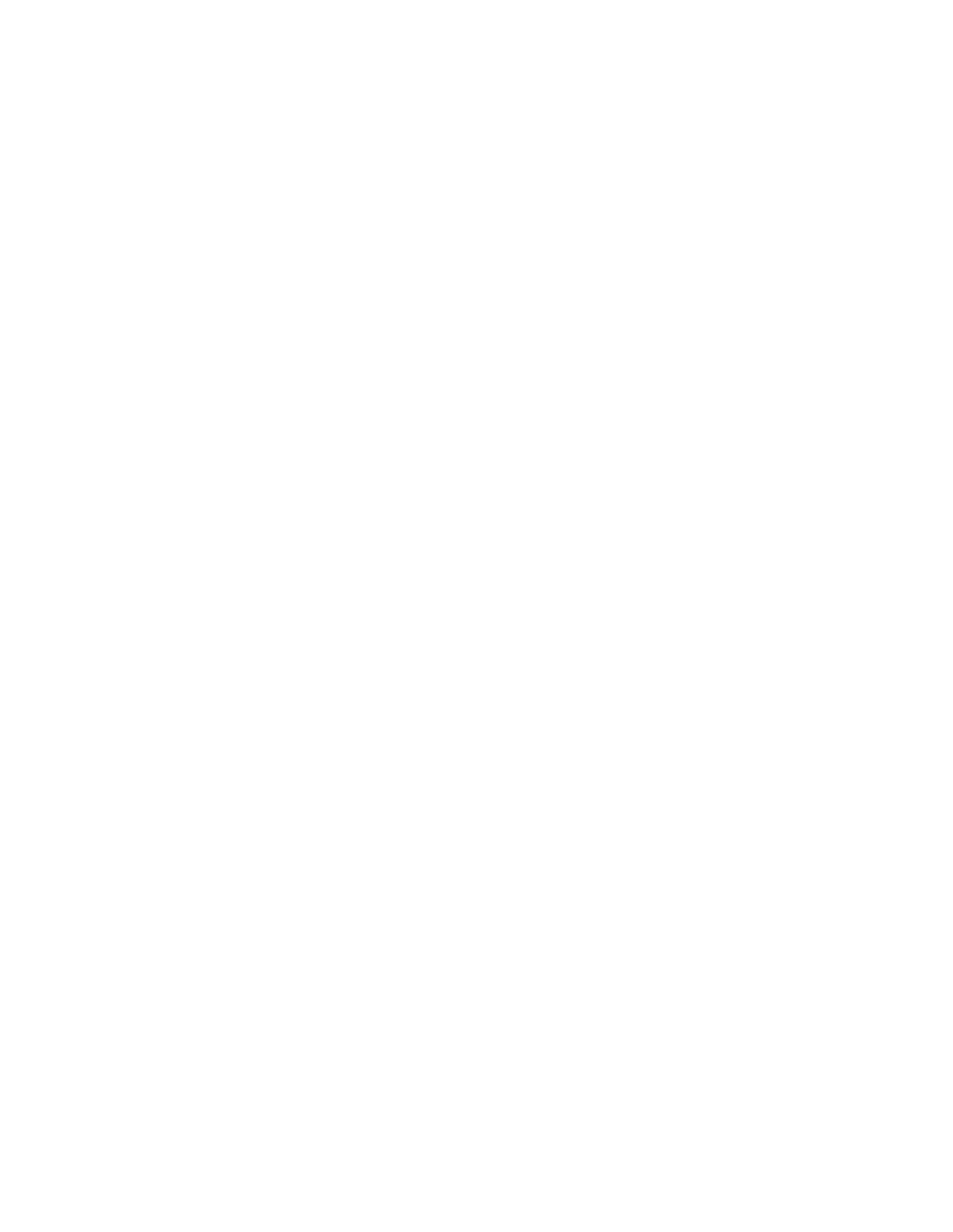### *DEPARTMENT OF REVENUE ACCESS TO TAX INFORMATION*

**Section:**

#### **4.02.010 Department of Revenue Access to Tax Information – Authorization.**

#### **4.02.010 Department of Revenue Access to Tax Information – Authorization.**

The Department of Revenue of the State of Washington is hereby authorized to access Pierce County's tax information, as set forth in RCW 82.32.330 and RCW 84.40.340, upon substantially the same conditions as tax information is authorized to be disclosed by the Department of Revenue to Pierce County taxing officials, pursuant to RCW 82.32.330, 84.40.340, and 42.17.310, as each now exists or is hereinafter amended. The Pierce County Executive is authorized to execute agreements on behalf of the Pierce County Assessor-Treasurer and the Director of the Pierce County Department of Budget and Finance with the Department of Revenue, consistent with the access herein granted. Tax information received by Pierce County pursuant to such agreements is exempt from disclosure under the Public Records Act remains privileged and confidential pursuant to RCW 82.32.330. (Ord. 95-12 § 1, 1995)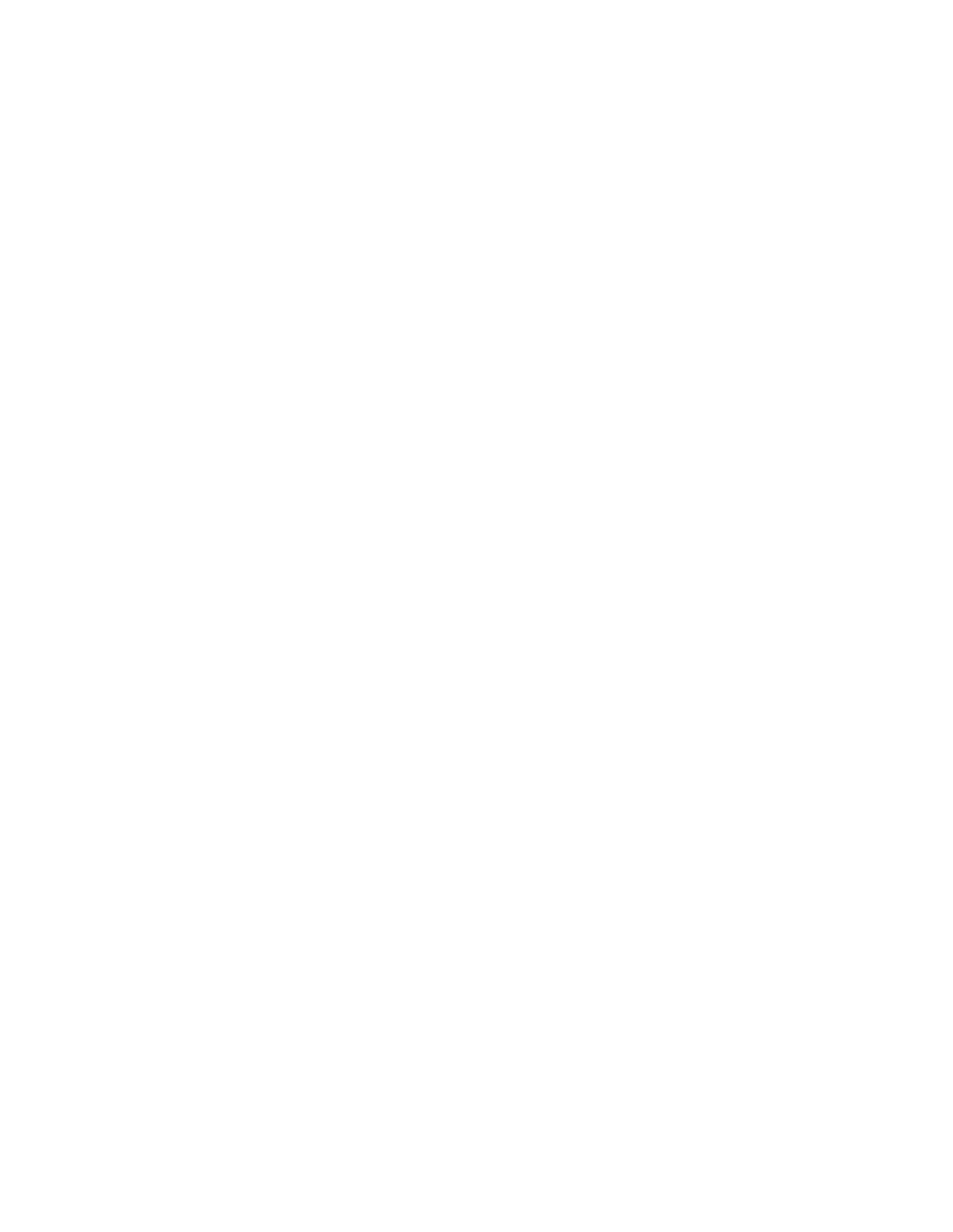### *GAMBLING TAX*

**Sections:** 

- **4.04.010 Definitions.**
- **4.04.020 Tax Levied.**
- **4.04.030 Exemptions From Tax.**
- **4.04.040 Procedure for Payment.**
- **4.04.050 Administration and Collection.**
- **4.04.060 Terms of Acceptance of Payment.**
- **4.04.070 Penalties and Interest Charges for Late Payment.**
- **4.04.080 Filing Required Before Operation of Taxable Activity.**
- **4.04.090 Filing New Declaration Necessary After License Expiration, Suspension or Revocation.**
- **4.04.100 Records of Activity Required.**
- **4.04.110 Overpayments and Underpayments Refunds and Penalties.**
- **4.04.120 Failure of Taxpayer to File Return Budget and Finance Department Authorized to Set Tax Due.**
- **4.04.130 Tax Separate From License Fee.**
- **4.04.140 Rules and Regulations Budget and Finance Department to Adopt, Publish and Enforce.**
- **4.04.150 Tax Due Constitutes Debt.**
- **4.04.160 Three-Year Limit on Recovery.**
- **4.04.170 Violations Penalty.**
- **4.04.180 Severability.**

### **Cross-reference: Chapter 9.46 RCW**

### **4.04.010 Definitions.**

For the purpose of this Chapter, the words and terms used shall have the same meaning each has under Chapter 218, Laws of 1973, 1st Extraordinary Session and RCW Chapter 9.46, each as amended, and under the rules of the Washington State Gambling Commission, WAC Chapter 230, unless otherwise specifically provided or as the context in which they are used clearly indicates that they be given some other meaning. (Prior Code § 9.08.010)

### **4.04.020 Tax Levied.**

There is levied upon all persons, associations and organizations conducting or operating within Pierce County any of the activities listed in this Section, a tax in the following amounts to be paid to the County:

- A. Bingo and raffles in the amount of 5 percent of the gross revenue received therefrom less the amount paid for or as prizes;
- B. Pulltabs in the amount of 5 percent of the gross receipts directly from the operation of the pulltabs themselves. Beginning January 1, 1998, pulltabs shall be taxed in the amount of 2 percent of the gross receipts directly from the operation of the pulltabs themselves;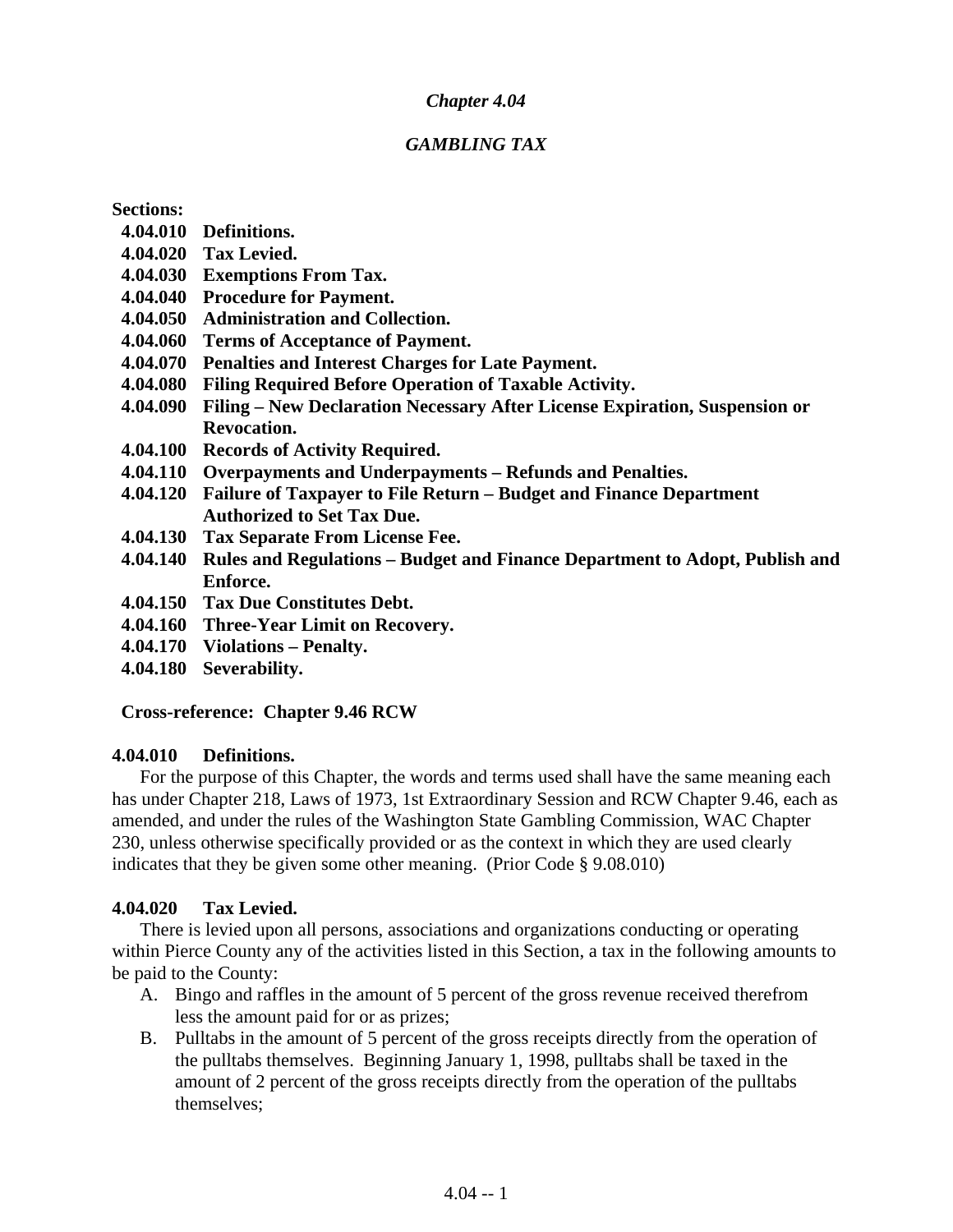- C. Punchboards in the amount of 3 percent of the gross receipts from punchboard activities. Beginning January 1, 1998, punchboards shall be taxed in the amount of 2 percent of the gross receipts from punchboard activities;
- D. Card playing in the amount of 20 percent of the gross receipts received as fees charged persons for the privilege of playing in card games. Beginning January 1, 1998, card playing shall be taxed in the amount of 10 percent of the gross receipts received as fees charged persons for the privilege of playing in card games;
- E. Amusement games only to the extent of an amount sufficient to pay the actual costs of enforcement of the provisions of this Chapter, and in no event shall such taxation exceed 2 percent of the gross revenue therefrom, less the amount paid for or as prizes.

(Ord. 2000-15 § 1, 2000; Ord. 96-113S2 § 1, 1997; Ord. 92-91 § 2, 1992; Prior Code § 9.08.020)

### **4.04.030 Exemptions From Tax.**

No tax shall be imposed under the authority of this Chapter on bingo, raffles or amusement games when such activities, or any combination thereof, are conducted by any bona fide charitable or nonprofit organization as defined in RCW 9.46.020(3), and which organization has no paid operating or management personnel and has gross income from such activities not exceeding \$5,000.00 per year less the amount paid for or as prizes. (Prior Code § 9.08.025)

### **4.04.040 Procedure for Payment.**

The taxes imposed under this Chapter shall be due and payable in monthly installments and remittance therefor shall be made on or before the 15th day of the month next succeeding the end of the monthly period in which the tax accrued. The taxpayer shall, on or before the 15th day of said month, make out a return on such forms and setting forth such information as the Pierce County Budget and Finance Department may require showing the amount of the tax for which he is liable for the preceding monthly period, sign and transmit the same to the Budget and Finance Department together with a remittance for such amount, provided:

- A. Whenever any person, association or organization taxable under this Chapter conducting or operating a taxable activity on a regular basis terminates the business, sells out or otherwise disposes of its business, any tax due under this Chapter shall become due and payable and such taxpayer shall within ten days thereafter make a return and pay the tax due.
- B. Whenever it appears to the Budget and Finance Department that the collection of taxes from any person, association or organization may be in jeopardy, the Budget and Finance Department after not less than ten days notice to the taxpayer, is authorized to require that the taxpayer remit taxes and returns at such shorter intervals than monthly as the Budget and Finance Department shall deem appropriate under the circumstances.

(Ord. 84-16 § 1 (part), 1984; prior Code § 9.08.030)

### **4.04.050 Administration and Collection.**

Administration and collection of the various taxes imposed by this Chapter shall be the responsibility of the Budget and Finance Department. The taxpayer shall be required to swear and affirm by signature that the information given in the return is true, accurate and complete under penalty of perjury. The Budget and Finance Department is authorized but not required to mail to taxpayers forms for returns. Failure of the taxpayer to receive such a form shall not excuse the taxpayer from making the return and timely paying all taxes due. The Budget and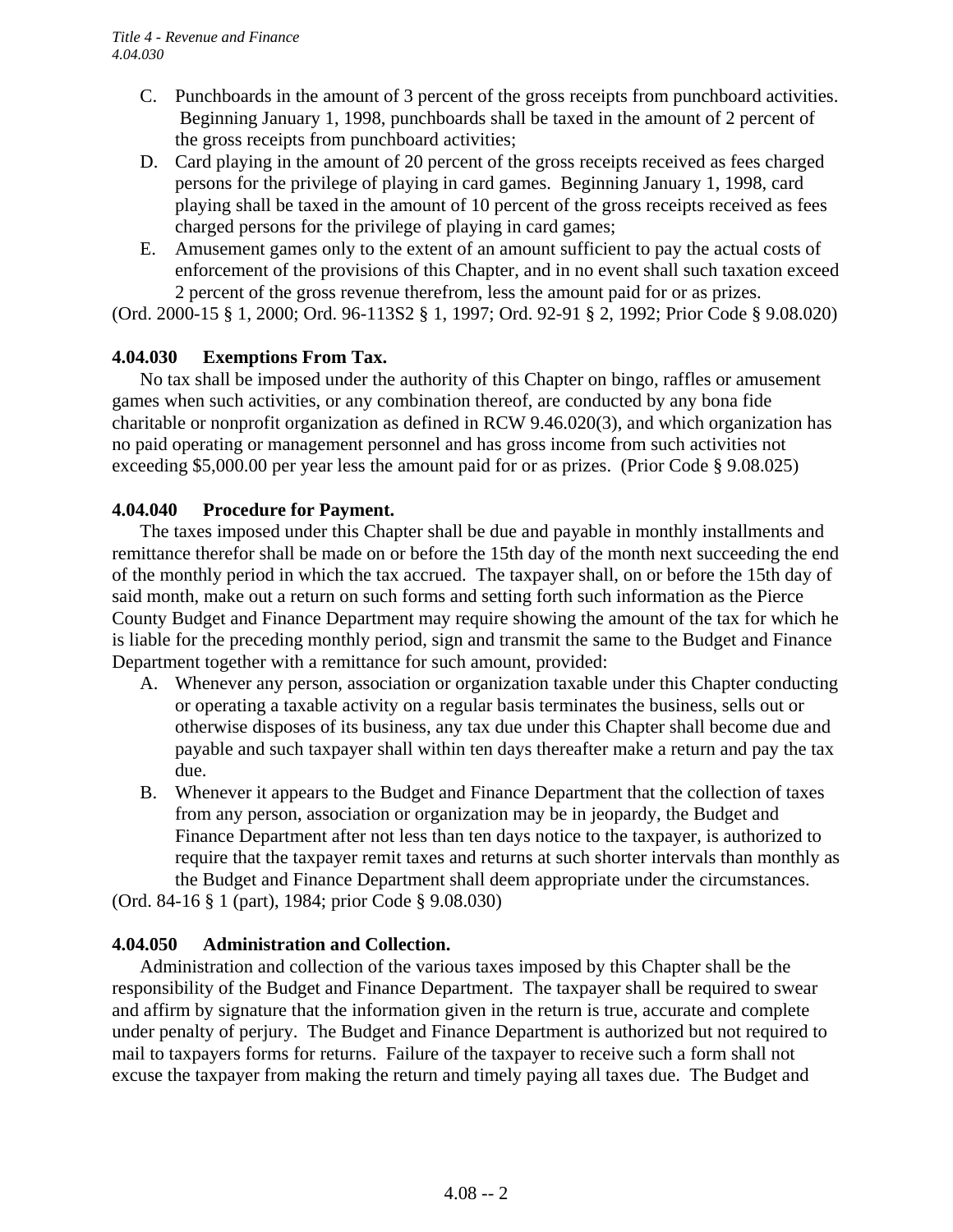Finance Department shall make forms available to the public in reasonable numbers in the Budget and Finance office during regular business hours. Along with the tax remittance and return form for each month ending a calendar quarter year, each taxpayer shall submit to the Budget and Finance Department a copy of his quarterly report to the Washington State Gambling Commission required by WAC 230-08 as now or hereafter amended. (Ord. 84-16 § 1 (part), 1984; prior Code § 9.08.040)

### **4.04.060 Terms of Acceptance of Payment.**

Taxes payable under this Chapter shall be remitted to the Budget and Finance Department on or before the time required by bank draft, certified check, cashier's check, personal check, money order or in cash. If payment is made by a draft or check the tax shall not be deemed paid until the draft or check is accepted in the usual course of business. Nor shall the acceptance of any sum of the Budget and Finance Department be an acquittance or discharge of the tax unless the amount paid is the full amount due. The return and copy of the quarterly report to the Washington State Gambling Commission shall be filed with the Budget and Finance Department after notation of that office upon the return of the amount actually received. (Ord. 84-16 § 1 (part), 1984; prior Code § 9.08.050)

### **4.04.070 Penalties and Interest Charges for Late Payment.**

- A. If full payment of any tax or fee due under this Chapter is not received by the Budget and Finance Department on or before the date due, there shall be added to the amount due a penalty fee as follows:
	- 1. One through ten days late: 10 percent;
	- 2. Eleven through twenty days late: 15 percent of tax due;
	- 3. Twenty-one through thirty days late: 20 percent of tax due;
	- 4. Thirty-one through sixty days late: 25 percent of tax due.
- B. In addition to the penalty set out in subsection A. of this Section, the Budget and Finance Department shall charge the taxpayer interest for all taxes and fees due at the rate of 1 percent per month or portion thereof that the amounts are past due. Failure to make payment in full of all tax amounts and penalties within 60 days following the day the tax amount initially became due shall be both a civil and a criminal violation of this Section.

(Ord. 84-16 § 1 (part), 1984; prior Code § 9.08.060)

### **4.04.080 Filing Required Before Operation of Taxable Activity.**

In order that the County may identify those persons who are subject to taxation under this Chapter, each person, association or organization shall file with the Budget and Finance Department a sworn declaration of intent to conduct an activity taxable under this Chapter upon a form to be prescribed by the Budget and Finance Department together with a copy of the license issued therefor by the Washington State Gambling Commission. The filing shall be made not later than 15 days prior to conducting or operating the taxable activity. No fee shall be charged for such filing which is not for the purpose of regulation of this activity but for the purposes of administration of this taxing Chapter only. Failure to timely file shall not excuse any person, association or organization from tax liability. (Ord. 84-16 § 1 (part), 1984; prior Code § 9.08.070)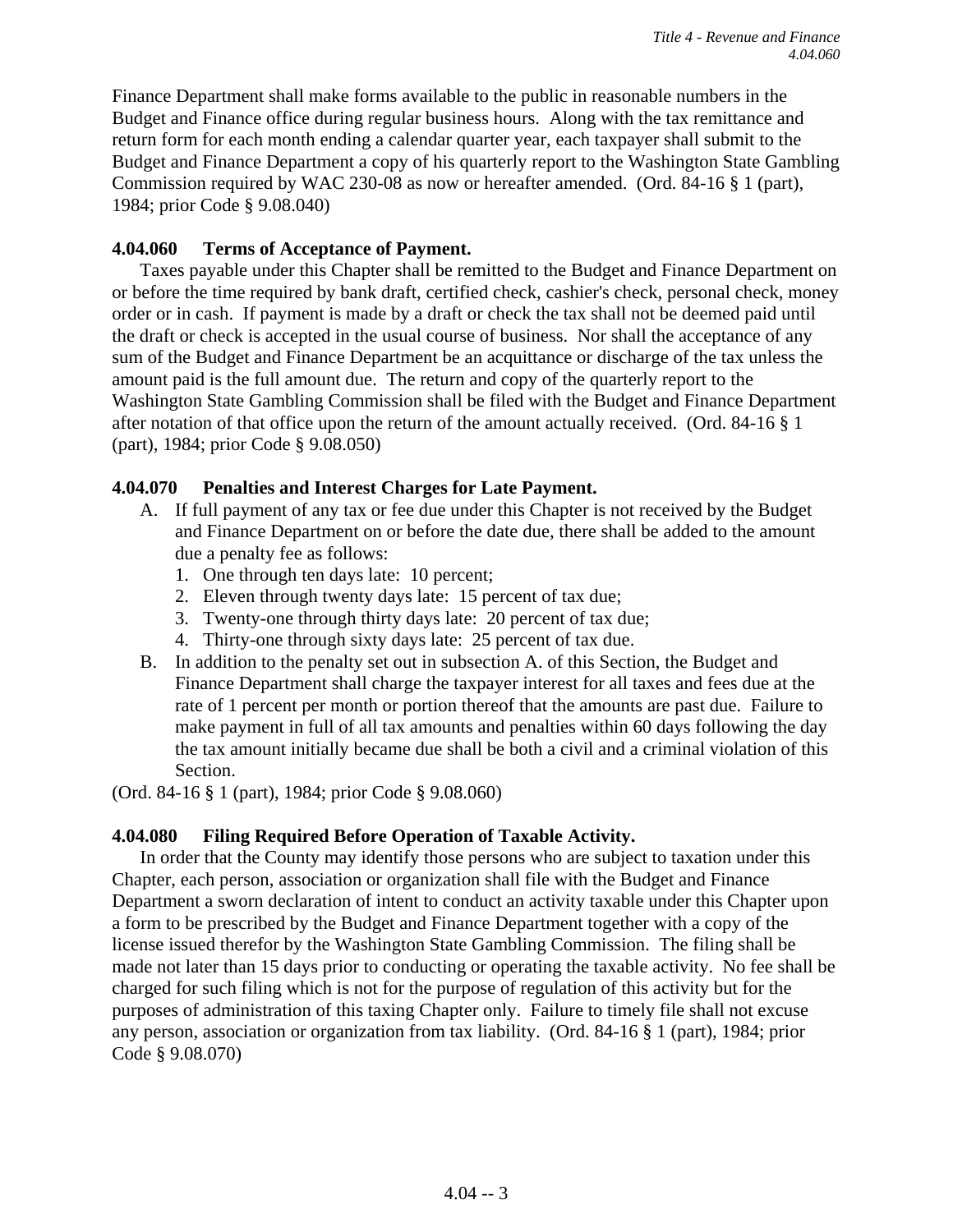### **4.04.090 Filing – New Declaration Necessary After License Expiration, Suspension or Revocation.**

A new declaration of intent to conduct or operate any of the activities taxable under this Chapter shall be required prior to the recommencement of the activity following the expiration, suspension or revocation of any license previously issued by the Washington State Gambling Commission in the same manner as described in Section 4.04.080. (Prior Code § 9.08.080)

### **4.04.100 Records of Activity Required.**

Each person, association or organization engaging in an activity taxable under this Chapter shall maintain records respecting that activity which truly, completely and accurately disclose all information necessary to determine the taxpayer's tax liability under this Chapter during each base tax period. Such records shall be kept and maintained for a period of not less than three years. In addition, all information and items required by the Washington State Gambling Commission under WAC 230-08 and the United States Internal Revenue Service respecting taxation shall be kept and maintained for the period required by those agencies. All books, records and other items required to be kept and maintained under this Section shall be subject to and immediately made available for inspection and audit during normal business hours with or without notice at the place where such records are kept on demand by the Budget and Finance Department, the Prosecuting Attorney or the Auditor or their designees for the purpose of enforcing the provisions of this taxing Chapter. Failure of a taxpayer to keep books and records as required by this Section shall be a bar to contesting the assessment of taxes as estimated by the Budget and Finance Department. Where a taxpayer does not keep all of the books, records or items required to be kept or maintained under this Section in this jurisdiction so that the above state officials or their designees may examine them conveniently, the taxpayer shall either:

- A. Produce all of the required books, records or items within this jurisdiction for such inspection within five days following a request of the above officials that he do so; or
- B. Bear the actual cost of inspection by the above officials or their designees at the location where such books, records or items are located, provided that a taxpayer choosing to bear these costs shall pay in advance to the above-stated officials or their designees the estimated costs thereof, including, but not limited to, round trip fare by the most rapid means, lodging, meals and incidental expenses; the actual amount due or to be refunded for expenses shall be determined following said examination of the records.

(Ord. 84-16 § 1 (part), 1984; prior Code § 9.08.090)

### **4.04.110 Overpayments and Underpayments – Refunds and Penalties.**

If upon application by a taxpayer for a refund or for an audit of his records or upon any examination of the returns or records of any taxpayer it is determined by the Budget and Finance Department that within three years immediately preceding receipt by the Budget and Finance Department of the application by the taxpayer for a refund or an audit in the absence of such an application within the three years immediately preceding the commencement by the Budget and Finance Department of such examination:

 A. A tax or other fee has been paid in excess of that properly due, the total excess paid over all amounts due to the County within such period of three years shall be credited to the taxpayers's account or shall be refunded to the taxpayer at the taxpayer's option. No refund or credit shall be allowed with respect to the Budget and Finance Department for more than three years before the date of such application for examination.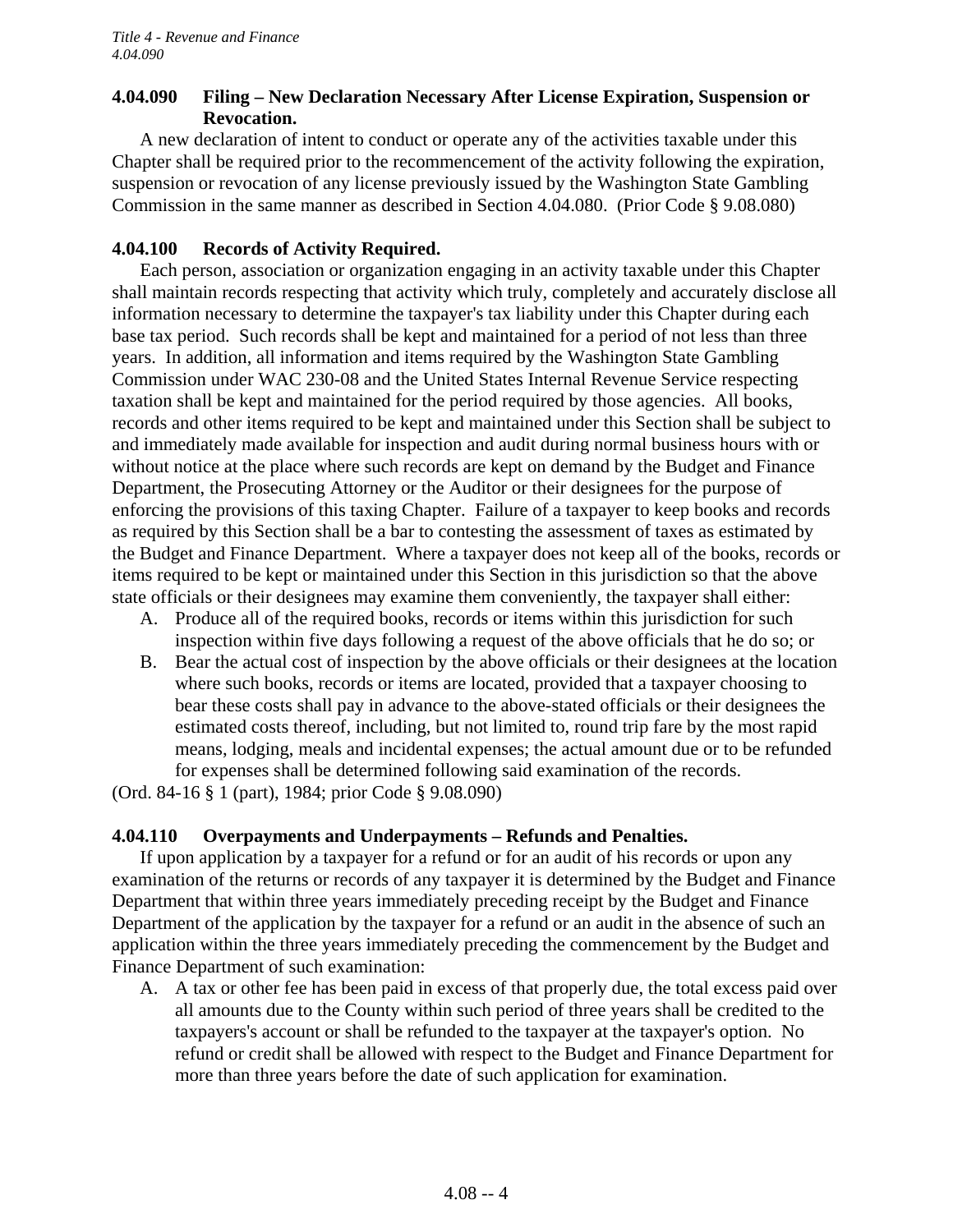B. A tax or other fee has been paid which is less than that properly due or no tax or other fee has been paid, the Budget and Finance Department shall mail a statement by certified mail to the taxpayer showing the balance due including the tax amount of the penalty, assessments and fees, and it shall be a separate additional violation of this Chapter if a taxpayer fails to make a payment in full within ten calendar days of such mailing.

(Ord. 84-16 § 1 (part), 1984; prior Code § 9.08.100)

### **4.04.120 Failure of Taxpayer to File Return – Budget and Finance Department Authorized to Set Tax Due.**

If any taxpayer fails, neglects or refuses to make and file his return as and when required under this Chapter, the Budget and Finance Department is authorized to determine the amount of tax payable together with any penalty and/or interest assessed under the provisions of this Chapter and by certified mail to notify such taxpayer of the amount so determined, which amount shall thereupon become the tax penalty and/or interest and shall become immediately due and payable. (Ord. 84-16 § 1 (part), 1984; prior Code § 9.08.110)

### **4.04.130 Tax Separate From License Fee.**

The tax levied in this Chapter shall be additional to any license fee or tax imposed or levied under any law or any other resolution of the County except as otherwise expressly provided in this Chapter. (Prior Code § 9.08.120)

### **4.04.140 Rules and Regulations – Budget and Finance Department to Adopt, Publish and Enforce.**

The Budget and Finance Department shall have the power and it shall be its duty from time to time to adopt, publish and enforce rules and regulations not inconsistent with this Chapter or with superior law for the purposes of carrying out the provisions hereof and it shall be unlawful to violate or fail to comply with any such rule or regulations. (Ord. 84-16 § 1 (part), 1984; prior Code § 9.08.130)

### **4.04.150 Tax Due Constitutes Debt.**

Any tax due and unpaid under this Chapter and all penalties or fees shall constitute a debt to Pierce County, a legal subdivision of the State of Washington, and may be collected by court proceedings the same as any other debt in like amount which shall be in addition to all other existing remedies. (Prior Code § 9.08.140)

### **4.04.160 Three-Year Limit on Recovery.**

The right of recovery by the County from the taxpayer for any tax provided under this Chapter shall be outlawed after the expiration of three calendar years from the date said tax became due. The right of recovery against the County because of overpayment of tax by any taxpayer shall be outlawed after the expiration of three calendar years from the date such payment was made. (Prior Code § 9.08.150)

### **4.04.170 Violations – Penalty.**

Any person violating or failing to comply with any of the provisions of this Chapter or any lawful rule or regulation adopted by the Budget and Finance Department pursuant thereto and upon conviction thereof shall be punished by a fine in a sum not to exceed \$300.00 or by imprisonment in the Pierce County Jail for a term not exceeding 90 days or by both such fine and imprisonment. Any taxpayer who engages in or carries on any gambling activities subject to a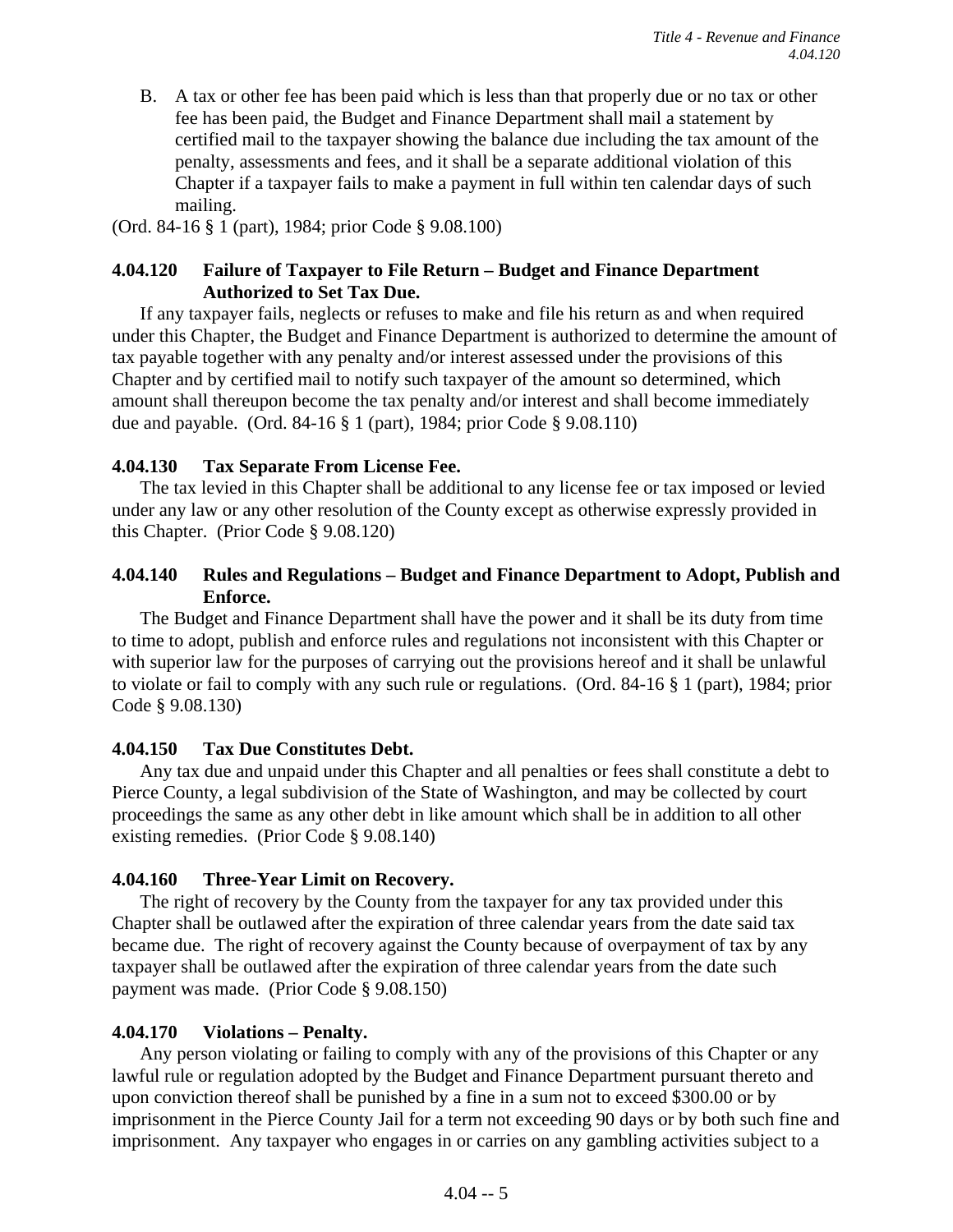*Title 4 - Revenue and Finance 4.04.170*

tax under this Chapter without having complied with the provisions of this Chapter shall be guilty of a violation of this Chapter for each day in which the gambling activity is carried on. (Ord. 84-16 § 1 (part), 1984; prior Code § 9.08.160)

### **4.04.180 Severability.**

If any provision of this Chapter or its application to any person or circumstance is held invalid, the remainder of the Chapter or the application of the provision to other persons or circumstances shall not be affected. (Ord. 89-155 § 6, 1989)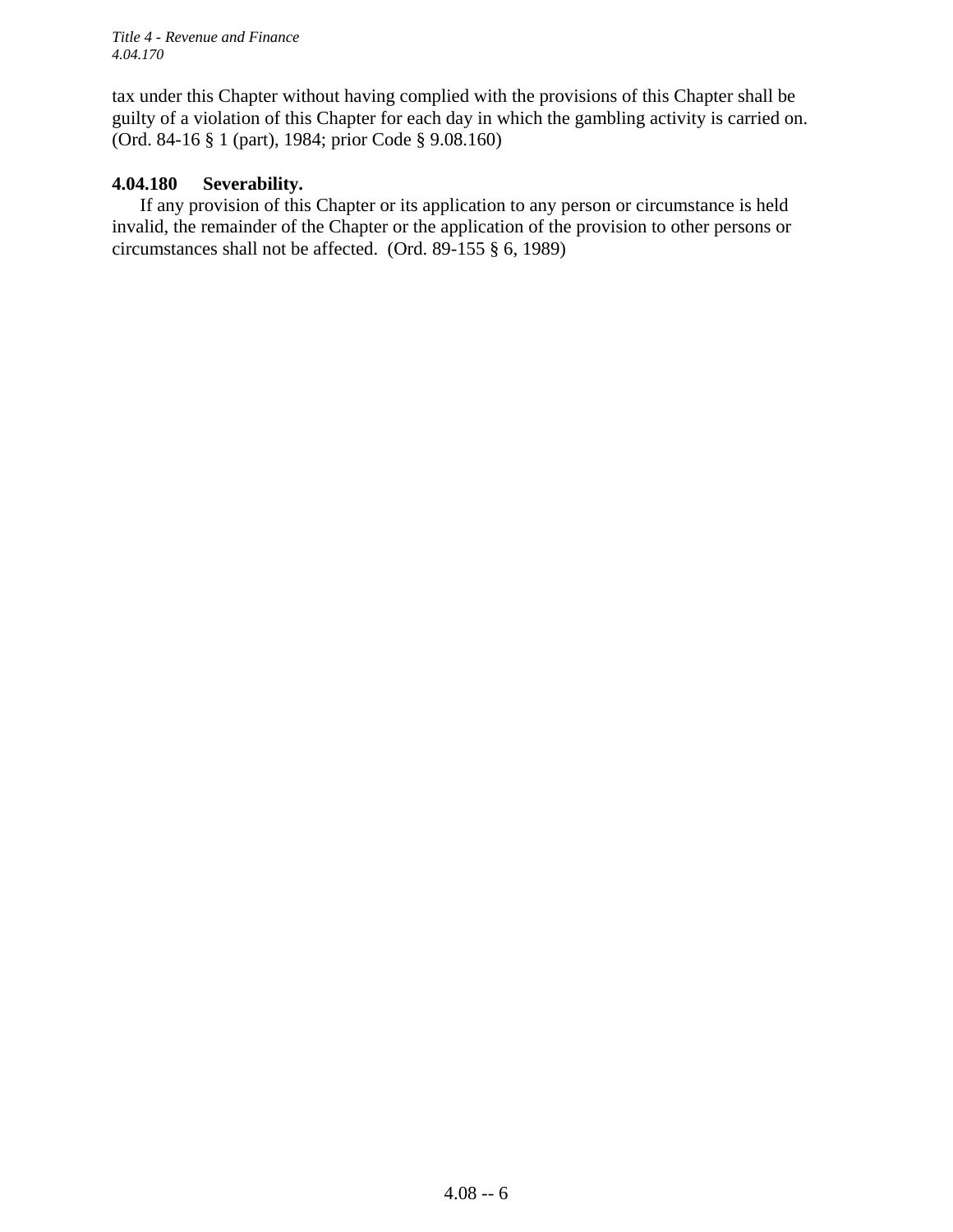### *HARVESTERS OF TIMBER – EXCISE TAX*

#### **Sections:**

- **4.08.010 Tax Imposed.**
- **4.08.020 Determination of Tax.**
- **4.08.030 Administration and Collection.**
- **4.08.040 Timber Tax Account.**
- **4.08.050 Contract With Department of Revenue.**
- **4.08.060 Agreement to Inspection of Records.**
- **4.08.070 Effective Date.**

### **4.08.010 Tax Imposed.**

There is imposed and shall be collected, on and after January 1, 2005, an excise tax on every person in the County engaging in business as a harvester as defined by RCW 84.33.035. The tax shall be paid, collected and remitted to the Department of Revenue of the State of Washington at the time and in the manner prescribed by RCW 84.33.086. (Ord. 2004-124 § 2 (part), 2004; Ord. 89-218 § 1 (part), 1990; Ord. 84-113 § 1, 1984)

#### **4.08.020 Determination of Tax.**

The tax shall be equal to the stumpage value of the timber, as defined in RCW 84.33.035, harvested from privately owned land within the County, multiplied by a rate of 4 percent, and harvested from publicly owned land within the County, multiplied by the following rates:

- A. For timber harvested January 1, 2005, through December 31, 2005, 1.2 percent;
- B. For timber harvested January 1, 2006, through December 31, 2006, 1.5 percent;
- C. For timber harvested January 1, 2007, through December 31, 2007, 1.8 percent;
- D. For timber harvested January 1, 2008, through December 31, 2008, 2.1 percent;
- E. For timber harvested January 1, 2009, through December 31, 2009, 2.4 percent;
- F. For timber harvested January 1, 2010, through December 31, 2010, 2.7 percent;
- G. For timber harvested January 1, 2011, through December 31, 2011, 3.1 percent;
- H. For timber harvested January 1, 2012, through December 31, 2012, 3.4 percent;
- I. For timber harvested January 1, 2013, through December 31, 2013, 3.7 percent;
- J. For timber harvested January 1, 2014, and thereafter, 4.0 percent.

Any harvester, as defined in RCW 84.33.035, incurring less than \$10.00 tax liability in any calendar quarter, is excused from the payment of the tax imposed by Section 4.08.010, but may be required by the Department of Revenue to file a return even though no tax may be due. (Ord. 2004-124 § 2 (part), 2004; Ord. 89-218 § 1 (part), 1990; Ord. 84-113 § 2, 1984)

### **4.08.030 Administration and Collection.**

The administration and collection of the tax imposed by this Chapter shall be in accordance with the provisions of RCW Chapter 84.33 and all Sections of RCW Chapter 82.32 (as now existing or hereafter amended), except RCW 82.32.045 and 82.32.270, shall apply with reference to the taxes imposed under this Chapter. (Ord. 89-218 § 1 (part), 1990; Ord. 84-113 § 3, 1984)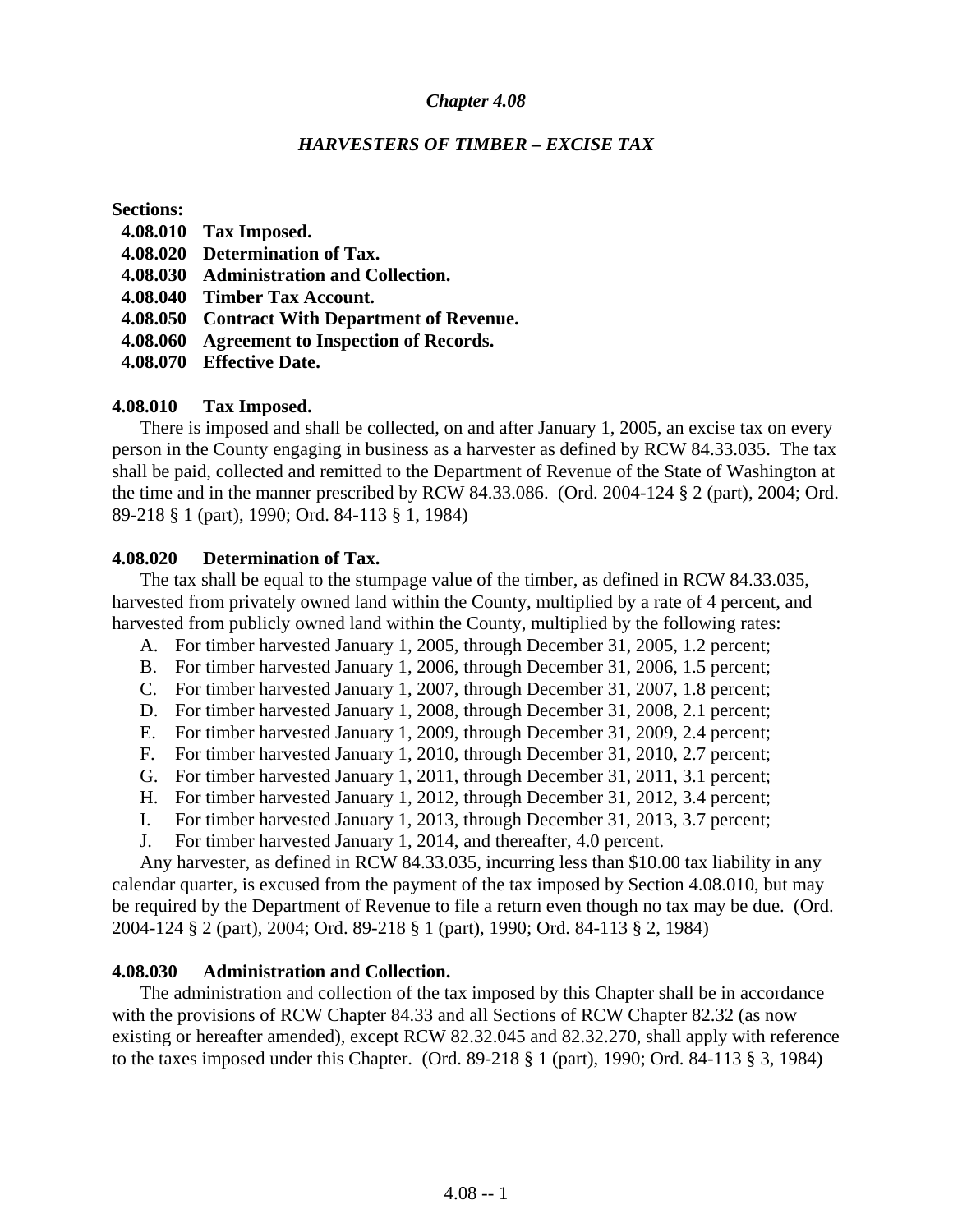### **4.08.040 Timber Tax Account.**

There is created a County timber tax account for deposit of moneys distributed to the County as provided by RCW 84.33.081(1). (Ord. 89-218 § 1 (part), 1990; Ord. 84-113 § 4, 1984)

### **4.08.050 Contract With Department of Revenue.**

The Pierce County Executive is authorized to contract with the Department of Revenue (prior to the effective date of this Chapter) for the administration and collection of the tax imposed by Section 4.08.010 and to provide in such agreement for payment of the costs of collection and administration incurred by the Department of Revenue as directed in RCW 84.33.081. The Prosecuting Attorney of the County shall first approve the form and content of the contract. (Ord. 89-218 § 1 (part), 1990; Ord. 84-113 § 5, 1984)

### **4.08.060 Agreement to Inspection of Records.**

The County agrees to give to the Department of Revenue such facts and information and to permit the Department to inspect its records in connection with the imposition, collection and administration of the tax imposed by Section 4.08.010, as may be necessary to permit the County to obtain facts and information from, and inspect the records of, the Department of Revenue to facilitate the administration of the tax and insure the correct distribution of its proceeds as provided by RCW Chapter 84.33. (Ord. 89-218 § 1 (part), 1990; Ord. 84-113 § 6, 1984)

### **4.08.070 Effective Date.**

This Chapter shall take effect January 1, 2005. (Ord. 2004-124 § 2 (part), 2004; Ord. 89-218 § 1 (part), 1990; Ord. 84-113 § 9, 1984)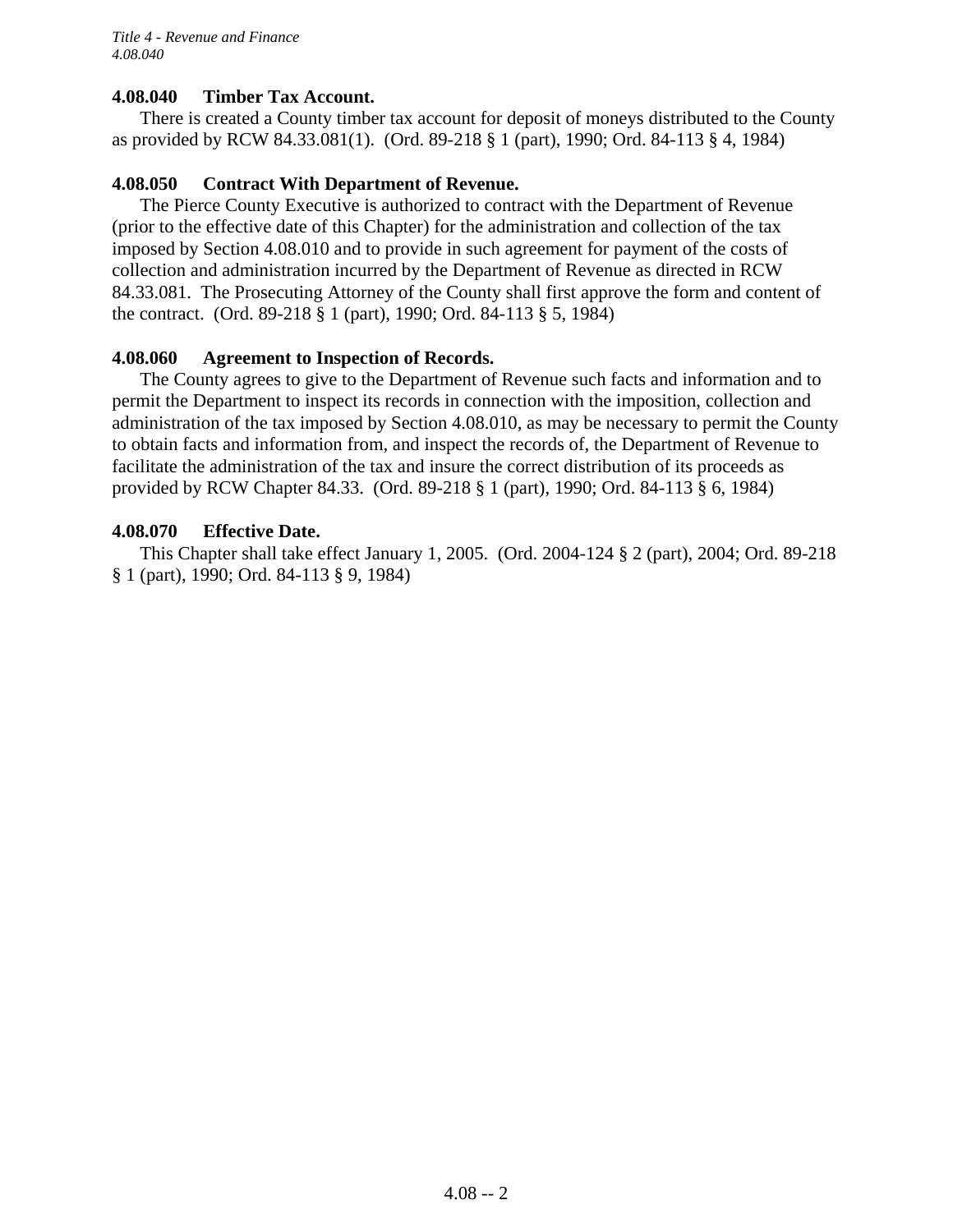### *LEASEHOLD EXCISE TAX*

#### **Sections:**

- **4.12.010 Levy of Tax.**
- **4.12.020 Rate of Tax.**
- **4.12.030 Tax Credit Allowed.**
- **4.12.040 Administration and Collection.**
- **4.12.050 Exemptions.**
- **4.12.060 Inspection of Records.**
- **4.12.070 Severability.**

### **Cross-references: Chapter 82.29A RCW; RCW 82.32.330**

### **4.12.010 Levy of Tax.**

There is levied and shall be collected a leasehold excise tax on and after January 1, 1976, upon the act or privilege of occupying or using publicly owned real or personal property within the County through a "leasehold interest" as defined by Section 2, Chapter 61, Laws of 1975-76, Second Extraordinary Session (referred to in this Chapter as the "State Act"). The tax shall be paid, collected, and remitted to the Department of Revenue of the State at the time and in the manner prescribed by Section 5 of the State Act. (Prior Code § 9.10.010)

### **4.12.020 Rate of Tax.**

The rate of the tax imposed by Section 4.12.010 shall be 6 percent of the taxable rent (as defined by Section 2 of the State Act); provided, that the following credits shall be allowed in determining the tax payable:

- A. With respect to a leasehold interest arising out of any lease or agreement, the terms of which were binding on the lessee prior to July 1, 1970, where such lease or agreement has not been renegotiated (as defined by Section 2 of the State Act) since that date, and excluding from such credit (1) any leasehold interest arising out of any lease of property covered by the provisions of RCW 28B.20.394 and (2) any lease or agreement including options to renew which extends beyond January 1, 1985, as follows:
	- With respect to taxes due in calendar year 1976, a credit equal to 80 percent of the tax produced by the above rate;
	- With respect to taxes due in calendar year 1977, a credit equal to 60 percent of the tax produced by the above rate;
	- With respect to taxes due in calendar year 1978, a credit equal to 40 percent of the tax produced by the above rate;
	- With respect to taxes due in calendar year 1979, a credit equal to 20 percent of the tax produced by the above rate.
- B. With respect to a product lease (as defined by Section 2 of the State Act), a credit of 33 percent of the tax produced by the above rate.

(Prior Code § 9.10.020)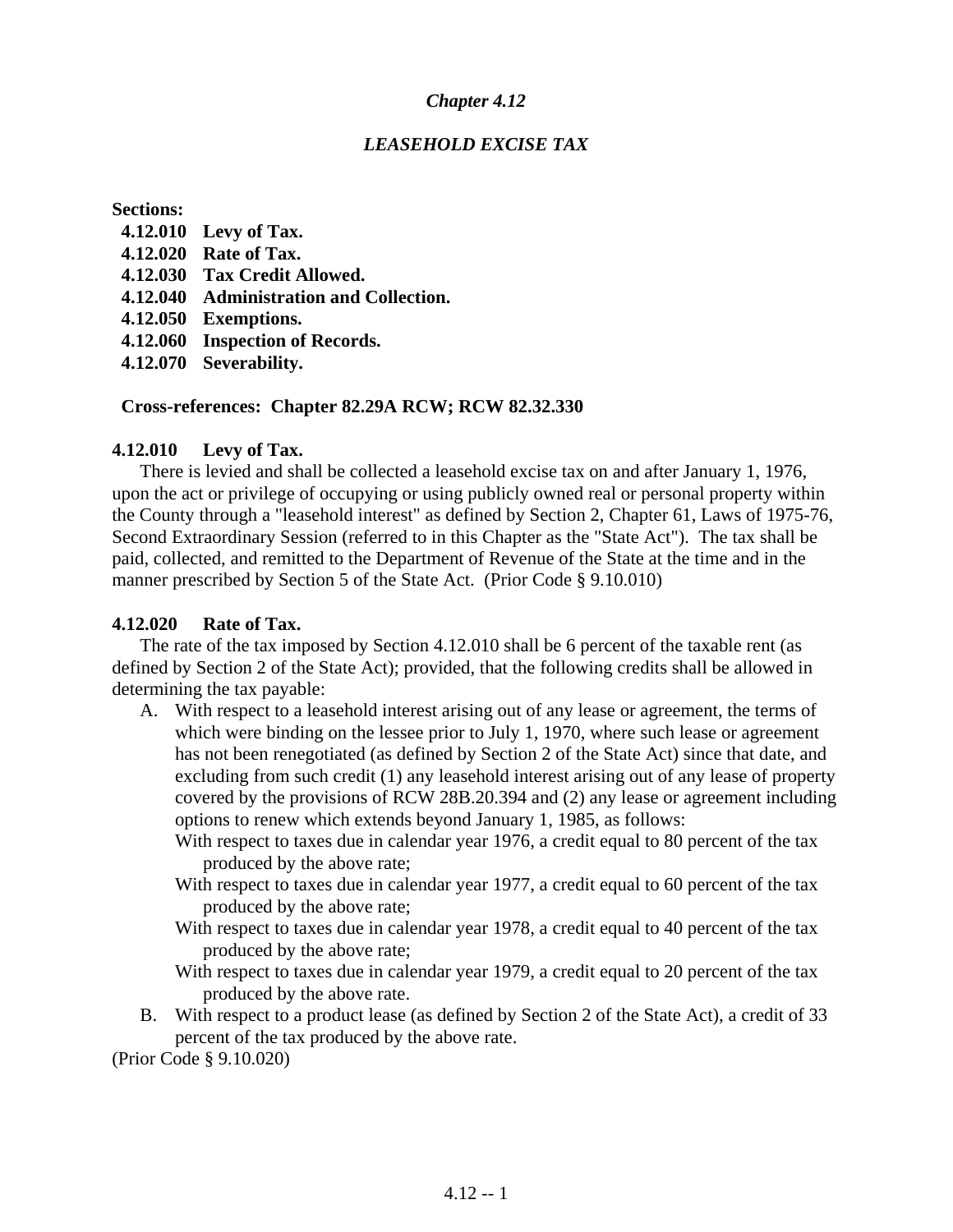### **4.12.030 Tax Credit Allowed.**

There shall be allowed against the tax otherwise imposed by this Chapter a credit for the full amount of any leasehold excise tax authorized by Section 4 of the State Act and imposed upon the same taxable event by any city or town. (Prior Code § 9.10.030)

### **4.12.040 Administration and Collection.**

The administration and collection of the tax imposed by this Chapter shall be in accordance with the provisions of the State Act. (Prior Code § 9.10.040)

### **4.12.050 Exemptions.**

Leasehold interests exempted by Section 13 of the State Act as it now exists or may hereafter be amended shall be exempt from the tax imposed pursuant to Section 4.12.010. (Prior Code § 9.10.050)

### **4.12.060 Inspection of Records.**

The County consents to the inspection of such records as are necessary to qualify the County for inspection of records of the Department of Revenue pursuant to RCW 82.32.330. (Prior Code § 9.10.060)

### **4.12.070 Severability.**

If any provision of this Chapter or its application to any person or circumstance is held invalid, the remainder of the Chapter or the application of the provision to other persons or circumstances shall not be affected. (Ord. 89-155 § 7, 1989)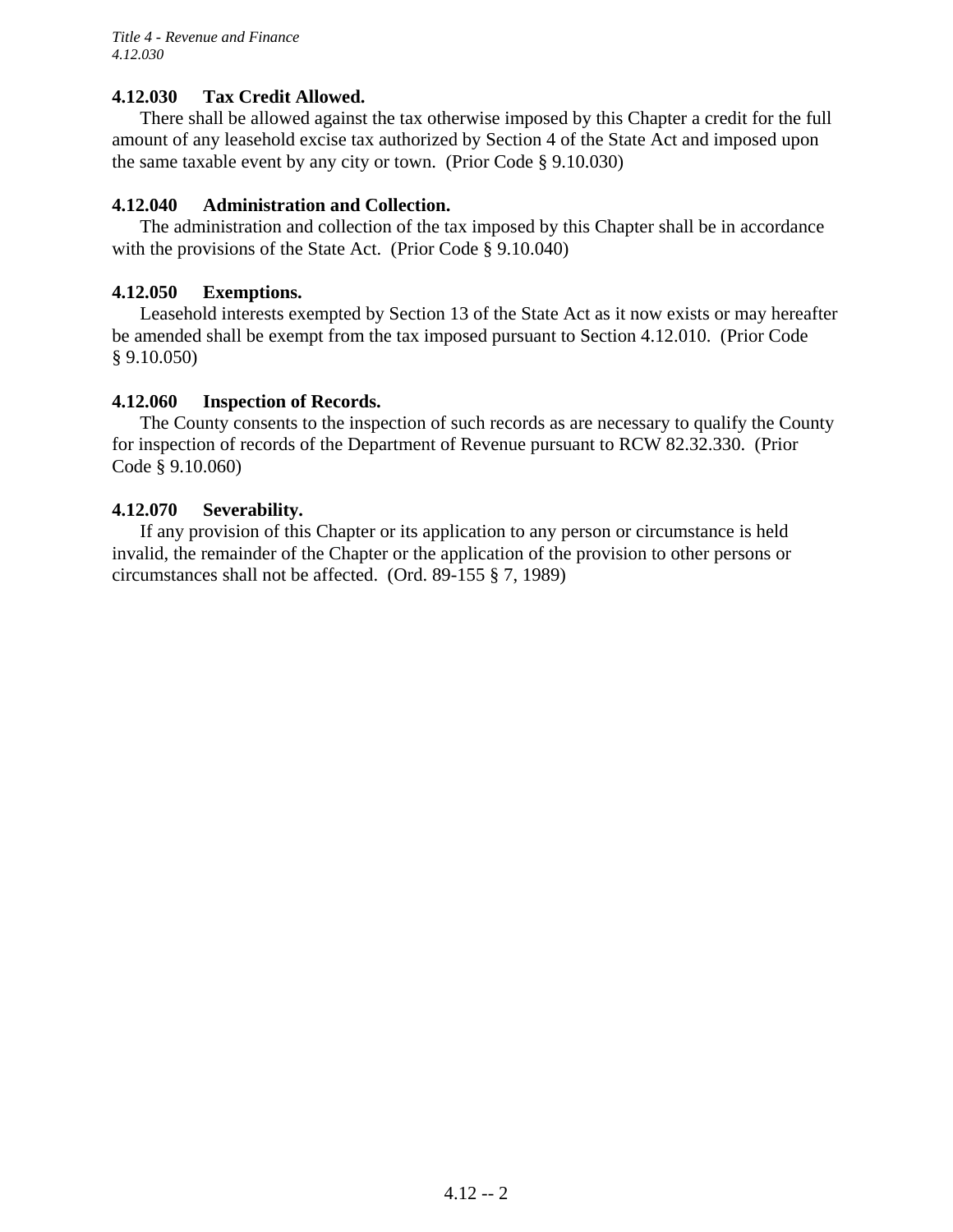### *CONSERVATION FUTURES PROPERTY TAX LEVY*

#### **Section:**

#### **4.14.010 Real Property Tax Levy Imposed.**

#### **4.14.010 Real Property Tax Levy Imposed.**

Pursuant to RCW 84.34.230, there is hereby imposed a real property tax levy to be applied against all taxable property within Pierce County. The levy shall be applied at a rate of six and one-quarter cents per thousand dollars of assessed valuation. All monies levied pursuant to this tax shall be deposited in the Conservation Futures Fund, PCC 4.48.020 I. (Ord. 92-145 § 1, 1992; Ord. 91-65 § 1, 1991)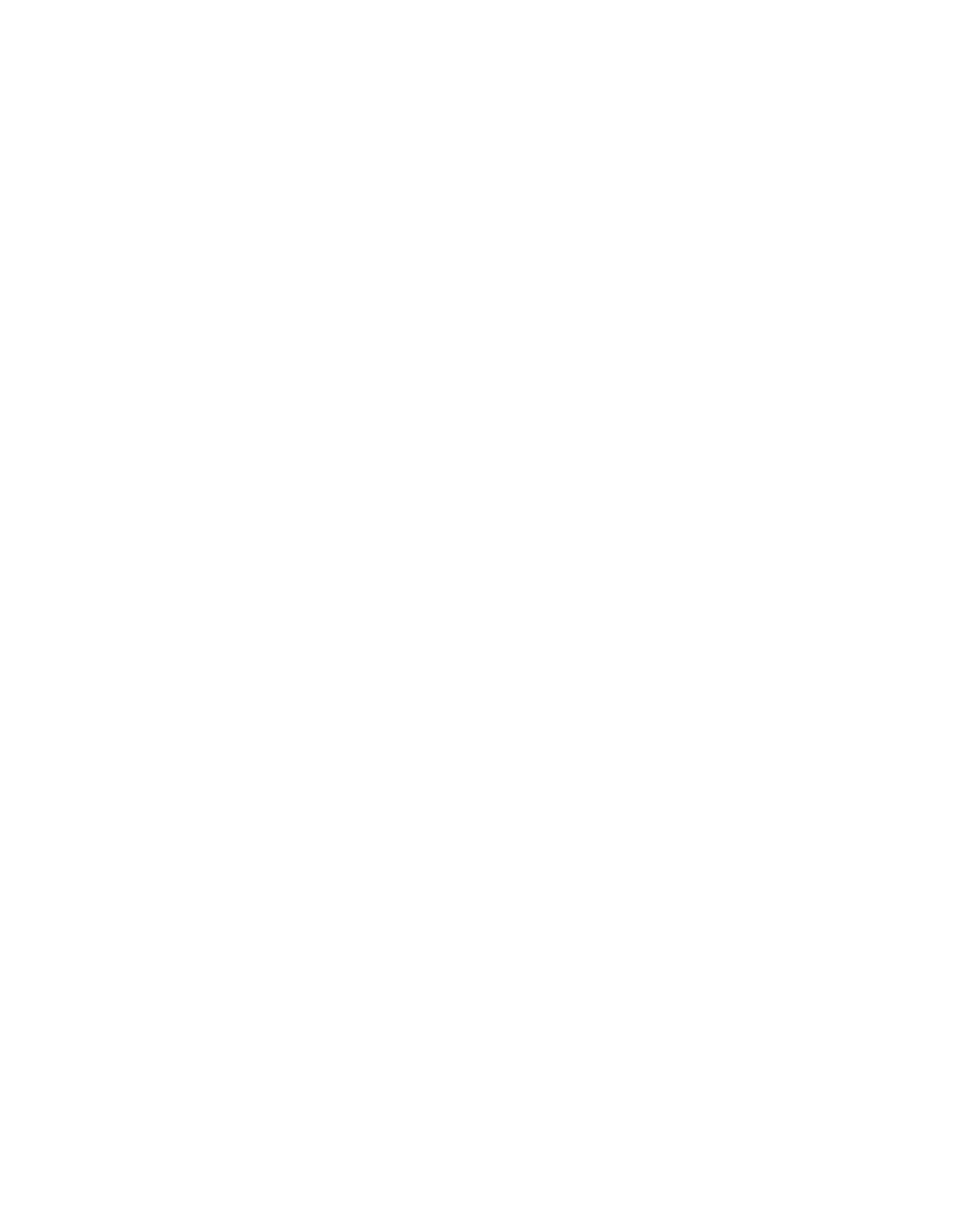### *LODGING FACILITIES EXCISE TAX*

**Sections:** 

- **4.16.010 Imposition of Special Excise Tax.**
- **4.16.020 Definitions.**
- **4.16.030 Administration Collection.**
- **4.16.040 Credit.**
- **4.16.050 Taxes Imposed are Additional.**
- **4.16.060 Payment of Taxes Deduction.**
- **4.16.070 Violations.**
- **4.16.080 Establishment of a Special Fund.**
- **4.16.090 Effective Date of Tax.**
- **4.16.100 Severability.**

### **4.16.010 Imposition of Special Excise Tax.**

- A. There is imposed a special excise tax of 2 percent on the sale of or charge made for the furnishing of lodging by a hotel, rooming house, tourist court, motel, or trailer camp, or the granting of any similar license to use real property, as distinguished from the renting or leasing of real property; provided, that it shall be presumed that the occupancy of real property for a continuous period of one month or more constitutes a rental or lease of real property and not a mere license to use or to enjoy the same.
- B. In addition to that tax imposed and levied at subsection 4.16.010 A. above, the Council of Pierce County, acting pursuant to the authority of with the purposes stated at Chapter 483, Washington Laws of 1987, hereby imposes and levies a special excise tax of 2 percent on the sale of or charge made for the furnishing of lodging by a hotel, rooming house, tourist court, motel, or trailer camp, or the granting of any similar license to use real property, as distinguished from the renting or leasing of real property; provided, that it shall be presumed that the occupancy of real property for a continuous period of one month or more constitutes a rental or lease of real property and not a mere license to use or to enjoy the same.
- C. The Council of Pierce County, acting pursuant to the authority of and with the purposes stated at Chapter 452, Laws of 1997, Chapter 35, Laws of 1998, and Chapter 67.28 RCW there is imposed an excise tax of 7 percent on the sale or charge made for the furnishing of lodging by a hotel, motel or trailer camp or the granting of any similar license to use real property; provided, that it shall be presumed that the occupancy of real property for a continuous period of one month or more constitutes a rental or lease of real property and not a mere license to use or to enjoy the same. This tax is imposed in lieu of the tax imposed pursuant to PCC 4.16.010 A. and B.
- D. Lodging facilities having 25 or fewer units shall be exempt from the collection of 3 percent of the tax imposed under this Chapter.
- E. The tax paid pursuant to this subsection shall be credited against the amount of sales tax due to the State under Chapter 82.08 RCW on the same sale of lodging, but the credit for taxes imposed under this Section shall not exceed 2 percent. The revenue raised pursuant to this subsection shall be used for tourism promotion or funding tourismrelated capital facilities.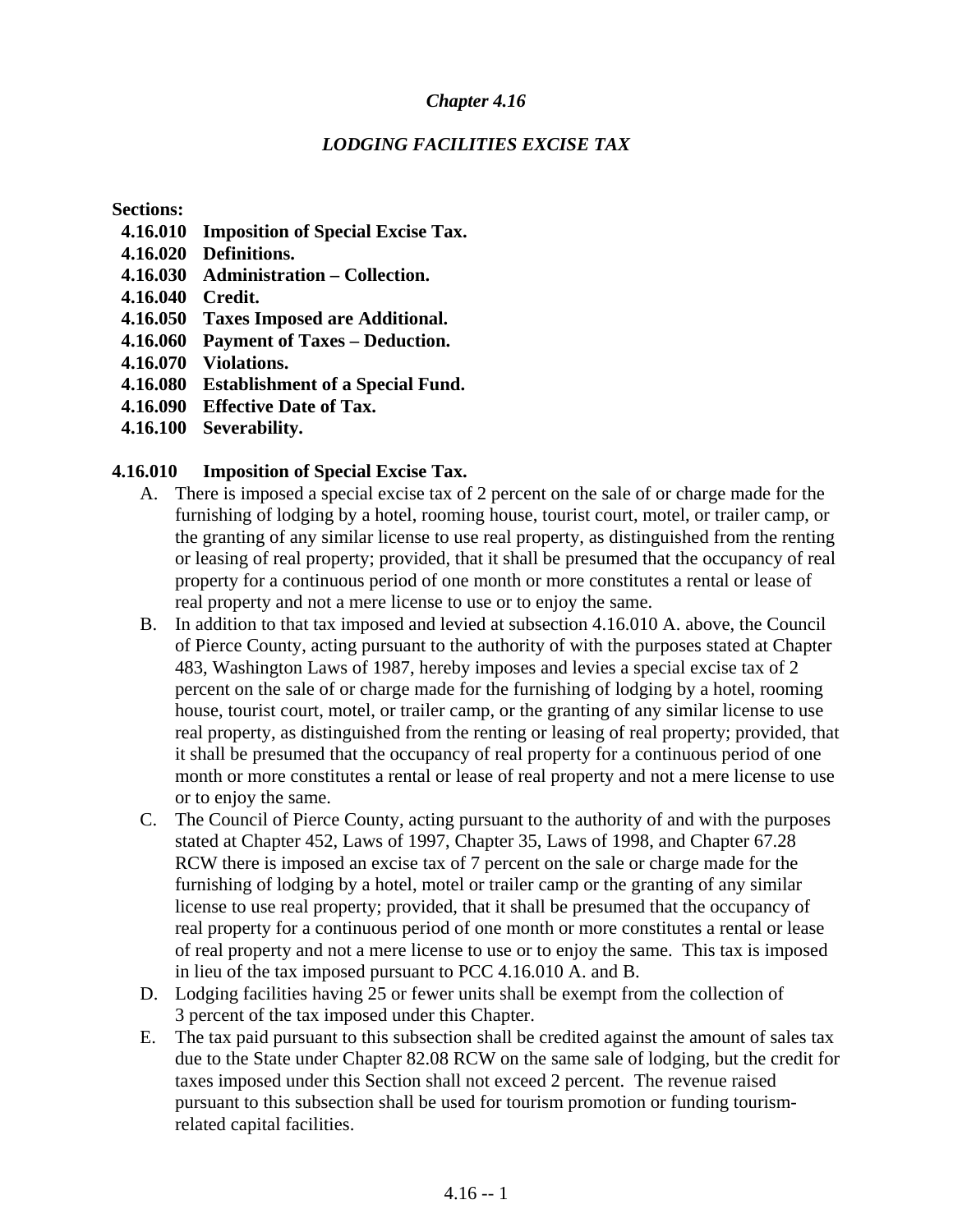- E. Definitions.
	- 1. "Tourism" as used in this subsection is defined as economic activity resulting from tourists which may include overnight lodgings, meals, gifts, and souvenirs.
	- 2. "Tourism promotion" as used in this subsection means activities and expenditures designed to increase tourism, including but not limited to advertising, publicizing, or otherwise distributing information for the purpose of attracting and welcoming tourists; developing strategies to expand tourism; operating tourism promotion agencies; and funding marketing of special events and festivals designed to attract tourists.
	- 3. "A tourism-related facility" means property with a usable life of three or more years or constructed with volunteer labor, used to support tourism, performing arts or accommodate tourist activities.
- G. Whenever the County proposes the imposition of a new tax under Chapter 452, Washington Laws of 1997, an increase in the rate of said tax, the repeal of said tax, or a change in the use of revenue received from said tax, the County shall submit the proposal to the Lodging Tax Advisory Committee (Committee), established pursuant to Chapter 2.93 PCC, for review and comment. The submission shall occur at least 45 days before final action on the proposal by the Council.

The Committee's comments shall be submitted to the Council in a timely manner and shall include an analysis of the extent to which the proposal will accommodate activities for tourists or increase tourism, and the extent to which the proposal will affect the long term stability of the Tourism Promotion and Capital Facilities Fund.

Failure of the Committee to submit comments before final action by the Council on a new proposal shall not prevent the municipality from acting on the proposal. The County is not required to submit an amended proposal to the Committee.

(Ord. 98-100 § 1 (part), 1998; Ord. 97-20S2 § 2 (part), 1997; Ord. 87-158 § 1 (part), 1987; Ord. 81-17 § 2 (part), 1981; prior Code § 9.12.010)

### **4.16.020 Definitions.**

The definitions of "selling price," "seller," "buyer," "consumer," and all other definitions as are now contained in RCW 82.08.010, and subsequent amendments thereto, are adopted as the definitions for the taxes levied herein. (Ord. 87-158 § 1 (part), 1987; Ord. 81-17 § 2 (part), 1981; prior Code § 9.12.020)

### **4.16.030 Administration – Collection.**

For the purposes of the tax levied in this Chapter:

- A. The Washington State Department of Revenue is designated as the agent of the County for the purpose of collection and administration.
- B. The administrative provisions contained in RCW 82.08.050 through 82.08.070 and in RCW Chapter 82.32 shall apply with respect to administration and collection by the Department.
- C. All rules and regulations adopted by the Department of Revenue for the administration of RCW Chapter 82.08 are adopted.
- D. The Department is empowered, on behalf of the County, to prescribe such special forms and reporting procedures as the Department may deem necessary.

(Ord. 81-17 § 2 (part), 1981; Res. 21334 § 1 (part), 1979; prior Code § 9.12.030)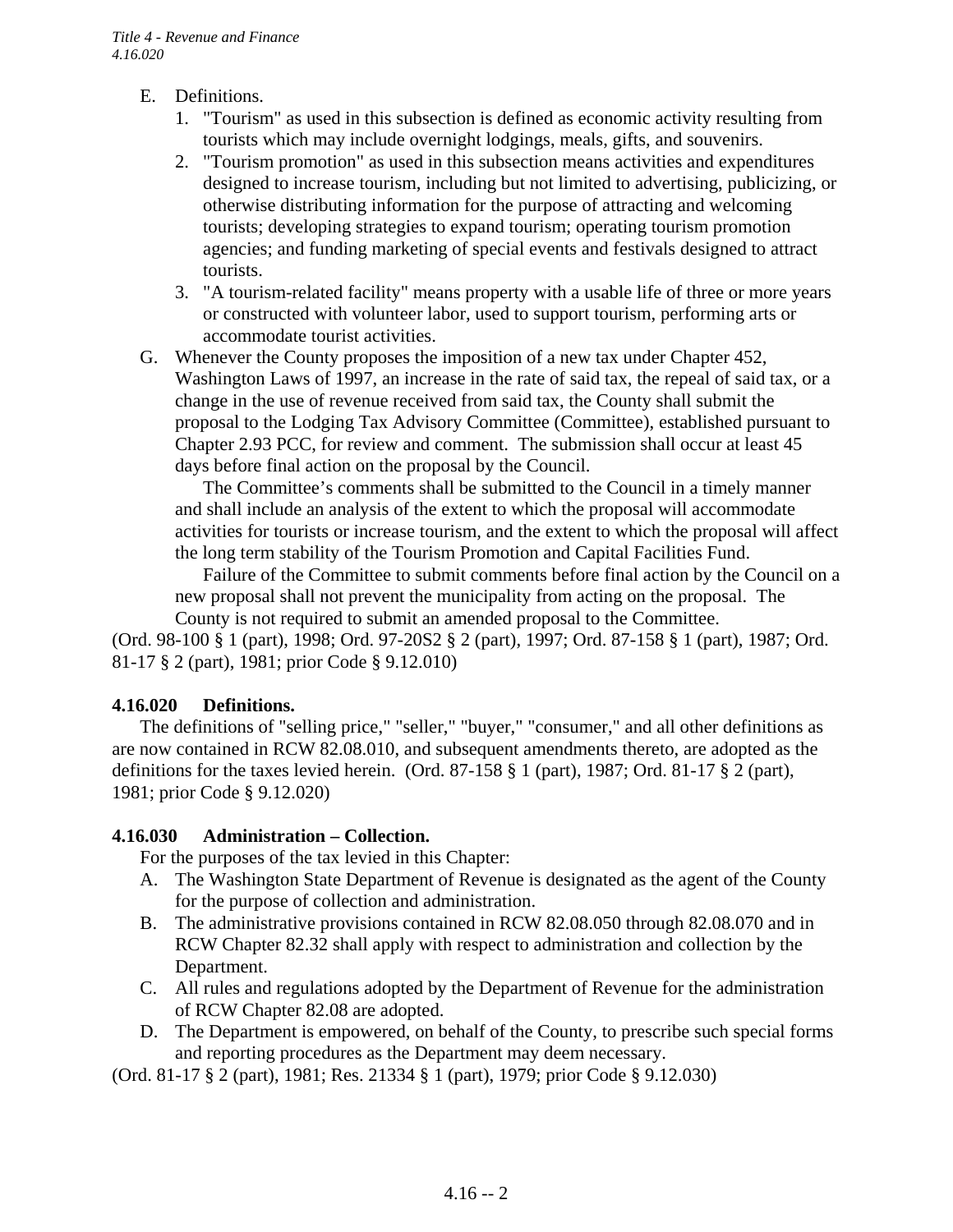### **4.16.040 Credit.**

There shall be allowed against the taxes imposed by this Chapter a credit for the full amount of any city tax imposed pursuant to RCW Chapter 67.28 upon the same taxable event upon which a tax is imposed by this Chapter. (Ord. 87-158  $\S$  1 (part), 1987; Ord. 81-17  $\S$  2 (part), 1981; prior Code § 9.12.040)

### **4.16.050 Taxes Imposed Are Additional.**

The special excise tax herein levied in this Chapter shall be in addition to any license fee or any tax imposed or levied under any law or any other resolution or ordinance of the County. (Ord. 87-158 § 1 (part), 1987; Ord. 81-17 § 2 (part), 1981; prior Code § 9.12.050)

### **4.16.060 Payment of Taxes – Deduction.**

Any seller who is required to collect the special excise tax levied in this Chapter shall pay over such tax to the Washington State Department of Revenue, acting on behalf of the County for the County's account. Tax paid pursuant to the provisions of Section 4.16.010 A. of the Pierce County Code shall be deducted from the amount of tax such seller would otherwise be required to collect and to pay over to the Washington State Department of Revenue under RCW 82.08 as required by the provisions of RCW 67.28.190. The deduction from State taxes under RCW 67.28.190 does not apply to taxes imposed under Section 4.16.010 B. of the Pierce County Code. (Ord. 87-158 § 1 (part), 1987; Ord. 81-17 § 2 (part), 1981; prior Code § 9.12.070)

### **4.16.070 Violations.**

Any person, firm, or corporation violating, or failing to comply with any of the provisions of this Chapter or any lawful rule or regulation adopted thereto shall be guilty of a misdemeanor, and upon conviction thereof, shall be punished by a fine not to exceed \$500.00, or by imprisonment in the Pierce County Jail for a period of not more than six months or by both such fine and imprisonment. Each separate period, sale or charge for which this Chapter is violated shall be considered a separate offense. (Ord. 87-158 § 1 (part), 1987; Ord. 81-17 § 2 (part), 1981; prior Code § 9.12.090)

### **4.16.080 Establishment of a Special Fund.**

A. There is hereby created a special fund in the treasury of Pierce County to be known as the Stadium, Convention, and Tourist Attraction Facilities Fund. All tax collected pursuant to Pierce County Code Section 4.16.010 A. shall be placed in such fund for the purpose of paying all or any part of the cost of acquisition, construction, or operating of stadium facilities, convention center facilities, or to pay or secure the payment of all or any portion of general obligation bonds or revenue bonds issued for the purpose or purposes as specified herein, and additionally to pay for advertising, publicizing, or otherwise distributing information for the purpose of attracting visitors and encouraging tourist expansion, and until withdrawn for use, the monies accumulated in such fund may be invested in interest-bearing securities by the Director of Budget and Finance in any manner authorized by law.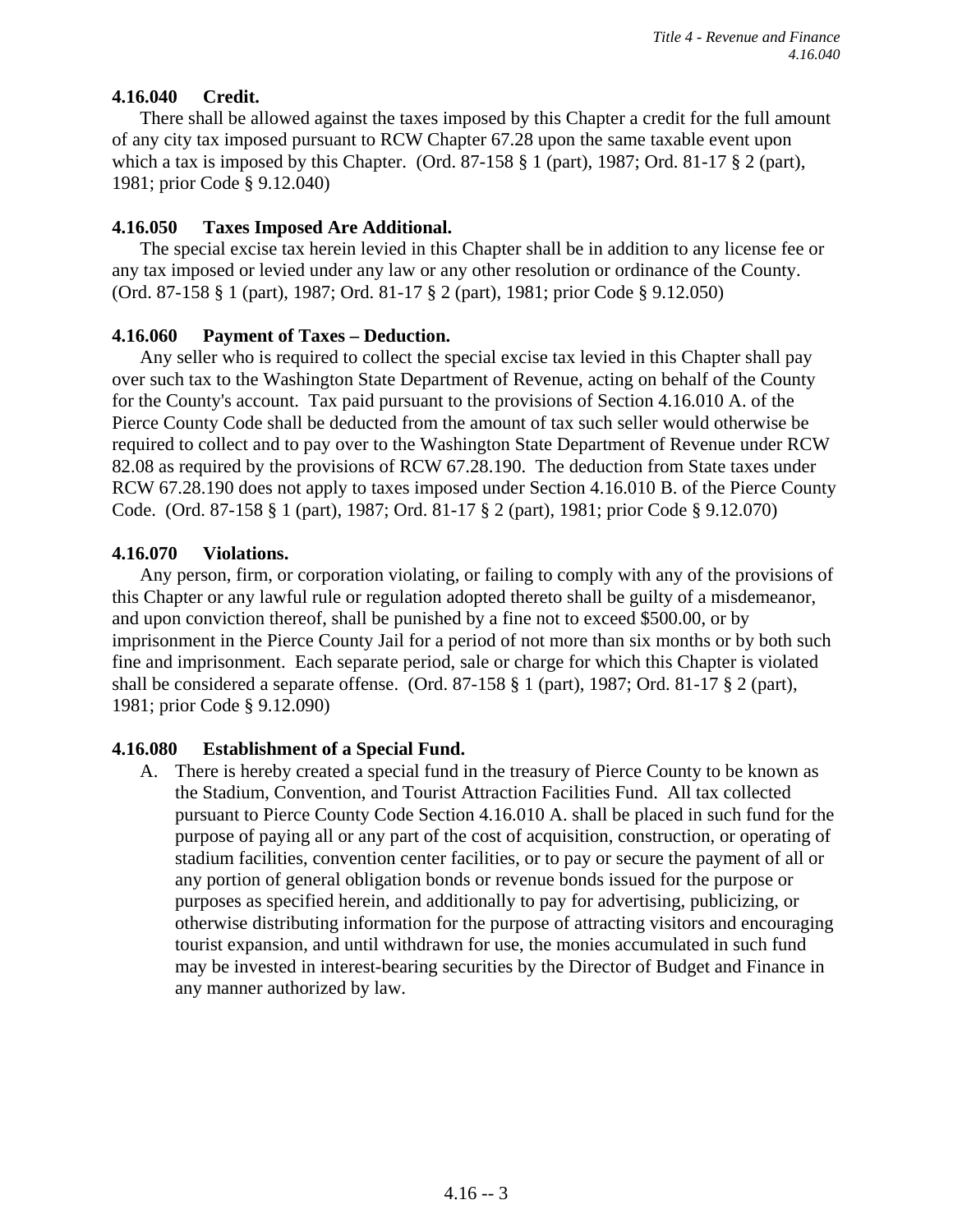- B. Visitor and Convention Promotion Fund. There is hereby established in the treasury of Pierce County a Special Visitor and Convention Promotions Fund, into which all sums received as a result of the levy under Pierce County Code Section 4.16.010 B. be and shall be paid. Such sums as are deposited in said visitor and convention promotions fund shall be used only for the purpose of visitor and convention promotions and development, and until withdrawn for such use, monies accumulated in such fund may be invested in interest bearing securities by the Director of Budget and Finance in any manner authorized by law.
- C. There is hereby created a special fund in the treasury of Pierce County, effective January 1, 1998, to be known as the Tourism Promotion and Capital Facilities Fund. All funds raised as a result of the excise tax imposed on the sale or charge made for the furnishing of lodging by a hotel, motel or trailer camp pursuant to Pierce County Code Chapter 4.16 shall be placed in such fund effective January 1, 1998, for the purpose of funding tourism promotion or tourism-related capital facilities. Said funds shall be subject to appropriation by the Pierce County Council after considering recommendations made by the Lodging Tax Advisory Committee. Until January 1, 1998, revenue collected pursuant to this Ordinance shall be deposited in existing funds pursuant to PCC 4.16.080 A. and B.

(Ord. 97-20S2 § 1 (part), 1997; Ord. 87-158 § 1 (part), 1987)

### **4.16.090 Effective Date of Tax.**

The effective date of the tax herein imposed at subsection 4.16.010 B. shall be November 1, 1987, and such tax shall be due and payable to Pierce County on such date and all days following, to be collected as heretofore provided.

The effective date of the increase in the tax from 4 to 7 percent herein imposed at subsection 4.16.010 C. shall be January 1, 1999, and such tax shall be due and payable to Pierce County on such date and all days following, to be collected as heretofore provided. (Ord. 98-100 § 1 (part), 1998; Ord. 87-158 § 1 (part), 1987)

### **4.16.100 Severability.**

If any provision of this Chapter or its application to any person or circumstance is held invalid, the remainder of the Chapter or the application of the provision to other persons or circumstances shall not be affected. (Ord. 89-155 § 8, 1989)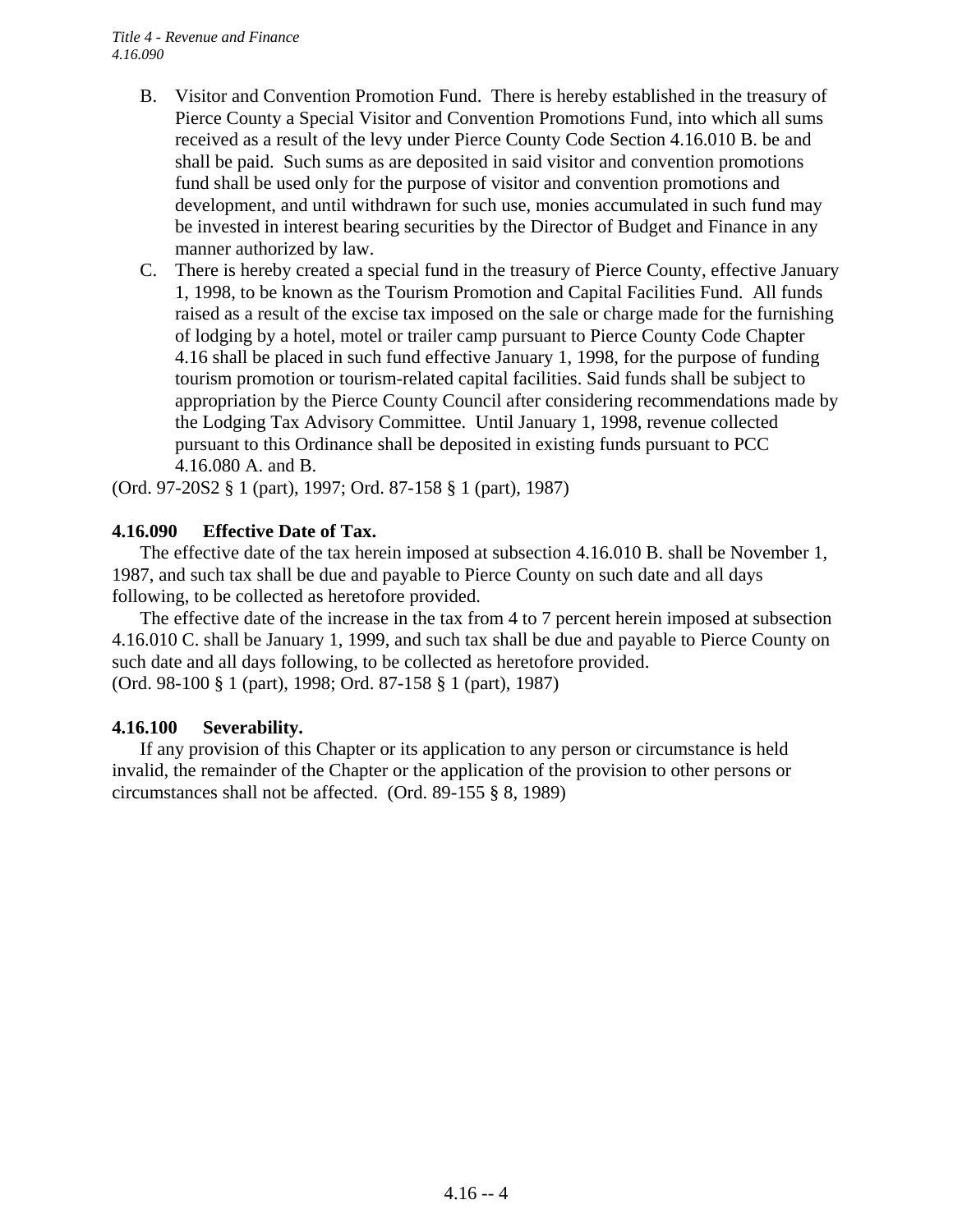### *TOURISM PROMOTION AREA SPECIAL ASSESSMENT*

#### **Sections:**

- **4.18.010 Fee Imposed.**
- **4.18.020 Area Included.**
- **4.18.030 Zones and Special Assessments.**
- **4.18.040 Collection.**
- **4.18.050 Use of Revenues.**
- **4.18.060 Effective Date.**

### **4.18.010 Fee Imposed.**

 Pursuant to RCW 35.101 a special assessment for the furnishing of lodging is imposed on operators of lodging businesses taxable by the state under Chapter 82.08 RCW that have 40 or more lodging units. (Ord. 2009-110s § 1 (part), 2010)

### **4.18.020 Area Included.**

 The area within the TPA includes all of unincorporated Pierce County and the area within the incorporated city limits of the cities of DuPont, Fife, Gig Harbor, Lakewood, Puyallup, Sumner and Tacoma. (Ord. 2009-110s § 1 (part), 2010)

### **4.18.030 Zones and Special Assessments.**

A. The Zones and Special Assessments (TPA Special Assessments) to be imposed on the operators of lodging businesses, as defined by RCW 35.101.010(3) and the Interlocal Agreement for Establishment of a Tourism Promotion Area, are as follows:

| ZONE A | <b>Tacoma</b>                                      | \$1.50 per occupied room/day |
|--------|----------------------------------------------------|------------------------------|
| ZONE B | Lakewood, Puyallup                                 | \$1.00 per occupied room/day |
| ZONE C | DuPont, Fife, Gig Harbor,<br>Sumner, Pierce County | \$0.50 per occupied room/day |
| ZONE D | Zone D                                             | \$0.00 per occupied room/day |

- 1. **Zone A**. Zone A encompasses those lodging businesses located within the area of the incorporated city limits of the City of Tacoma.
- 2. **Zone B**. Zone B encompasses those lodging businesses located within the area of the incorporated city limits of Puyallup and Lakewood.
- 3. **Zone C**. Zone C encompasses all lodging businesses located outside Zones A and B, but within the unincorporated area of Pierce County or within the area of the incorporated city limits of Gig Harbor, DuPont, Fife and Sumner.
- 4. **Zone D**. Zone D encompasses lodging businesses located within the Tourism Promotion Area, as that term is addressed in WAC 458-20-166 as it presently exists or may be hereinafter amended, other than hotels, motels, and bed and breakfast facilities. Lodging businesses within this zone, as addressed in WAC 458-20-166, would include only:
	- a. Trailer camps and recreational vehicle parks which charge for the rental of space to transients for locating or parking house trailers, campers, recreational vehicles, mobile homes, and tents;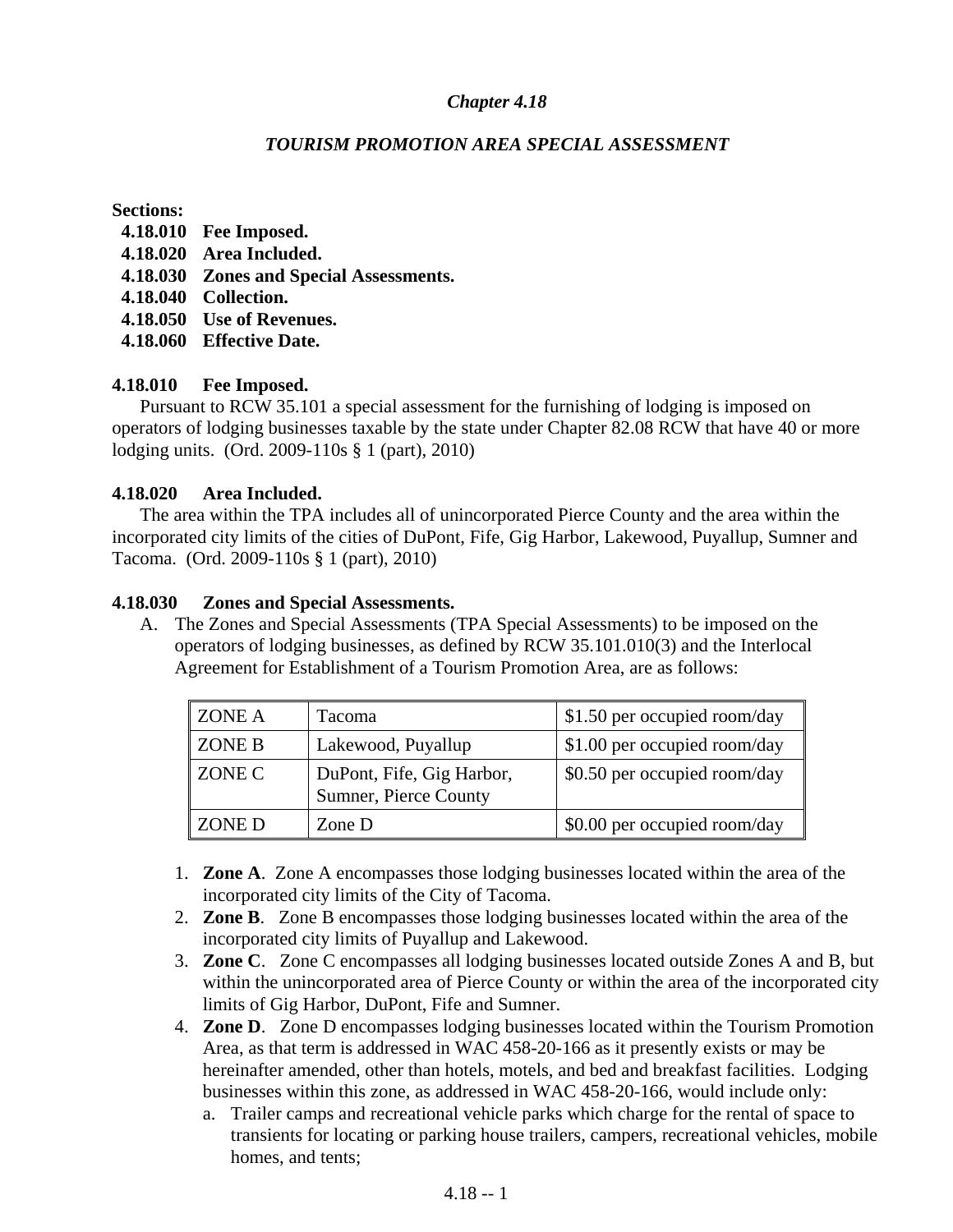- b. Educational institutions which sell overnight lodging to persons other than students;
- c. Private lodging houses, dormitories and bunkhouses operated by or on behalf of businesses and industrial firms or schools solely for the accommodation of employees of such firms or students which are not held out to the public as a place where sleeping accommodations may be obtained; and
- d. Guest ranches or summer camps which, in addition to supplying meals and lodging, offer special recreational facilities and instruction in sports, boating, riding and outdoor living.
- B. The TPA Special Assessments imposed under this section are not a tax on the "sale of lodging" for the purposes of RCW 82.14.410.
- C. The charges imposed under this Section are in addition to the special assessments that may be levied under RCW 35.87A.

(Ord. 2009-110s § 1 (part), 2010)

### **4.18.040 Collection.**

 Pierce County will contract with the Washington State Department of Revenue, pursuant to RCW 35.101.090, who shall administer the TPA Special Assessments authorized under this section and shall deposit the TPA Special Assessments collected into the local tourism promotion account created in the custody of the state treasurer under RCW 35.101.100. The State Treasurer has the authority to distribute the money from the tourism promotion account to Pierce County on a monthly basis. (Ord. 2009-110s § 1 (part), 2010)

### **4.18.050 Use of Revenues.**

 Revenues derived from TPA Special Assessments imposed under this section shall be used only for the following purposes:

- A. The general promotion of tourism within Pierce County as specified in the TPA business plan to be adopted annually; and
- B. The marketing of convention and trade shows that benefit local tourism and the lodging businesses in the Pierce County Tourism Promotion Area; and
- C. The marketing of Pierce County to the travel industry in order to benefit local tourism and the lodging businesses in the Pierce County Tourism Promotion Area; and
- D. The marketing of Pierce County to recruit sporting events in order to promote local tourism and to benefit the lodging businesses and tourism industry within the Pierce County Tourism Promotion Area; and
- E. Direct administration costs associated with management and maintenance of the TPA program, including but not limited to staff costs, public notice advertising, accounting and auditing, as approved by the TPA Hotel Commission and the Pierce County Council, provided no funds will be used for the general operations of the TPA Manager or other costs not directly related to operation of the Tourism Promotion Area.

(Ord. 2009-110s § 1 (part), 2010)

### **4.18.060 Effective Date.**

The effective date of the special assessment herein imposed at Section 4.18.010 shall be April 1, 2010. (Ord. 2009-110s § 1 (part), 2010)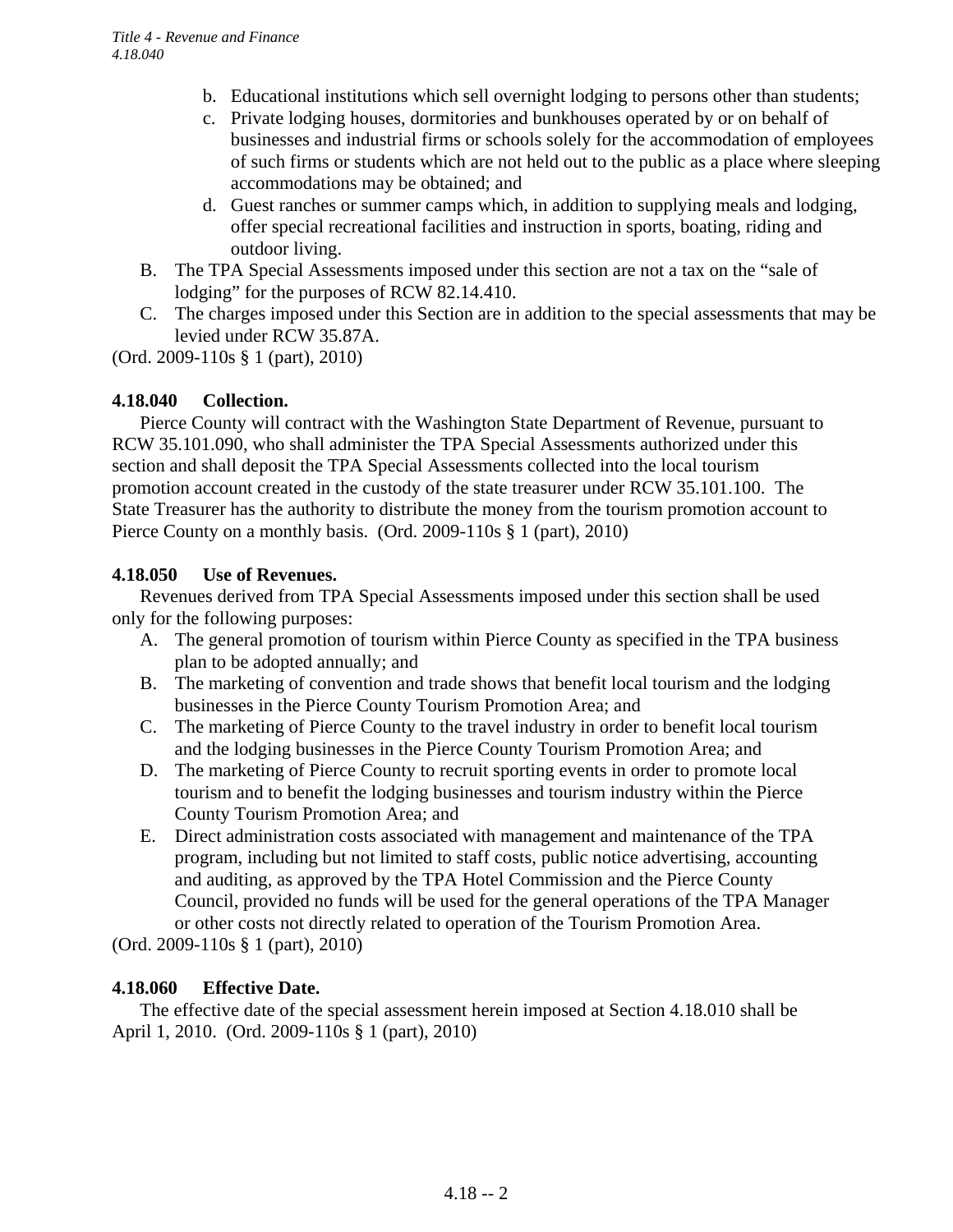### *PROPERTY TAX*

**Sections:** 

### **ARTICLE I. ASSESSMENT OF REAL AND PERSONAL PROPERTY**

#### **4.20.010 Assessor-Treasurer to Prepare Statements of Fair and True Value.**

**ARTICLE II. REDUCTION OF ASSESSMENTS – DESTRUCTION OF PROPERTY**

- **4.20.020 Application for Reduction Eligibility.**
- **4.20.030 Application for Reduction Procedure.**
- **4.20.040 Duty of Assessor-Treasurer.**
- **4.20.050 Request for Hearing.**
- **4.20.060 Abatement Order or Refund.**

**ARTICLE I. ASSESSMENT OF REAL AND PERSONAL PROPERTY**

#### **4.20.010 Assessor-Treasurer to Prepare Statements of Fair and True Value.**

- A. The Pierce County Assessor-Treasurer shall each year, upon receipt from the State Department of Revenue of the certificate of the assessed valuation of railroad and/or other companies assessed by the Department and apportioned to the County, distribute the value so certified to the County taxing districts which are entitled to a proportionate value thereof and place the same upon the County assessment rolls.
- B. At this time the County Assessor-Treasurer shall prepare and record statements of the total fair and true value of all taxable real and personal property, including the value of real and personal property assessed and certified to the County Assessor-Treasurer by the State Department of Revenue for each taxing district within or coextensive with the boundaries of the County. The statements of the total fair and true value of all taxable real and personal property within each taxing district shall be compiled from the last completed and balanced assessment rolls of the County preceding the date of preparing such statements.

(Ord. 89-193S § 1 (part), 1990; Ord. 84-54 § 1, 1984; prior Code § 9.18.010)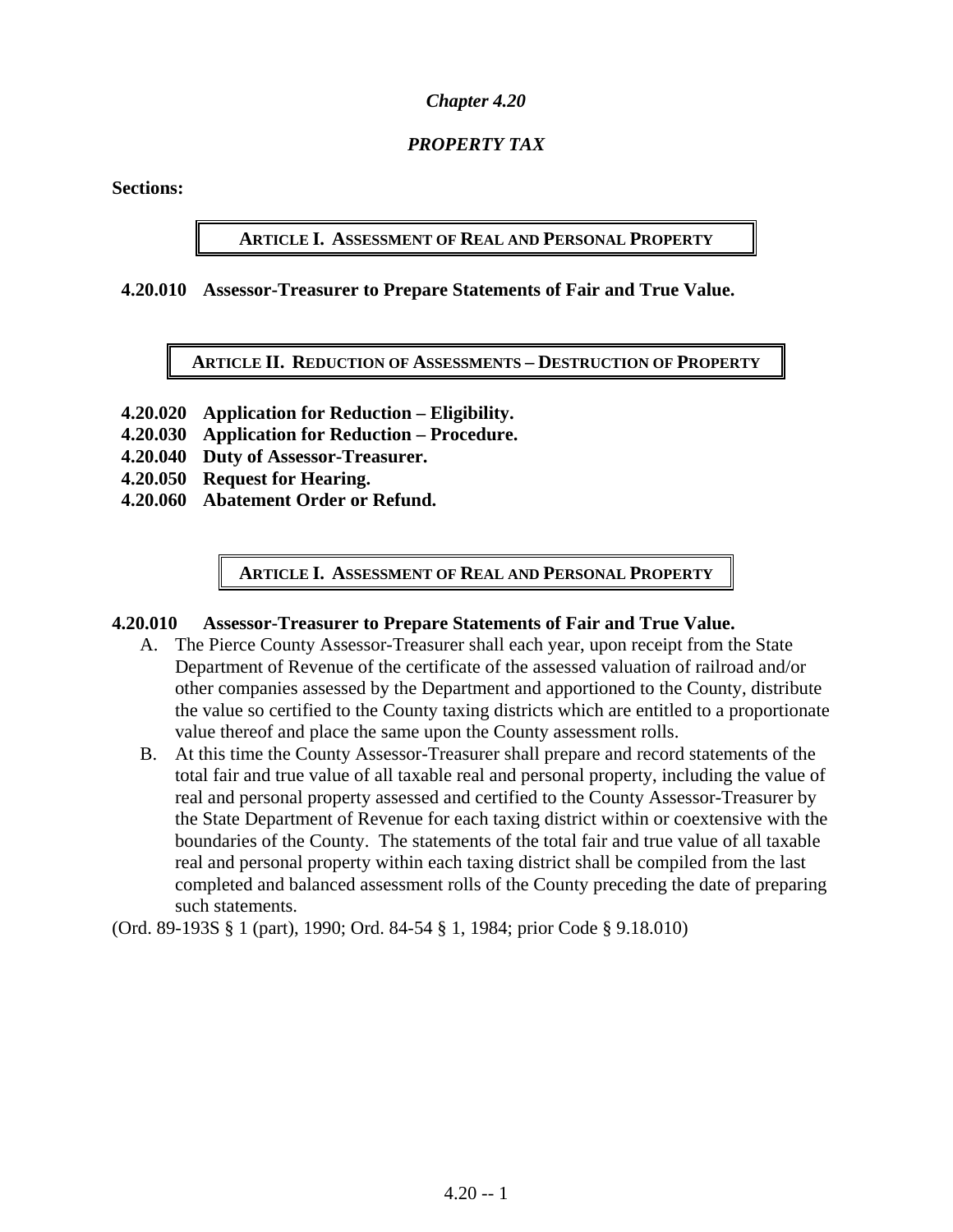### **ARTICLE II. REDUCTION OF ASSESSMENTS – DESTRUCTION OF PROPERTY**

### **4.20.020 Application for Reduction – Eligibility.**

Any owner or contract purchaser of real or personal property which has been placed upon the assessment roll as of January 1 of that year and which is destroyed, in whole or in part, or is in an area that has been declared a disaster area by the Governor and has been reduced in value by more than 20 percent may apply for a reduction of assessment. (Ord. 89-193S § 1 (part), 1990)

### **4.20.030 Application for Reduction – Procedure.**

- A. An application for a reduction must be filed within three years of the date of the destruction or reduction in value of real or personal property.
- B. The taxpayer shall notify the Assessor-Treasurer of his or her intention to claim relief in writing, using a form provided by the Assessor-Treasurer and prepared by the State Department of Revenue.

(Ord. 89-193S § 1 (part), 1990)

### **4.20.040 Duty of Assessor-Treasurer.**

Within 30 days after receiving a taxpayer's claim, the Assessor-Treasurer shall calculate the amount of reduction, if any, to which the taxpayer may be entitled and shall notify the taxpayer of his or her determination. (Ord. 89-193S § 1 (part), 1990)

### **4.20.050 Request for Hearing.**

If the taxpayer disagrees with the determination made by the Assessor-Treasurer, he or she may, within 60 days after receiving a copy of the Assessor-Treasurer's determination, compute and submit his or her own determination, together with a request for a hearing to the County Board of Equalization. (Ord. 2005-69 §1, 2005; Ord. 89-193S § 1 (part), 1990)

### **4.20.060 Abatement Order or Refund.**

If an abatement is ordered, the Assessor-Treasurer shall make the necessary adjustments to the assessment and tax rolls, and the necessary entries required by the order in the records of his or her office. If any refund is made, the County's general fund shall be reimbursed from the several taxing districts affected from the next taxes due for distribution to such districts. (Ord. 89-193S § 1 (part), 1990; Res. 17741 § 6, 1975)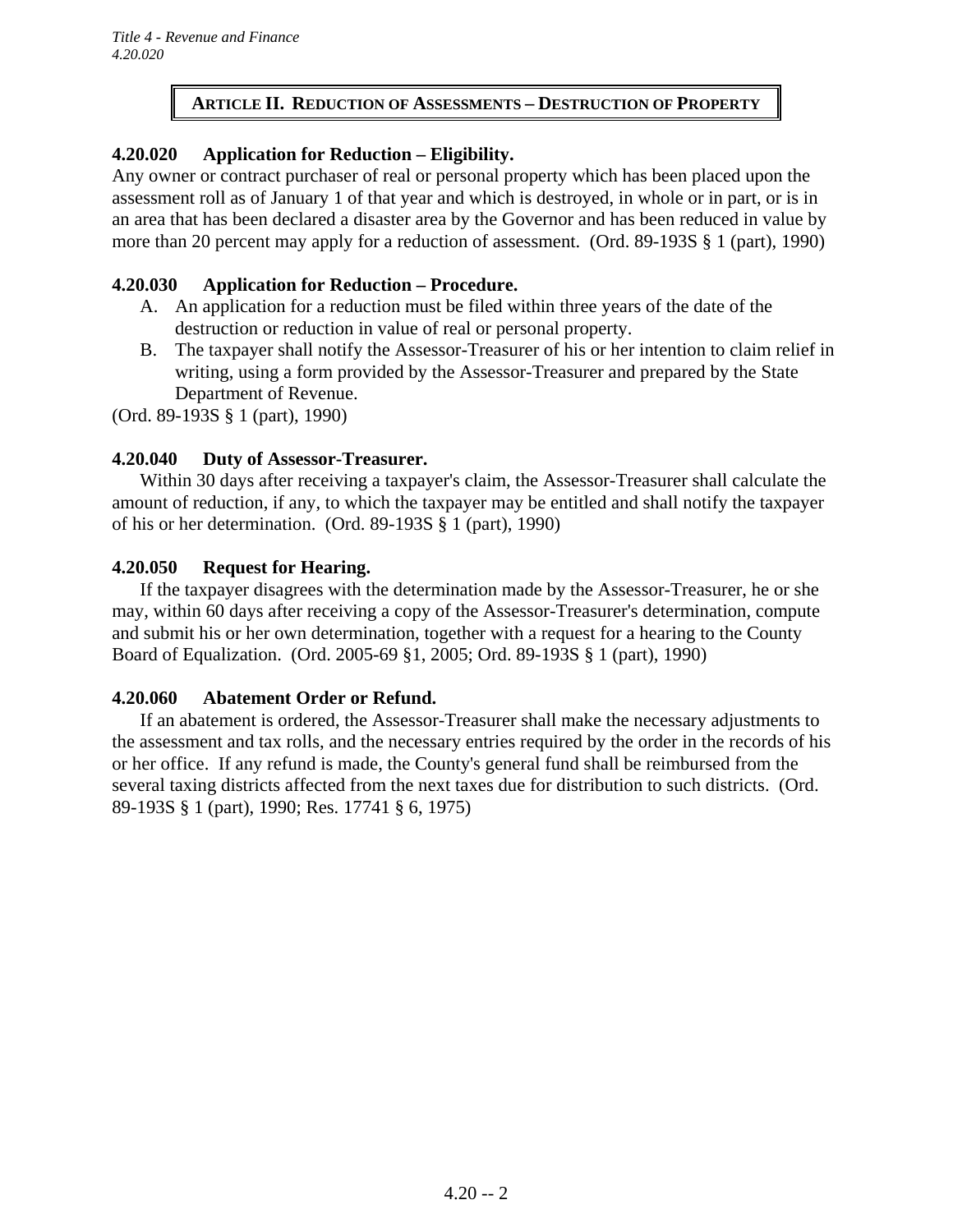### *COUNTY EXCISE TAX ON REAL ESTATE SALES*

**Sections:** 

- **4.24.010 Imposition of Tax.**
- **4.24.015 Imposition of Additional Tax.**
- **4.24.020 Collection.**
- **4.24.030 Tax is Seller's Obligation Choice of Remedies.**
- **4.24.040 Tax as a Lien Foreclosure.**
- **4.24.050 Payment of Tax Evidence of Payment Recording.**
- **4.24.060 Distribution and Disposition of Proceeds of Tax Imposed Under PCC 4.24.010.**

### **Cross-references: Chapters 36.88, 82.45, 82.46, 86.12 RCW**

### **4.24.010 Imposition of Tax.**

There is imposed on each sale of real property situated in the unincorporated areas of the County a tax equal to one-quarter of one percent of the selling price effective January 1, 1986. (Ord. 85-204S § 1 (part), 1985)

### **4.24.015 Imposition of Additional Tax.**

 There is imposed an additional excise tax on each sale of real property in the unincorporated areas of Pierce County at a rate of one quarter of one percent of the selling price effective January 1, 2002.

- A. Revenues generated from the tax imposed by this Section shall be used solely for financing capital projects specified in Title 19E PCC, the Capital Facilities Element of the Pierce County Comprehensive Plan. However, revenues (a) pledged by such counties and cities to debt retirement prior to March 1, 1992, may continue to be used for that purpose until the original debt for which the revenues were pledged is retired, or (b) committed prior to March 1, 1992, by such counties or cities to a project may continue to be used for that purpose until the project is completed.
- B. Revenues generated by the tax imposed by this Section shall be deposited in a separate fund.
- C. For purposes of this Section, "Capital Project" means those public works projects of a local government for planning, acquisition, construction, reconstruction, repair, replacement, rehabilitation, or improvement of streets, roads, highways, sidewalks, street and road lighting systems, traffic signals, bridges, domestic water systems, storm and sanitary sewer systems, and planning, construction, reconstruction, repair, rehabilitation, or improvement of parks.
- D. Expenditures of the 2nd REET shall occur in the following functional areas and in the following percentages:
	- 1. Twenty-five percent for Capital Park and Recreation Projects The funds in this category shall be used primarily for facilities in unincorporated Pierce County. However, if the facility is located in an incorporated area within Pierce County, at a minimum, a 1:1 match from the city shall be required as a condition of any expenditure of Pierce County funds.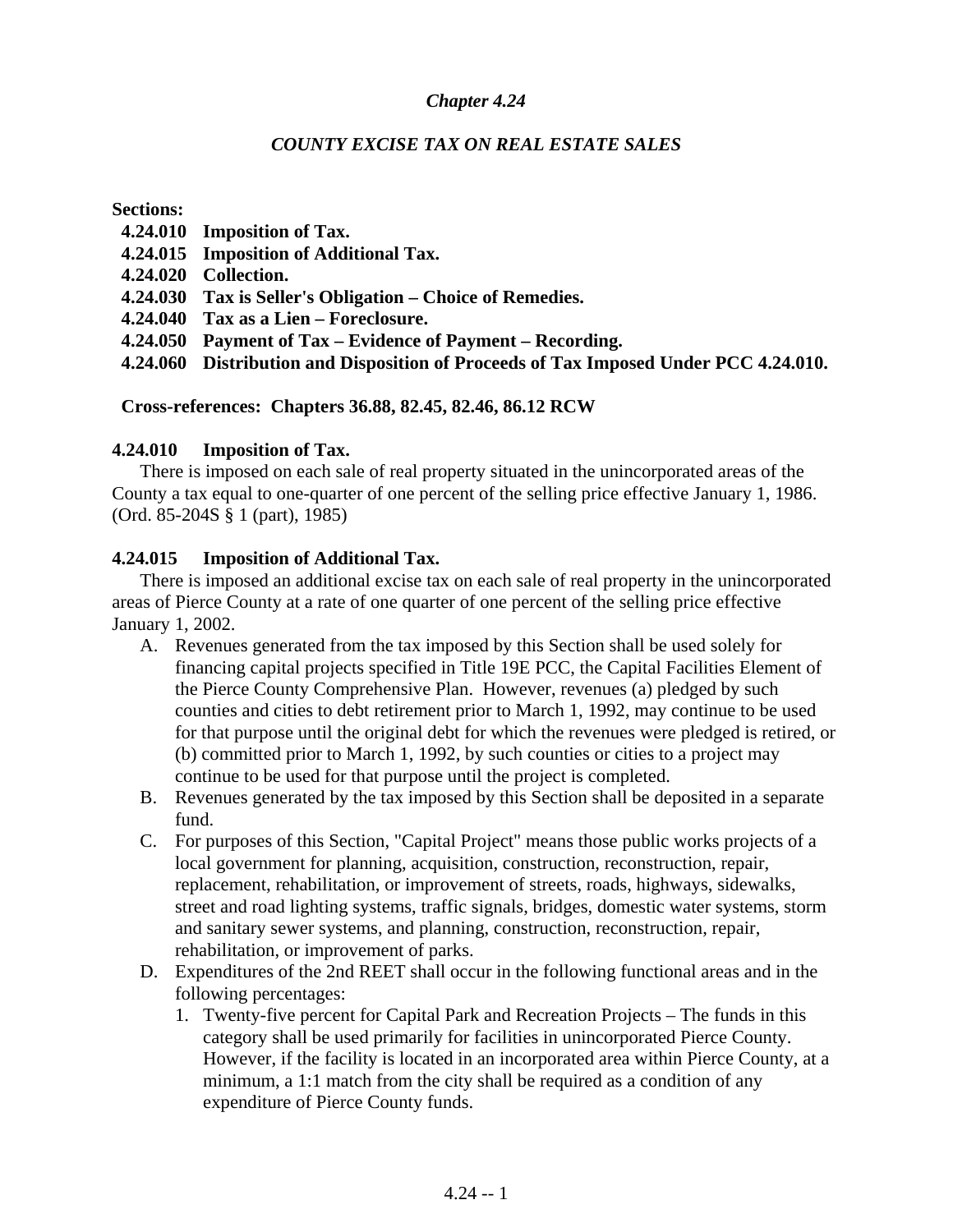2. Seventy-five percent for Bonded Major Arterial Transportation Projects – It is the intent of the County Executive and the County Council to issue bonds against these funds of approximately \$33 million to fund Major Arterial Transportation Projects.

 E. Authority to implement the 2nd REET shall sunset on December 31, 2026. (Ord. 2006-60s § 4, 2006; Ord. 2004-5 § 2, 2004; Ord. 2001-99s § 2 (part), 2001)

### **4.24.020 Collection.**

Taxes imposed under this Chapter shall be collected from persons who are taxable by the state under RCW Chapter 82.45 upon the occurrence of any taxable event within the unincorporated areas of the County. Taxes imposed under this Chapter shall comply with all applicable rules, regulations, laws and court decisions regarding real estate excise taxes as imposed under RCW Chapters 82.45 and 82.46. (Ord. 85-204S § 1 (part), 1985)

### **4.24.030 Tax is Seller's Obligation – Choice of Remedies.**

The tax levied under this Chapter is the obligation of the seller and may be enforced through an action of debt against the seller or in the manner prescribed for the foreclosure of mortgages. Resort to one in course of enforcement is not an election not to pursue the other. (Ord. 85-204S § 1 (part), 1985)

### **4.24.040 Tax as a Lien – Foreclosure.**

The tax provided for in this Chapter and any interest or penalties thereon is a specific lien upon each piece of real property sold from the time of sale until the tax is paid, which lien may be enforced in the manner prescribed for the foreclosure of mortgages. (Ord. 85-204S § 1 (part), 1985)

### **4.24.050 Payment of Tax – Evidence of Payment – Recording.**

Any tax imposed under this Chapter shall be paid to and collected by the County Auditor or designee. The County Auditor shall cause a stamp evidencing satisfaction of the lien to be affixed to the instrument of sale for conveyance prior to its recording or to the real estate excise tax affidavit in the case of used mobile home sales. A receipt issued by the County Auditor for the payment of the tax imposed under this Chapter shall be evidence of the satisfaction of the lien imposed in Section 4.24.040 and may be recorded in the manner prescribed for recording satisfaction of mortgages. No instrument of sale or conveyance evidencing a sale subject to the tax may be accepted by the County Auditor for filing or recording until the tax is paid and the stamp affixed thereto; in case the tax is not due on the transfer, the instrument shall not be accepted until suitable notation of this fact is made on the instrument by the County Auditor. (Ord. 2001-99s § 2 (part), 2001; Ord. 85-204S § 1 (part), 1985)

### **4.24.060 Distribution and Disposition of Proceeds of Tax Imposed Under PCC 4.24.010.**

- A. The County Auditor shall place 1 percent of the proceeds of the taxes imposed under PCC 4.24.010 in the County general fund to defray the cost of collection.
- B. The remaining proceeds of the tax imposed under PCC 4.24.010 shall be used as follows:
	- 1. Twenty-five percent of the remaining proceeds shall be placed in a County Real Estate Excise Tax Capital River Improvement Fund to be used solely for construction of capital improvements authorized pursuant to RCW Chapter 82.46. This fund and the broader Pierce County river improvement funds established pursuant to RCW Chapter 86.12 (which authorizes expenditures for operation and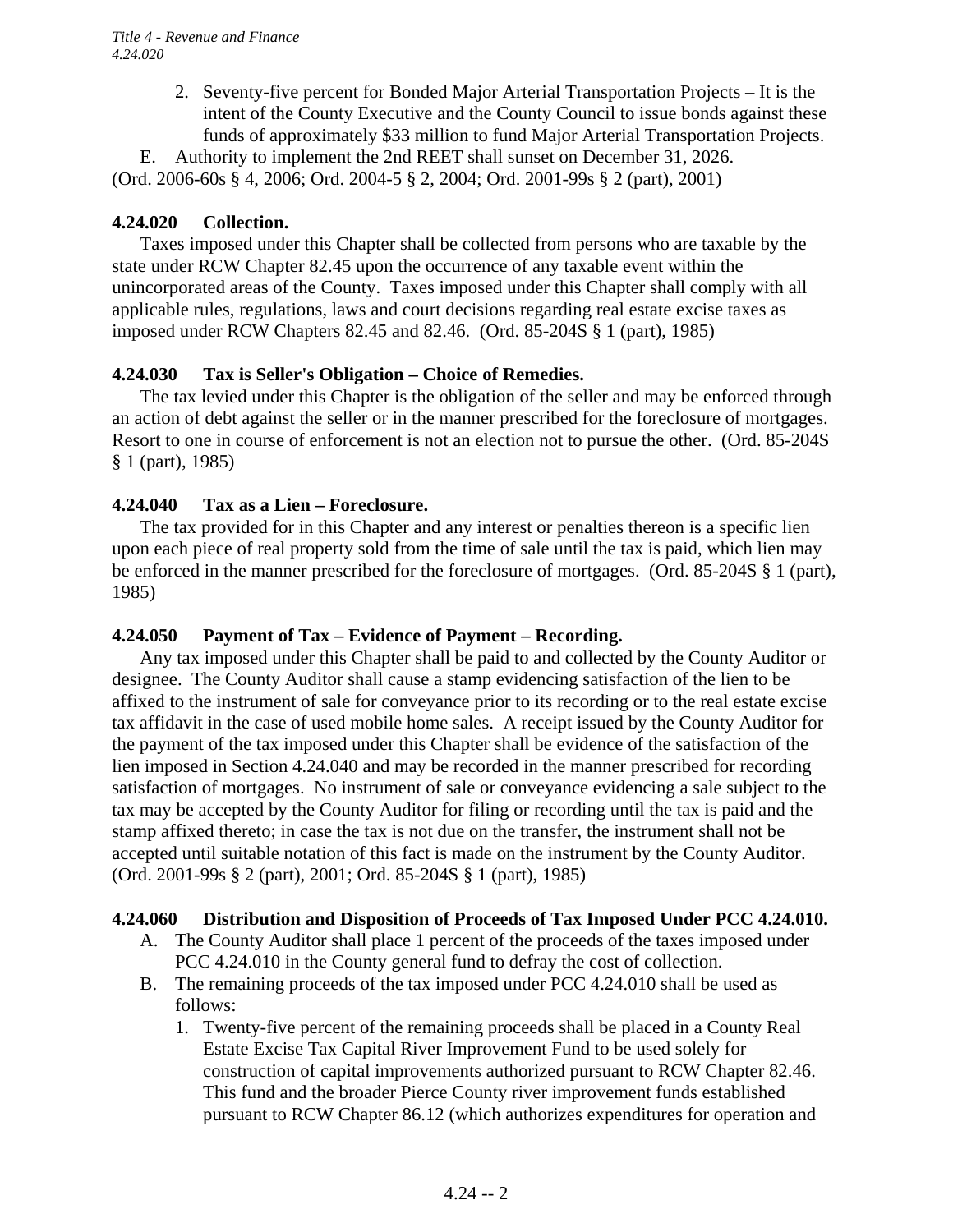maintenance of river improvements) shall not be transferred, removed, or placed in any other account or fund at any time for any purpose. No monies placed in the funds shall be loaned or encumbered in any other fund or account. All monies placed in river improvement fund shall be subject to the restrictions specified above in addition to the provisions of RCW 86.12.033 and RCW 82.46.030.

- 2. Seventy-two percent of the remaining proceeds shall be placed in a County Real Estate Excise Tax Capital Improvement Fund for expenditures pursuant to RCW 82.46.030.
- 3. Three percent of the remaining proceeds shall be placed in a separately identifiable account within the Airport Fund to be used solely for capital improvements to the Pierce County Airport(s). This fund shall not be transferred, removed, or placed in any other account or fund at any time for any purpose. No monies placed in this fund shall be loaned or encumbered by any other fund or account. All monies placed in the Airport(s) improvement fund shall be subject to the restrictions specified above in addition to the provisions of RCW 82.46.030.
- C. This Section does not limit the existing authority of the County to impose special assessments on properties specifically benefited thereby in the manner prescribed by law.

(Ord. 2009-37 § 1, 2009; Ord. 2001-99s § 2 (part), 2001; Ord. 99-109 § 1, 1999; Ord. 91-55 § 1, 1991; Ord. 90-78 § 1, 1990; Ord. 89-181 § 1, 1989; Ord. 88-198 § 1, 1988; Ord. 87-61 § 1, 1987; Ord. 85-228 § 1 (part), 1985; Ord. 85-204S § 1 (part), 1985)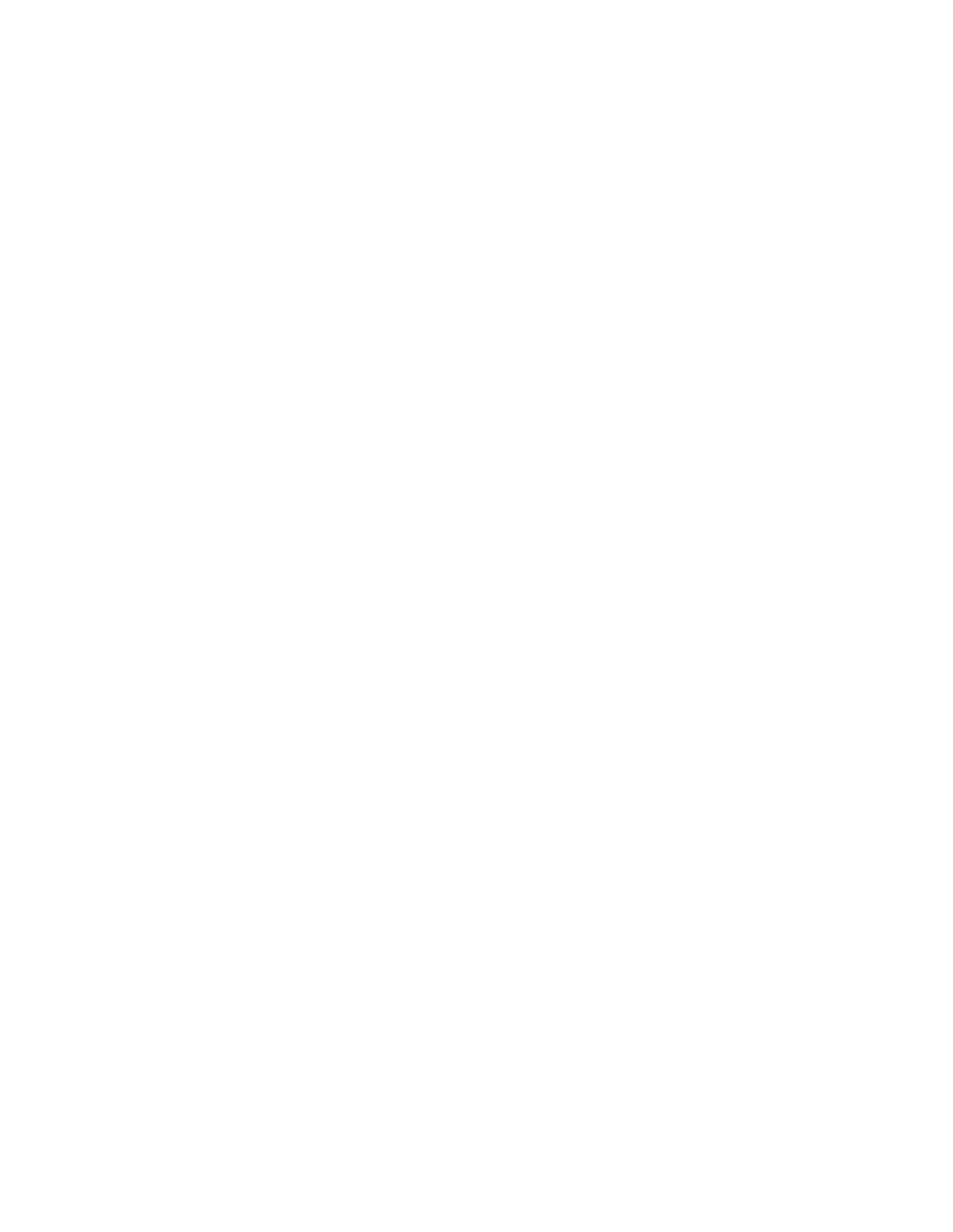#### *SALES AND USE TAX*

**Sections:** 

- **4.28.010 Imposition Collection.**
- **4.28.020 Rate.**
- **4.28.030 Administration.**
- **4.28.040 Credit.**
- **4.28.050 Inspection of Records.**
- **4.28.060 Violations.**
- **4.28.070 Additional Tax Imposition Collection.**
- **4.28.080 Additional Tax Rate.**
- **4.28.090 Additional Tax Administration Violations.**
- **4.28.100 Additional Tax Relationship to City Tax Credit.**
- **4.28.110 Criminal Justice Purposes Tax Imposition.**
- **4.28.120 Criminal Justice Purposes Tax Rate.**
- **4.28.130 Criminal Justice Purposes Tax Allocation.**
- **4.28.140 Criminal Justice Purposes Tax Distribution.**
- **4.28.150 Criminal Justice Purposes Tax Administration, Violations and Penalties.**
- **4.28.160 Criminal Justice Purposes Tax Severability.**

 **Cross-references: Chapters 82.08, 82.12, 82.14 RCW** 

### **4.28.010 Imposition – Collection.**

There is imposed a sales or use tax, as the case may be, upon every taxable event, as defined in RCW 82.14.020, occurring within the County. The tax shall be imposed upon and collected from those persons from whom the State Sales or Use Tax is collected pursuant to RCW Chapters 82.08 and 82.12. (Prior Code § 9.06.010)

#### **4.28.020 Rate.**

The rate of the tax imposed by Section 4.28.010 shall be one-half of one percent of the selling price or value of the article used, as the case may be. (Ord. 91-53 § 1, 1991; Prior Code § 9.06.020)

### **4.28.030 Administration.**

The administration and collection of the tax imposed by this Chapter shall be in accordance with the provisions of RCW 82.14.050. (Prior Code § 9.06.030)

### **4.28.040 Credit.**

There shall be allowed against the tax imposed by this Chapter a credit for the full amount of any city sales or use tax imposed upon the same taxable event, as defined in RCW 82.04.020, upon which a tax is imposed by this Chapter. (Prior Code § 9.06.040)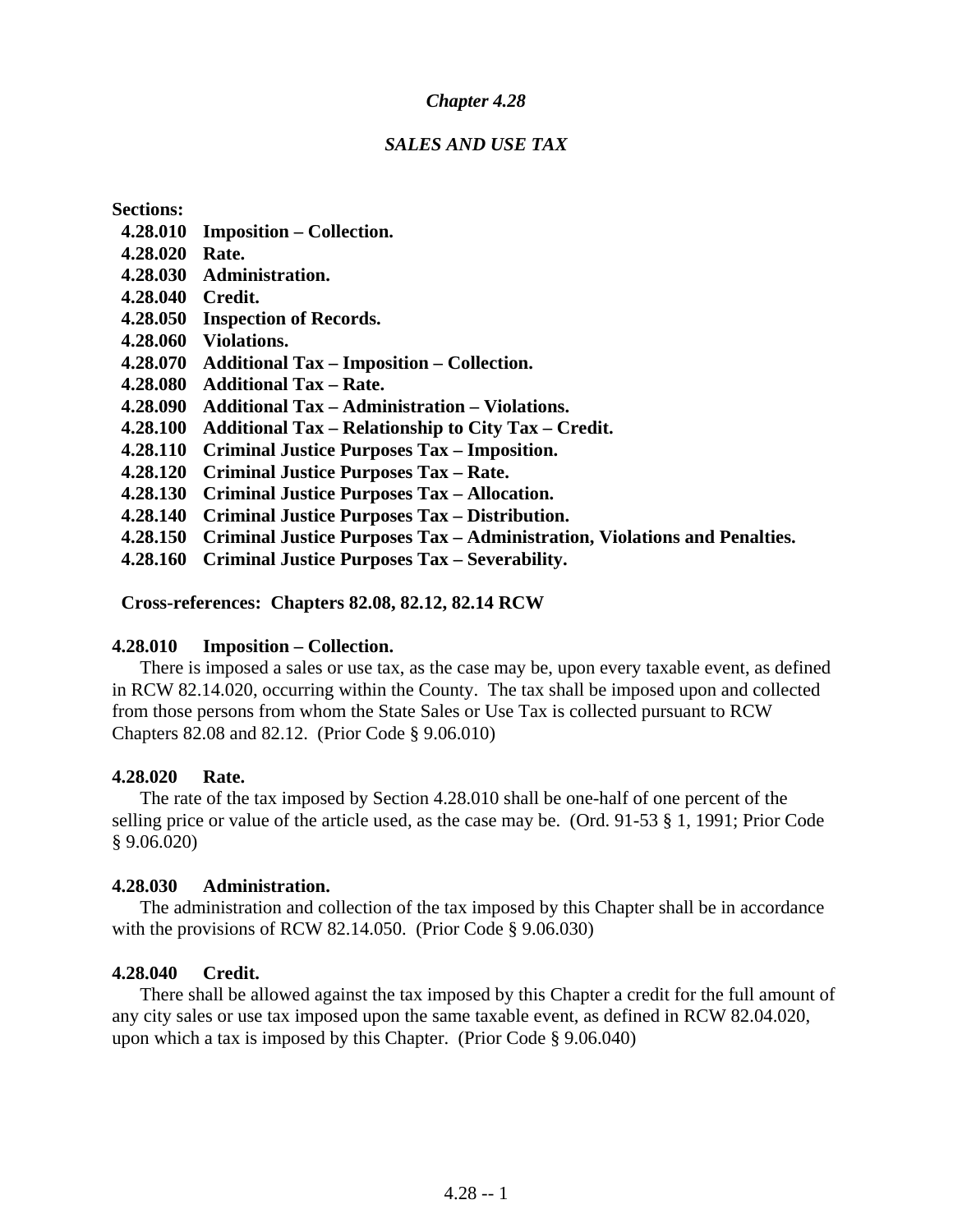### **4.28.050 Inspection of Records.**

The County consents to the inspection of such records as are necessary to qualify the County for inspection of records of the Department of Revenue, pursuant to RCW 82.32.330. (Prior Code § 9.06.050)

### **4.28.060 Violations.**

Any seller who fails or refuses to collect the tax as required with the intent to violate the provisions of this Chapter or to gain some advantage or benefit, either direct or indirect, and any buyer who refuses to pay any tax due under this Chapter is guilty of a misdemeanor. (Prior Code § 9.06.060)

### **4.28.070 Additional Tax – Imposition – Collection.**

Pursuant to the authority granted in RCW 82.14.030 (2) contained in Chapter 49, Section 17, Laws of Washington, 1982 1st Extraordinary Session, there is imposed an additional sales and use tax, as the case may be, upon every taxable event as defined in RCW Title 82, within the County. The tax shall be imposed and collected pursuant to RCW Chapters 82.08 and 82.12. (Ord. 84-5 § 1 (part), 1984; Ord. 82-137§ 1 (part), 1982; prior Code § 9.06.070)

### **4.28.080 Additional Tax – Rate.**

The rate of tax imposed by Section 4.28.070 shall be five-tenths of one percent of the selling price (in the case of sales tax) or value of the article (in the case of use tax). (Ord. 84-5 § 1 (part), 1984; Ord. 82-137 § 1 (part), 1982; prior Code § 9.06.080)

### **4.28.090 Additional Tax – Administration – Violations.**

The provisions of Sections 4.28.030, 4.28.050 and 4.28.060 apply to the additional tax imposed by Section 4.28.070. (Ord. 84-5 § 1 (part), 1984; Ord. 82-137 § 1 (part), 1982; prior Code § 9.06.090)

### **4.28.100 Additional Tax – Relationship to City Tax – Credit.**

Should any city within Pierce County impose an additional sales and use tax pursuant to the authority granted such cities under RCW 82.14.030 (2), Chapter 49, Section 17, Laws of Washington, 1982 1st Extraordinary Session, then the relationship between such city tax and County tax shall be as set forth in the authorizing statute including the credit described in Section 84.14.040 (2), Chapter 49, Section 18, Laws of Washington, 1982 1st Extraordinary Session. (Ord. 84-5 § 1 (part), 1984; Ord. 82-137 § 1 (part), 1982; prior Code 9.06.100)

### **4.28.110 Criminal Justice Purposes Tax – Imposition.**

Pursuant to the authority granted in RCW 82.14.340, Chapter 21, Section 6, Laws of Washington, 1993 1st Special Session, there is imposed an additional sales and use tax upon every taxable event within Pierce County. (Ord. 93-98 § 1 (part), 1993)

### **4.28.120 Criminal Justice Purposes Tax – Rate.**

The rate of the sales and use tax imposed by Section 4.28.110 shall be one-tenth of one percent of the selling price or value of the article. (Ord. 93-98 § 1 (part), 1993)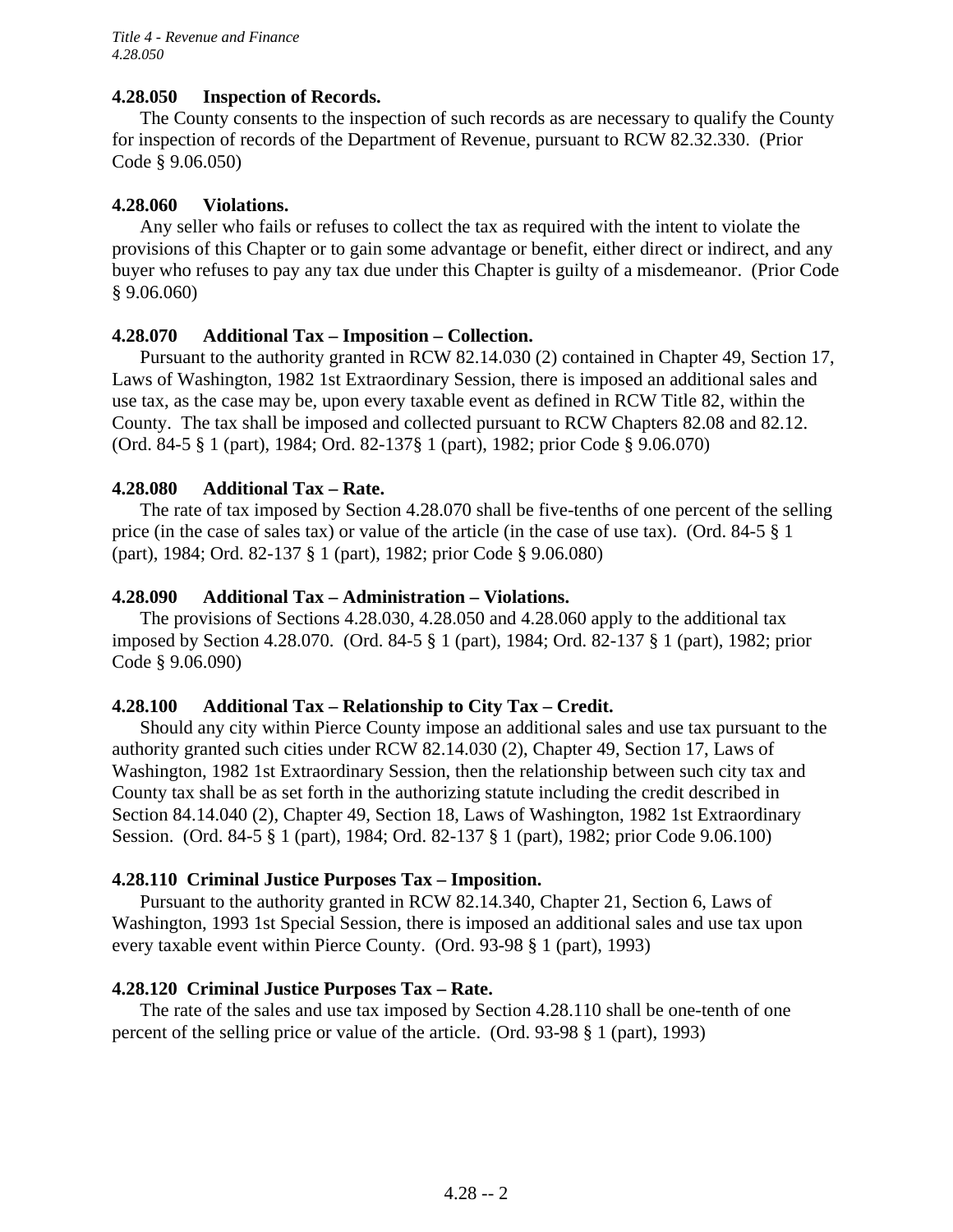### **4.28.130 Criminal Justice Purposes Tax – Allocation and Use.**

- A. At least 25 percent of Pierce County's tax revenues received as a result of the authority granted in RCW 82.14.340, Chapter 21, Section 6, Laws of Washington, 1993 1st Special Session, shall be expended on prevention and related preventative children's services. The remaining tax revenue received by Pierce County (up to 75 percent) shall be expended on traditional criminal justice services and purposes.
- B. The tax revenue received by Pierce County as a result of RCW 82.14.340 shall not be expended until the funding recommendations as required by Ordinance No. 93-98 have been approved by the Pierce County Council and Pierce County Executive.

(Ord. 93-98 § 1 (part), 1993)

### **4.28.140 Criminal Justice Purposes Tax – Distribution.**

Distribution to Pierce County and the cities within Pierce County of the revenues collected pursuant to PCC Sections 4.28.110 and .120 shall occur as provided in RCW 82.14.340. (Ord. 93-98 § 1 (part), 1993)

### **4.28.150 Criminal Justice Purposes Tax – Administration, Violations and Penalties.**

The provisions of PCC Sections 4.28.030, 4.28.050 and 4.28.060 apply to the criminal justice purposes tax imposed pursuant to PCC Sections 4.28.110 and 4.28.120. (Ord. 93-98 § 1 (part), 1993)

### **4.28.160 Criminal Justice Purposes Tax – Severability.**

If any provision of this Chapter or its application to any person or circumstance is held invalid, the remainder of the Chapter or the application of the provisions to other persons or circumstances shall not be affected. (Ord. 93-98 § 1 (part), 1993)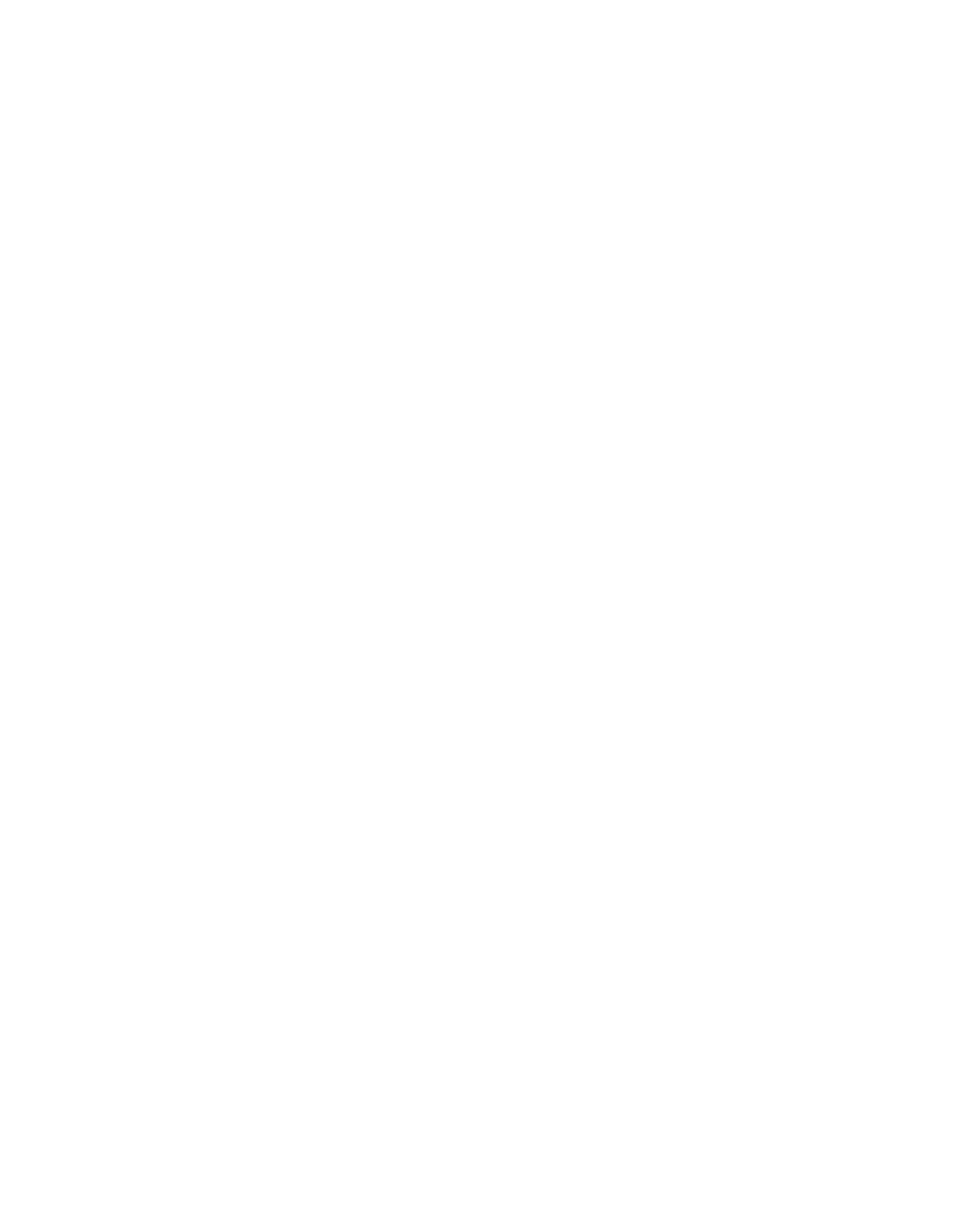### *SALES AND USE TAX – RETAIL CAR RENTALS*

### **Sections:**

- **4.30.010 Definitions.**
- **4.30.020 Tax Imposed.**
- **4.30.030 Rate.**
- **4.30.040 Disposition of Proceeds.**

### **Cross References: Chapter 46.04, 82.08, 82.12, 82.14 RCW**

### **4.30.010 Definitions.**

- A. "Rental car" means a passenger car, as defined in RCW 46.04.382, that is used solely by a rental car business for rental to others, without a driver provided by the rental car business, for periods of not more than 30 consecutive days. "Rental car" does not include:
	- 1. Vehicles rented or loaned to customers by automotive repair businesses while the customer's vehicle is under repair;
	- 2. Vehicles licensed and operated as taxicabs.
- B. "Rental car business" means a person engaging within Pierce County in the business of renting rental cars, as determined by the State Department of Licensing.
- C. "Retail car rental" means renting a rental car, as defined in subsection A. of this Section, to a consumer.

(Ord. 92-122 § 1, 1992; Ord. 92-77S § 2 (part), 1992)

### **4.30.020 Tax Imposed.**

There is imposed a sales and use tax, in addition to the tax authorized by RCW 82.14.030 and imposed by Pierce County by Chapter 4.28 PCC, upon retail car rentals within Pierce County that are taxable by the State under Chapters 28.08 and 82.12 RCW. (Ord. 92-77S § 2 (part), 1992)

### **4.30.030 Rate.**

The rate of tax imposed by this Chapter shall be 1 percent of the selling price in the case of sales tax or rental value of the vehicle in the case of a use tax. (Ord. 92-77S § 2 (part), 1992)

### **4.30.040 Disposition of Proceeds.**

- A. Proceeds of the tax imposed under this Chapter shall be deposited in the General Fund.
- B. Proceeds of the tax shall not be used to subsidize any professional sports team and shall be used solely for the following purposes:
	- 1. Acquiring, constructing, maintaining, or operating public sports stadium facilities;
	- 2. Engineering, planning, financial, legal, or professional services incidental to public sports stadium facilities; or
	- 3. Youth or amateur sport activities or facilities.

(Ord. 92-77S § 2 (part), 1992)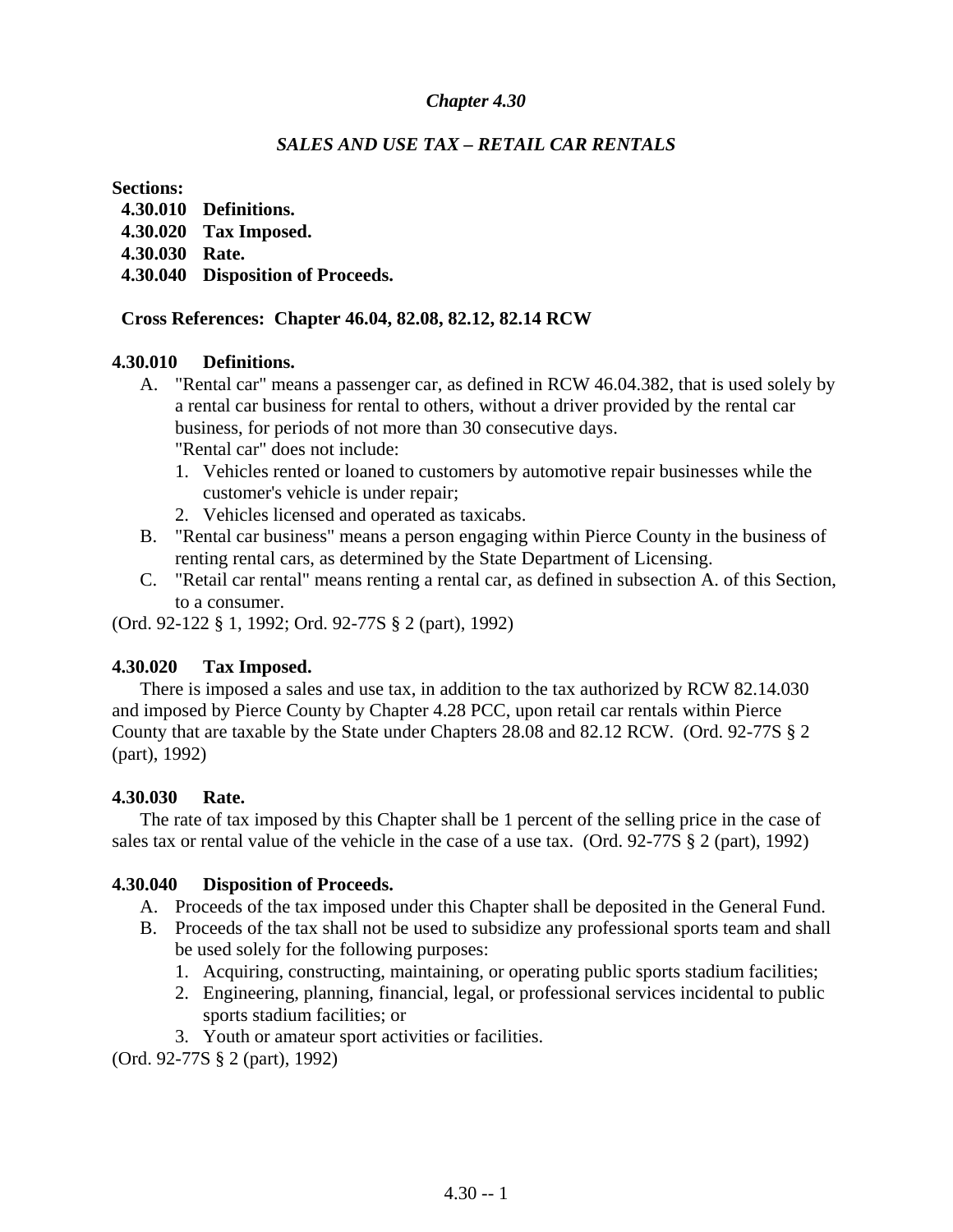### *9-1-1 EMERGENCY TELEPHONE SYSTEM EXCISE TAX*

#### **Sections:**

- **4.32.010 Levy of Tax.**
- **4.32.020 Imposition.**

### **4.32.030 Contract with Department of Revenue.**

### **4.32.010 Levy of Tax.**

There is hereby levied an excise tax of seventy cents per month upon each switched access line in Pierce County, upon each radio access line whose place of primary use is located in Pierce County, and upon each interconnected voice-over internet protocol service line whose primary place of use is in Pierce County, pursuant to Chapter 82.14B RCW. The definitions and provisions of Chapter 19, 2010 Laws of Washington applicable to the tax imposed by this Section, to the taxpayers or to the companies obligated to collect such tax are incorporated herein by reference thereto. (Ord. 2010-68 § 1 (part), 2010; Ord. 96-40 § 1 (part), 1996; Ord. 83-118 § 1, 1983)

### **4.32.020 Imposition.**

This tax shall be imposed beginning January 1, 2011. (Ord. 2010-68 § 1 (part), 2010; Ord. 83-118 § 2, 1983)

### **4.32.030 Contract with Department of Revenue.**

The County Executive is authorized to negotiate and enter into multi-year contracts with the Washington State Department of Revenue for the purpose of collecting taxes imposed under this Chapter, as well as for the purpose of providing system services, as authorized by Section 4, Chapter 19, 2010 Laws of Washington. The first such contract shall be executed and effective on or before October 15, 2010. The County Executive shall provide the Department of Revenue notice of the imposition of tax or of a change in the tax imposed by this Chapter no less than 75 days before the effective date of the imposition of the tax or of a change in the tax. (Ord. 2010-68 § 2, 2010; Ord. 96-40 § 1 (part), 1996; Ord. 83-118 § 6, 1983)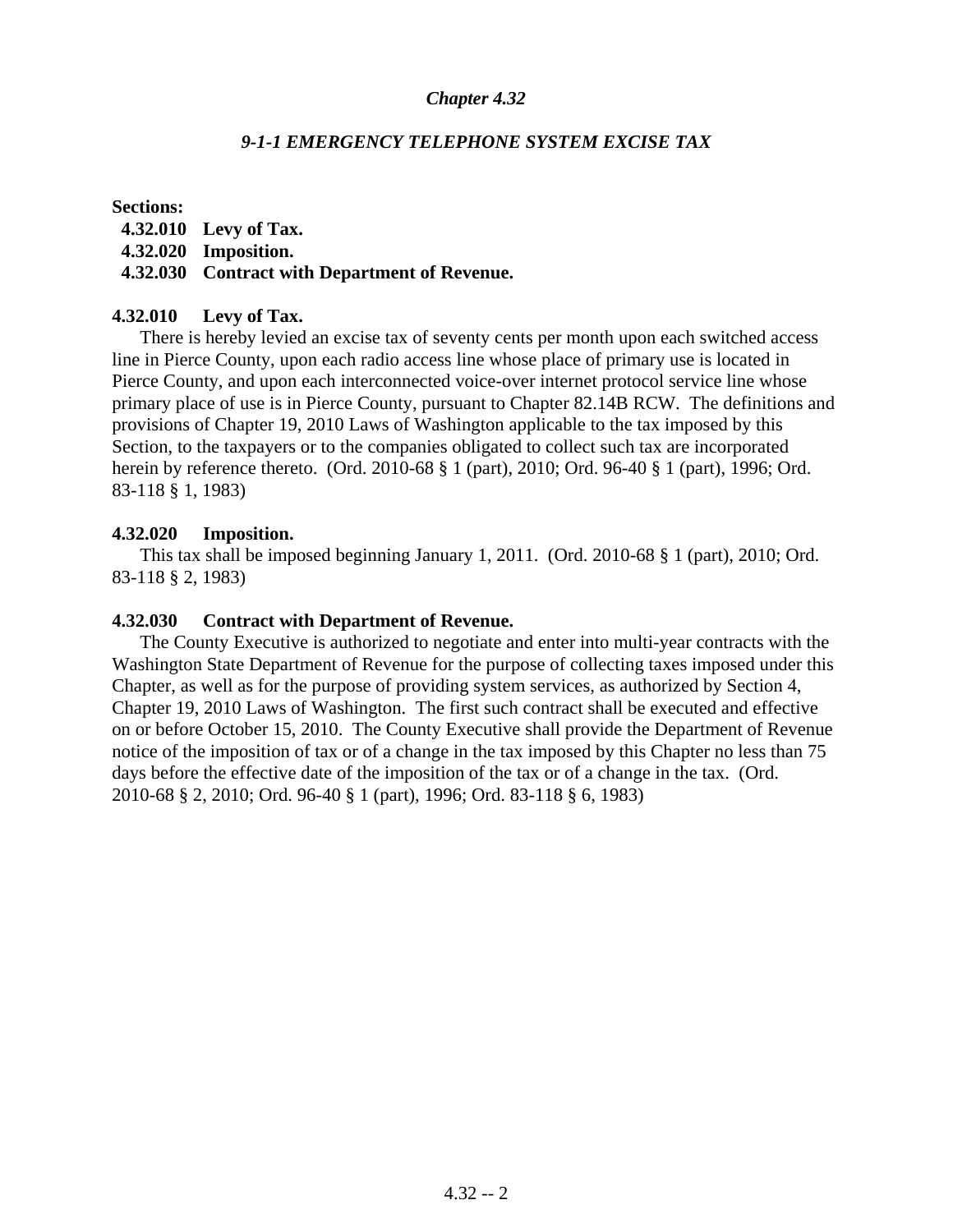### *VEHICLE LICENSE FEE*

#### **Sections:**

- **4.34.010 Fee Imposed.**
- **4.34.020 Administration.**
- **4.34.030 Use of Proceeds.**
- **4.34.040 Referendum.**
- **4.34.050 Exemption Process.**

### **4.34.010 Fee Imposed.**

Pursuant to RCW 82.80.020, a fee of \$15.00 is imposed for vehicles authorized by RCW 82.80.020(1) and determined by the State Department of Licensing to be registered within the boundaries of Pierce County. (Ord. 98-75 § 1, 1998; Ord. 91-74S § 1 (part), 1991)

### **4.34.020 Administration.**

The State Department of Licensing shall administer and collect the fee imposed in Section 4.34.010 as provided in RCW 82.80.020. (Ord. 91-74S § 1 (part), 1991)

### **4.34.030 Use of Proceeds.**

The proceeds of the fee imposed in this Chapter shall be deposited in a Vehicle License Fee Fund and used strictly for transportation purposes in accordance with RCW 82.80.070. (Ord. 91-74S § 1 (part), 1991)

### **4.34.040 Referendum.**

- A. **Procedures.** Notwithstanding the provisions of Section 5.70 of the Pierce County Charter, the referendum procedures imposed by RCW 82.80.090 shall apply to any referendum petition filed to repeal the vehicle license fee imposed by this Chapter.
- B. **Filing Officer.** The filing officer for purposes of referendum pursuant to RCW 82.80.090 shall be the Pierce County Auditor.

(Ord. 91-74S § 1 (part), 1991)

### **4.34.050 Exemption Process.**

- A. There is hereby established an exemption process for this fee.
- B. Only the registered owners of vehicles residing within the boundaries of the County who meet the criteria in 1. or 2. below shall qualify for the exemption.
	- 1. The owner must be 61 years old or older at the time the payment of the fee is due and have an annual combined disposable household income as set forth in RCW 84.36.381(5)(a) as now exists or is hereafter amended for property tax exemptions. "Combined disposable income" and "disposable income" shall mean the same as the terms are defined in RCW 84.36.383; or
	- 2. The owner must have a physical disability as defined in RCW 46.16.381 and must have been issued a permanent disabled persons placard or disabled persons license plates by Washington State Department of Licensing. Proof of disability must be provided at the time of application for the exemption.

(Ord. 2000-49S § 1, 2000)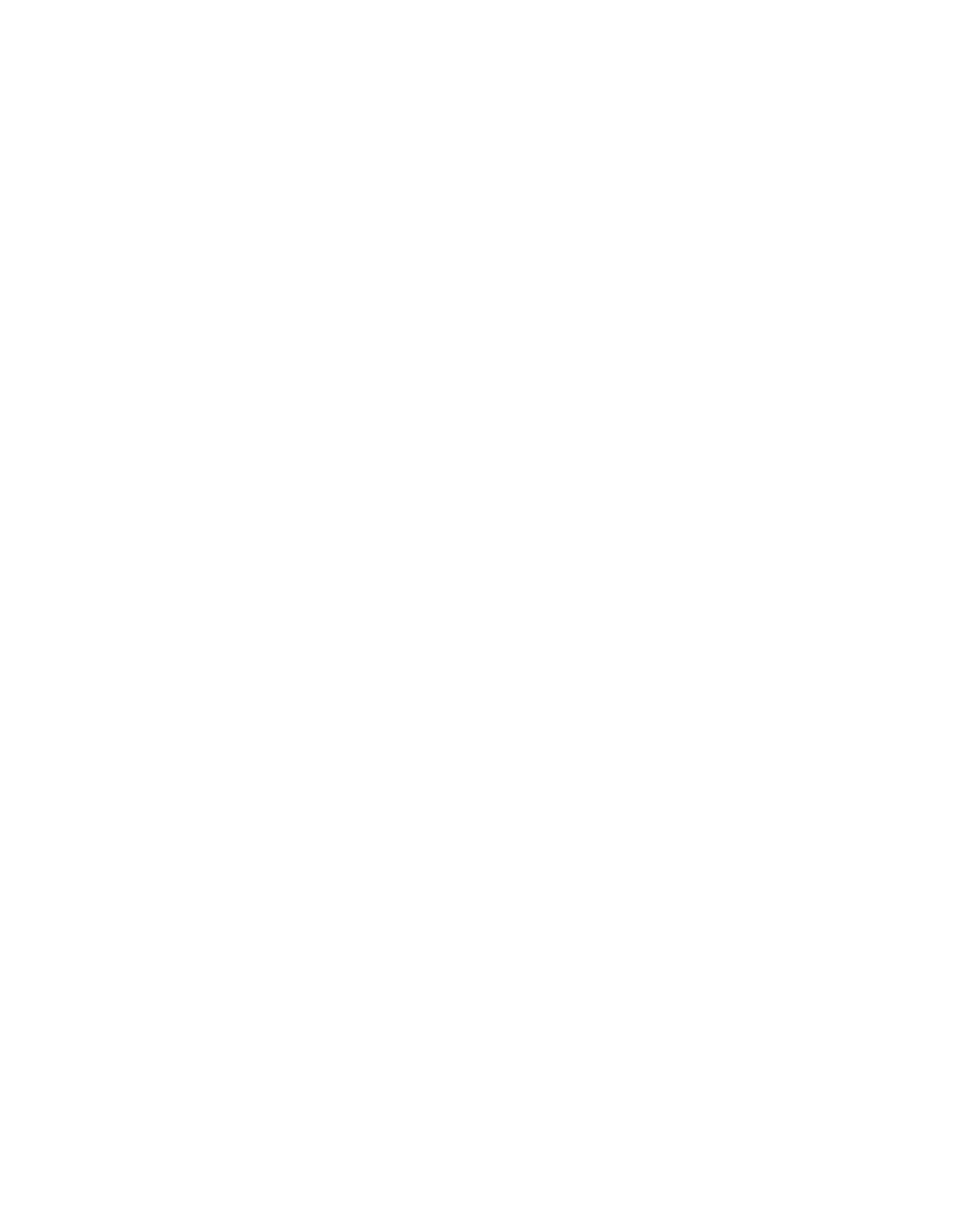### *CLAIMS BY AND AGAINST THE COUNTY*

**Sections:** 

- **4.36.010 Claims Against the County Forms.**
- **4.36.020 Claims against the County Filing.**
- **4.36.025 Actions for Damages Against the County.**
- **4.36.030 Claims Against the County Review and Forwarding.**
- **4.36.040 Claims Against the County Approval or Denial.**
- **4.36.050 Denial of Claims in Excess of Two Hundred Fifty Thousand Dollars.**
- **4.36.060 Claims Against the County Payment.**
- **4.36.070 Claims Against the County Statistics.**
- **4.36.080 Claims Against the County Disposition Record.**
- **4.36.090 Claims By the County Recordation and Authorization to Collect.**
- **4.36.100 Health Care Services, Industrial Insurance and Workman's Compensation Audits.**
- **4.36.110 Judgments in Excess of Two Hundred Fifty Thousand Dollars.**
- **4.36.120 Reporting Time for Claims.**

 **Cross-references: Chapters 4.08, 4.96, 36.45 RCW; RCW 36.01.050, 36.22.040**

#### **4.36.010 Claims Against the County – Forms.**

- A. All claims against Pierce County shall be submitted on forms provided by the Pierce County Risk Management and Insurance Department and shall include the following information:
	- 1. Name of claimant;
	- 2. Date of incident;
	- 3. Amount of claim, if known;
	- 4. Nature of claim;
	- 5. County employee with knowledge of County's relationship to claim;
	- 6. County department having relationship to claim;
	- 7. If insured, when and how referred to insurer.
- B. The Risk Management and Insurance Department shall assign County file numbers to all claims and keep copies of all claims for a minimum of six years, indexed in a manner designed to effectuate their easy retrieval.

(Ord. 84-44 § 1 (part), 1984; prior Code § 4.02.010)

### **4.36.020 Claims Against the County – Filing.**

All claims shall be filed with the Risk Management and Insurance Department. The Risk Management and Insurance Department shall refer a copy of each claim filed to the Prosecuting Attorney and the Clerk of the County Council for appropriate action. (Ord. 84-44 § 1 (part), 1984; prior Code § 4.02.020)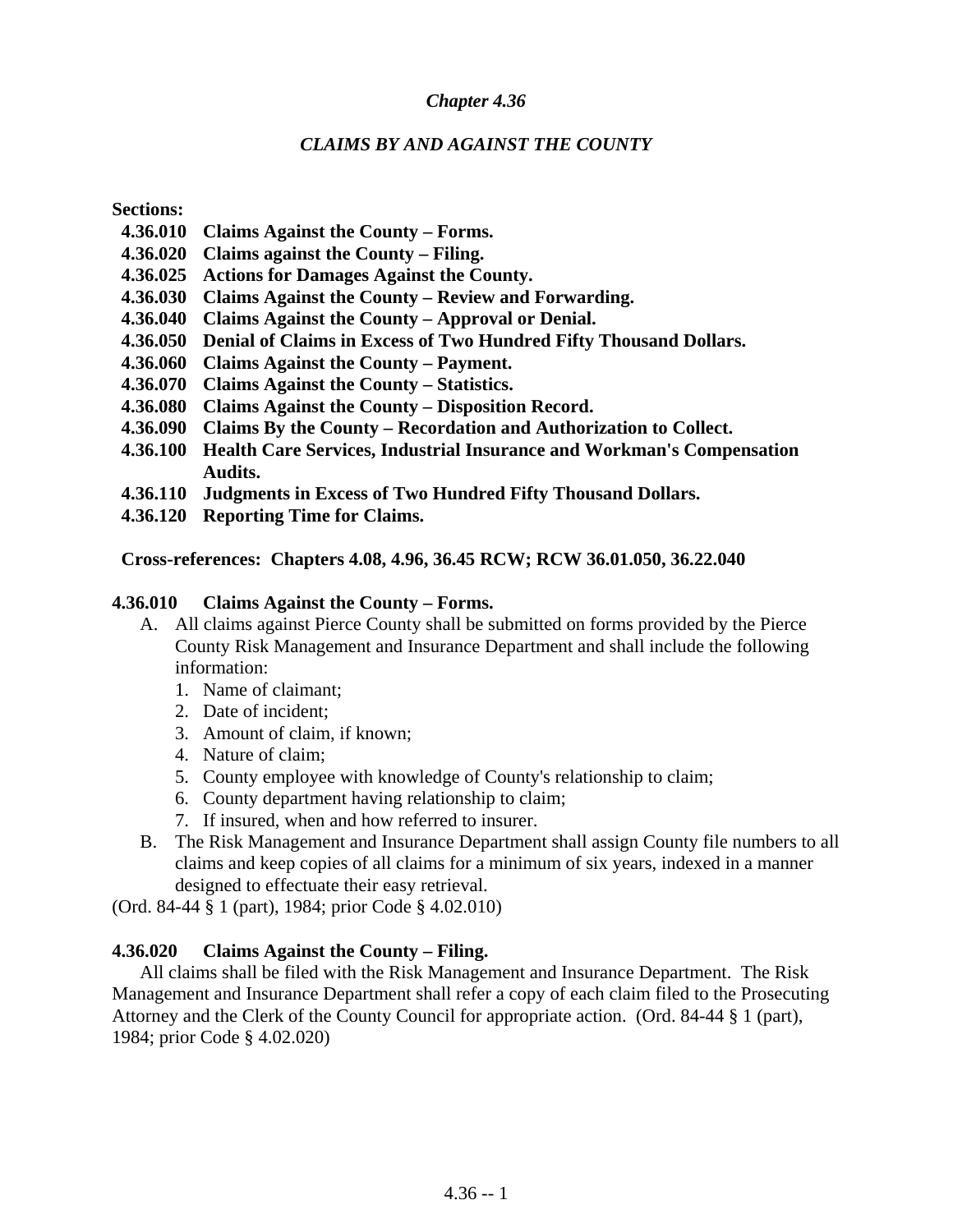# **4.36.025 Actions for Damages Against the County.**

- A. No action shall be commenced against Pierce County in which monetary damages are being claimed until a written claim for damages has been presented to and filed with the Pierce County Risk Management and Insurance Department in accordance with the terms of this Chapter.
- B. A lawsuit based upon the allegations of a claim for damages may not be instituted against Pierce County within 60 days of the filing of such claim, unless the applicable statute of limitations will expire within that period of time. The requirements of this Section shall not affect in any manner the commencement and running of any applicable statute of limitations.

(Ord. 89-228 § 1, 1990)

# **4.36.030 Claims Against the County – Review and Forwarding.**

All claims shall be reviewed by the Risk Manager with regard to insurance coverage, and he shall forward the claims to the appropriate insurance carrier and/or carriers. (Ord. 87-44 § 1 (part), 1984; prior Code § 4.02.030)

# **4.36.040 Claims Against the County – Approval or Denial.**

The Risk Management and Insurance Department is authorized to investigate claims and shall notify the Prosecuting Attorney of its opinion as to liability within 60 days after receipt thereof and thereupon make its recommendation of payment, denial, in whole or in part, of the claim as presented. The 60-day period may be extended upon recommendation by the Prosecuting Attorney to a more appropriate time period. Upon the concurrence of the Prosecuting Attorney, the Risk Management and Insurance Department will deny claims and advise claimants of the denials except as provided in Section 4.36.050. Upon concurrence of the Prosecuting Attorney, the Executive or designee may settle claims up to a maximum of \$250,000.00 without the approval of the County Council; provided, however, that the Risk Manager shall report to the Council, on a quarterly basis, all outstanding claims, and settlements made, during the reporting period. All proposed settlements in excess of \$250,000.00 which have been approved by the Prosecuting Attorney shall be submitted by the Prosecuting Attorney and the Executive to the County Council for approval. (Ord. 2001-36 § 1 (part), 2001; Ord. 84-44 § 1 (part), 1984; prior Code § 4.02.040)

# **4.36.050 Denial of Claims in Excess of Two Hundred Fifty Thousand Dollars.**

All claims which the Risk Manager, Executive and/or Prosecuting Attorney believes are likely to require payment by the County of an amount in excess of \$250,000.00, whether by settlement or litigation, shall be presented to the County Council in executive session prior to denying the claim, in whole or in part. (Ord. 2001-36 § 1 (part), 2001; Ord. 84-44 § 1 (part), 1984; prior Code § 4.02.050)

# **4.36.060 Claims Against the County – Payment.**

All claims approved by the County and/or Executive shall be sent to the Risk Management and Insurance Department, and the Risk Management and Insurance Department will direct that payment be made from an appropriate claim fund. (Ord. 84-44 § 1 (part), 1984; prior Code § 4.02.060)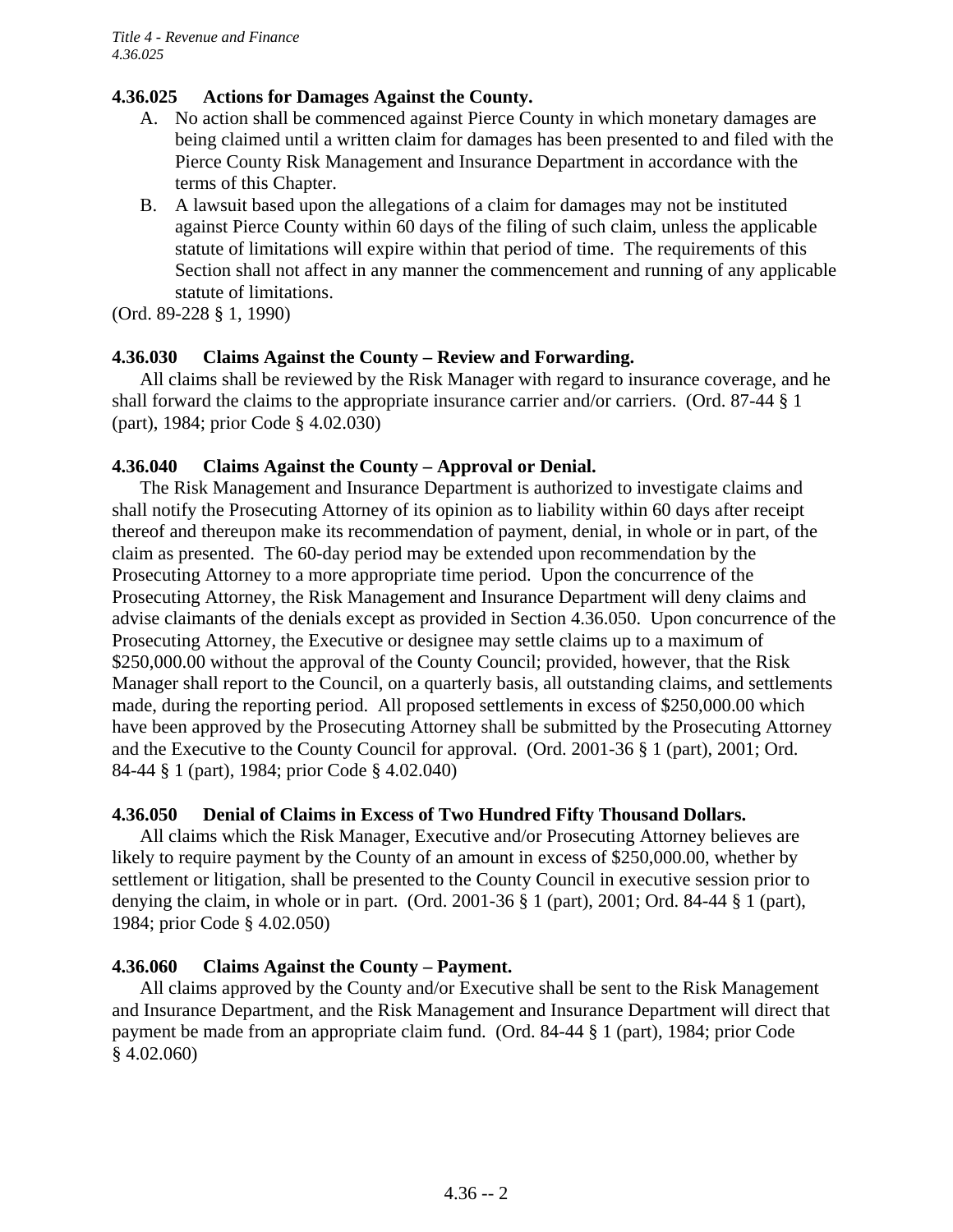### **4.36.070 Claims Against the County – Statistics.**

The Risk Management and Insurance Department shall maintain statistical data on all claims of the County arising during the preceding month in such form as to conform with the requests of the liability insurance carriers. Copies of appropriate statistical data are to be sent to the liability insurance carriers and the Prosecuting Attorney on a monthly basis. Copies of the quarterly report showing the financial status of the self insurance loss paying fund shall be provided to the Council Fiscal Management Committee, the Prosecuting Attorney and the Executive. (Ord. 84-44 § 1 (part), 1984; prior Code § 4.02.070)

### **4.36.080 Claims Against the County – Disposition Record.**

When a claim has been fully disposed of, the disposition shall be recorded in the claim file. (Ord. 84-44 § 1 (part), 1984; prior Code § 4.02.080)

### **4.36.090 Claims By the County – Recordation and Authorization to Collect.**

All claims the County may have against its insurance carrier and/or carriers or against any other person shall be referred to the Risk Management and Insurance Department. The Risk Management and Insurance Department shall keep a register of such claims, indicating the following:

- A. The assigned Pierce County file number;
- B. Description of claim;
- C. Date of incident;
- D. County employee with knowledge of County's relationship to claim;
- E. Amount of claim, if known;
- F. County department having relationship to claim;
- G. Ultimate disposition of claim.

The Prosecuting Attorney is authorized to prosecute and collect all claims, either in contract or tort, and may institute actions in court for such purposes. The Risk Management and Insurance Department shall assist in the prosecution and collection of these claims. Upon concurrence of the Prosecuting Attorney and the Risk Management and Insurance Department, the Executive may settle a claim for an amount equal to \$50,000.00 or less than the claimed amount. Approval of a majority of the County Council is required to settle a claim for an amount in excess of \$50,000.00 less than the claimed amount. (Ord. 84-44 § 1 (part), 1984; prior Code § 4.02.090)

### **4.36.100 Health Care Services, Industrial Insurance and Workman's Compensation Audits.**

The Risk Manager shall each year audit the loss experienced under any health care contracts to which the County is a party, including industrial insurance and workman's compensation. The audit will be conducted to determine the amount of money paid out by the contractors for categories for health care services in relation to the amount of premiums paid by the County to contractors. The summary of the audits shall be presented to the Council before its May meeting each year. (Ord. 84-44 § 1 (part), 1984; prior Code § 4.02.100)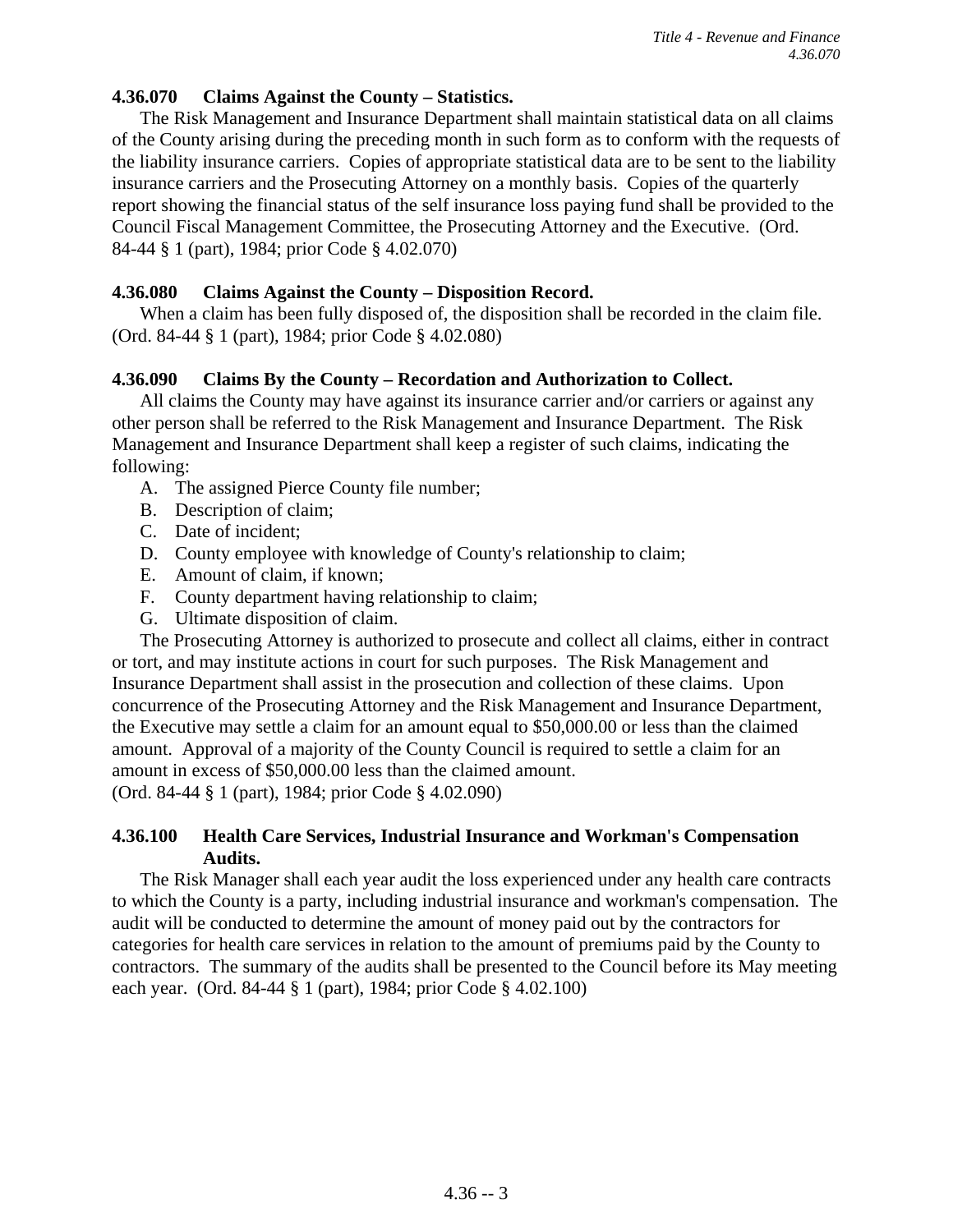### **4.36.110 Judgments in Excess of Two Hundred Fifty Thousand Dollars.**

In the event a judgment is entered against the County in an amount greater than \$250,000.00, the Prosecuting Attorney and Executive shall appear before the Council in executive session and present the relevant facts regarding the claim; provided, that if the claim was presented to the Council prior to being denied, as set forth in Section 4.36.050, the presentation shall not be required. (Ord. 2001-36 § 1 (part), 2001; Ord. 84-44 § 1 (part), 1984; prior Code § 4.02.110)

### **4.36.120 Reporting Time for Claims.**

All incidents or occurrences known to County officials, officers, employees and volunteers, that may result in claims against the County, shall be reported immediately (not later than 24 hours) to the Risk Management and Insurance Department on forms maintained by the Department. If such incident occurs on a weekend or holiday, it shall be reported as soon as the Risk Management and Insurance Office is reopened for business. (Ord. 84-44 § 1 (part), 1984; prior Code § 4.02.120)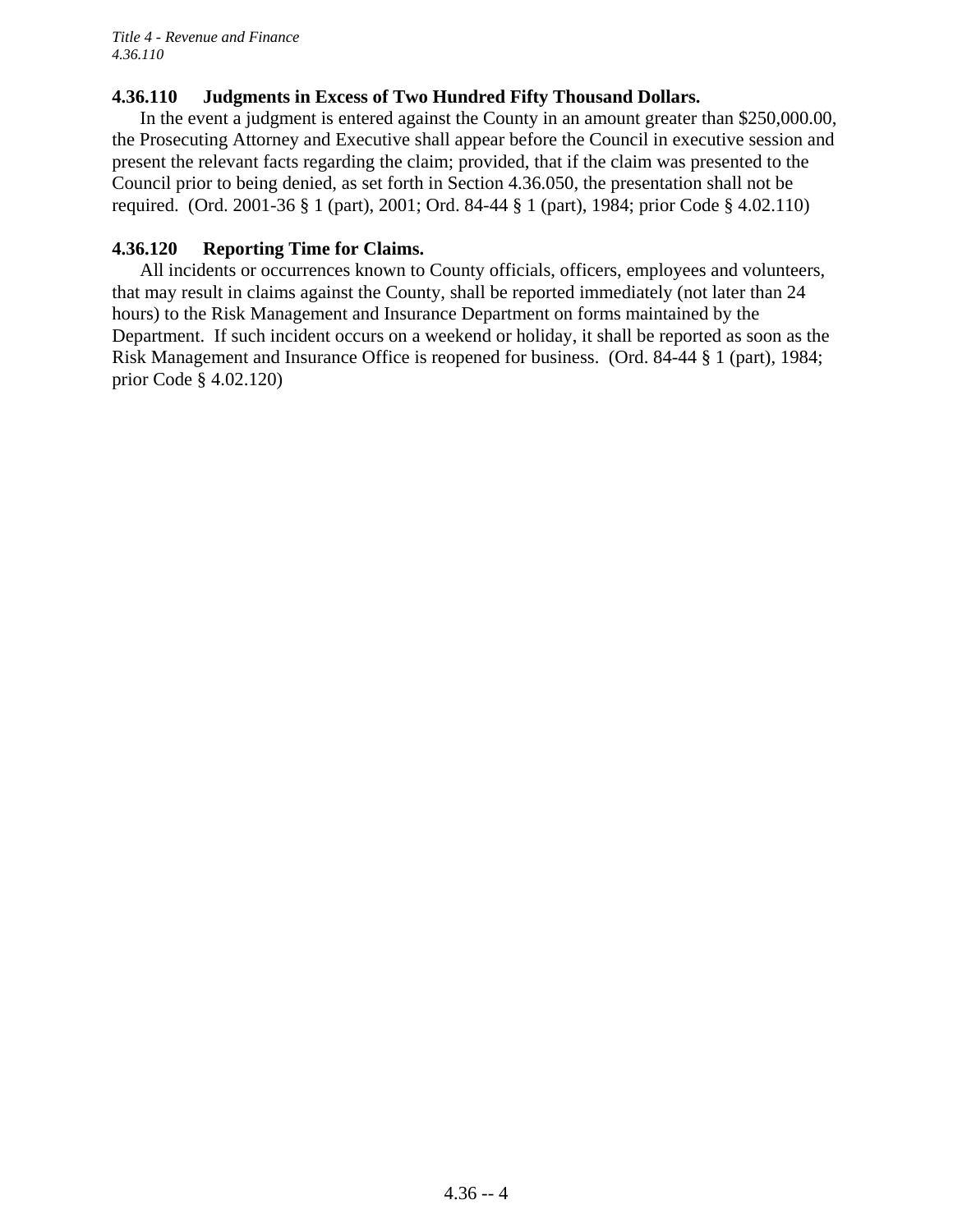#### *IN-LIEU OF ASSESSMENT CHARGES*

#### **Sections:**

- **4.40.010 Purpose of Fund.**
- **4.40.020 Classifications of Fees or Earnings.**
- **4.40.030 Authority of Utilities Department.**
- **4.40.040 Interest Charges.**
- **4.40.050 Amounts on Deposit Generally.**
- **4.40.060 Amounts on Deposit Use and Transfer.**
- **4.40.070 Correction of Overpayments.**
- **4.40.080 Annual Operating Budget.**

#### **4.40.010 Purpose of Fund.**

The purpose of the Customer Advances for Sewerage Construction Fund (the "fund") is to accumulate moneys which are intended to be used to defray the cost of future construction of permanent public sewer systems which directly benefit the parties or properties for which payment of such moneys is made or to contribute toward the payment of debt service on revenue bonds issued to defray such costs when such revenue bonds are to be or have been issued. (Res. 21571 § 1, 1979)

#### **4.40.020 Classifications of Fees or Earnings.**

There are deemed to be three classifications of fees or earnings which may be collected by or in conjunction with the in-lieu of assessment charges provided under authority of Resolution 14017 as follows:

- A. Payments of principal amounts of in-lieu of assessment charges by property owners;
- B. Payment of 8 percent interest on unpaid balances of in-lieu of assessment charges, which is deemed a charge for the privilege of paying in-lieu of assessment charges over a period of time;
- C. Earnings on the investment of the principal amounts of in-lieu of assessment charges and interest thereon, which is deemed an addition to and increase of customer accounts on deposit.

(Res. 21571 § 2, 1979)

### **4.40.030 Authority of Utilities Department.**

The Pierce County Utilities Department is directed to maintain records of the collection and payment of in-lieu of assessment charges provided in subsection A. of Section 4.40.020. The County Treasurer is directed to invest the accumulation of these moneys in the fund, advise the Utilities Department of the earnings and accumulate such earnings for the benefit of the fund. The Utilities Department will make allocation of the interest earnings to each account for which records of principal amounts of in-lieu assessment charges on deposit are maintained within the fund. (Res. 21571 § 3, 1979)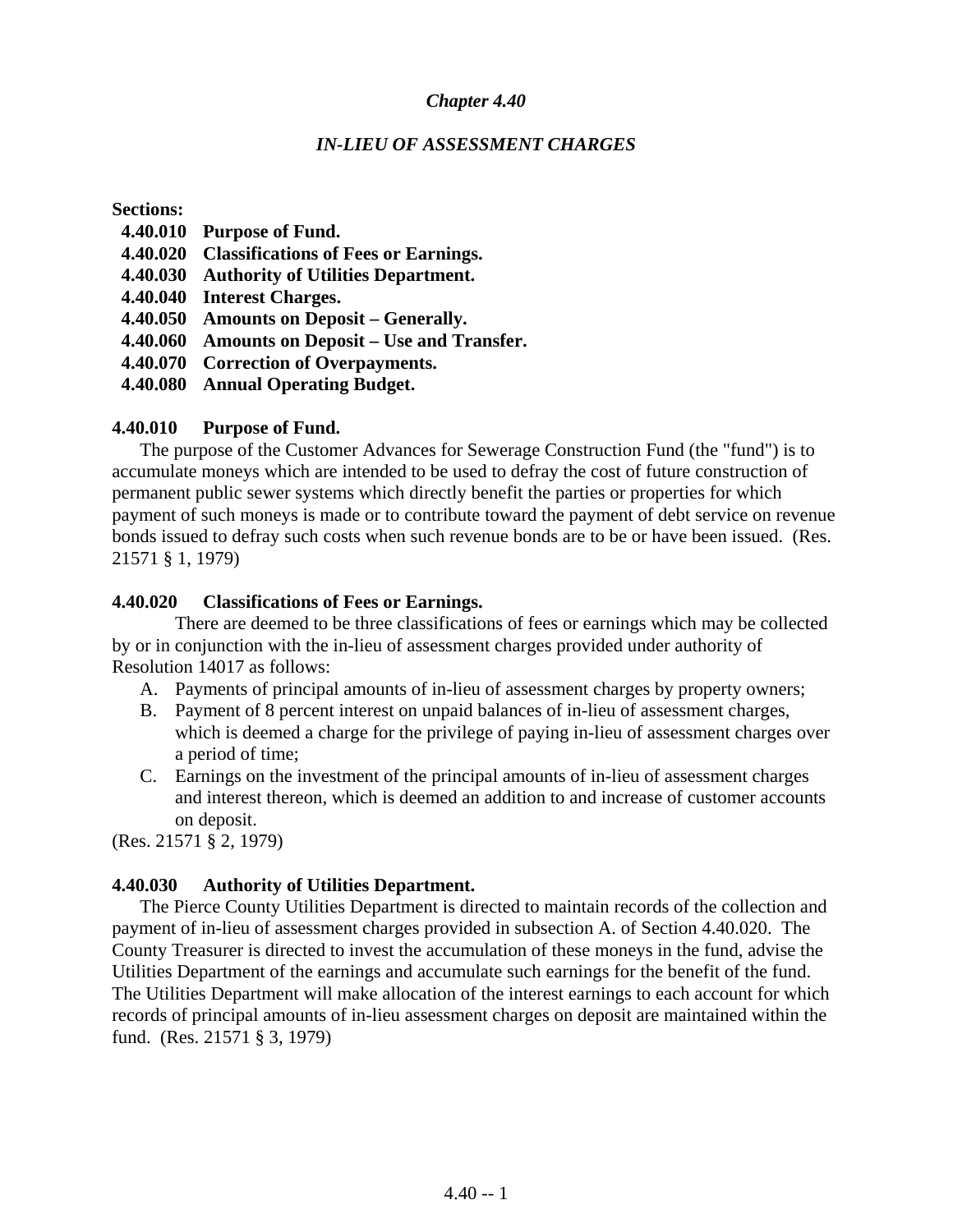### **4.40.040 Interest Charges.**

Interest shall be charged on all unpaid principal amounts of in-lieu of assessment charges at the rate of 8 percent per year, simple interest until paid. Such interest on unpaid charges shall be deposited to the Pierce County Sewer Maintenance Fund and used first to defray the costs of administering, maintaining records of, and collecting moneys into and on behalf of the fund, and thereafter for such other purposes and uses as may be deemed necessary or desirable by the Utilities Department. (Res. 21571 § 4, 1979)

### **4.40.050 Amounts on Deposit – Generally.**

Principal amounts of in-lieu of assessment charges together with the allocation of earnings thereon shall remain on deposit with the fund until the property on behalf of which such payments were made is able to be served by construction of a permanent public sewer system, or until such time as an assessment roll is filed for collection for the payment of revenue bonds issued to defray costs of such construction, whichever occurs first. (Res. 21571 § 5, 1979)

### **4.40.060 Amounts on Deposit – Use and Transfer.**

Upon or subsequent to the conditions set forth in Section 4.40.050, the amounts on deposit in the fund for each property shall be used and transferred to the applicable funds, in the order of priority set forth as follows:

- A. When an assessment roll for payment of revenue bonds is filed for collection, credit toward the assessment against each property shall be given for all principal amounts of in-lieu of assessment charges and interest earnings allocated thereon to the owner of such property at that time. Said moneys are to be transferred to the revenue bond fund established for payment of the revenue bonds authorized.
- B. When permanent public sewer service is made available to a property, and that permanent public sewer service facility to which the property is able to be connected was constructed and financed by revenue bonds issued by the County, then the principal and interest earnings allocation on deposit shall be transferred to the revenue bond fund established for such revenue bonds.
- C. When permanent public sewer service is made available to a property, and that service is provided by a facility which is or has been constructed and financed by means other than the issuance of revenue bonds, the principal and interest allocations on deposit for that property shall be used first to defray or repay to the Utilities Department the costs of such construction, and thereafter for such other sewer utility construction purposes of costs as deemed desirable by the County.

(Res. 21571 § 6, 1979)

### **4.40.070 Correction of Overpayments.**

Authority is also given the Utilities Department to disburse such moneys as necessary to correct the overpayment of amounts from property owners. (Res. 21571 § 7, 1979)

### **4.40.080 Annual Operating Budget.**

An annual budget shall be prepared for the operation of the fund in accordance with the provisions of RCW Chapter 36.40, and all disbursements of moneys from the fund shall be made by the County Auditor in accordance with prescribed accounting procedures. (Res. 21571 § 8, 1979)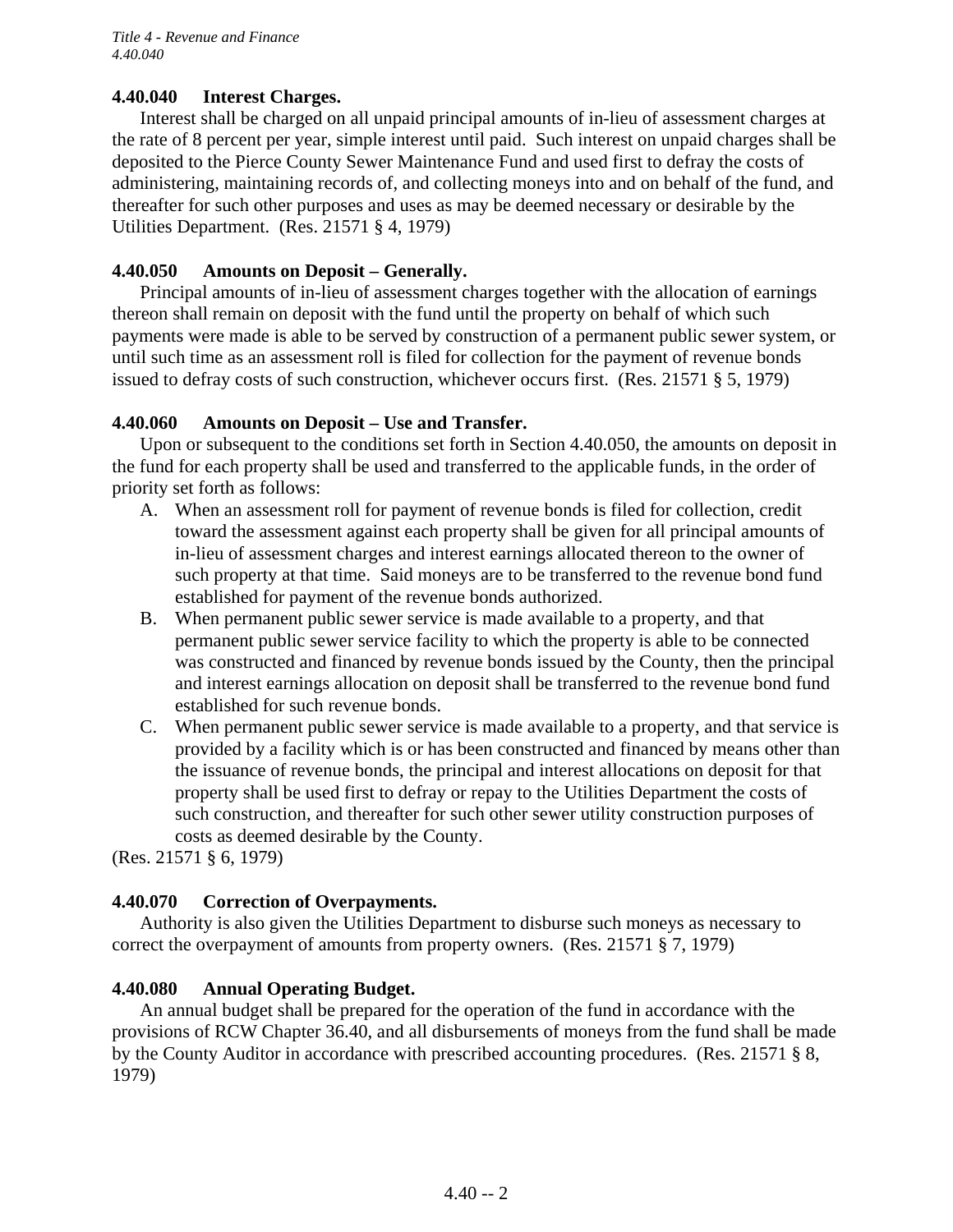### *WARRANTS AND VOUCHER FORMS*

**Sections:** 

- **4.44.010 Replacement Warrants.**
- **4.44.020 Voucher Forms.**

#### **Cross-references: Chapters 36.33, 36.34, 36.40, 36.48, 36.67 RCW**

#### **4.44.010 Replacement Warrants.**

- A. When any person, persons, firm or corporation reports the loss or destruction of a warrant for the payment of money or any bond or other instrument of indebtedness, issued by Pierce County, the County may cause a replacement to be issued in lieu thereof, subject to the same requirements and conditions, and according to the same procedure, as prescribed for the issuance of replacement state instruments in RCW 43.08.064 and RCW 43.08.066, as presently enacted and as may be hereinafter amended.
- B. Upon the issuance of such replacement warrant or warrants, the Budget and Finance Department, upon being notified by the Auditor that such replacement warrant or warrants have been issued, shall register the same in a book kept for that purpose, known as a register of replacement warrants issued, and which book shall be kept and be a part of the records of the Budget and Finance Department.

(Ord. 84-42 § 1 (part), 1984; prior Code § 9.20.010)

### **4.44.020 Voucher Forms.**

Voucher forms made and established by the State Division of Municipal Corporations necessary to carry out the provisions of the County budget law and provide accurate accounting, are adopted and approved for use by the County Executive or his designee. (Ord. 84-42 § 1 (part), 1984; prior Code § 9.20.020)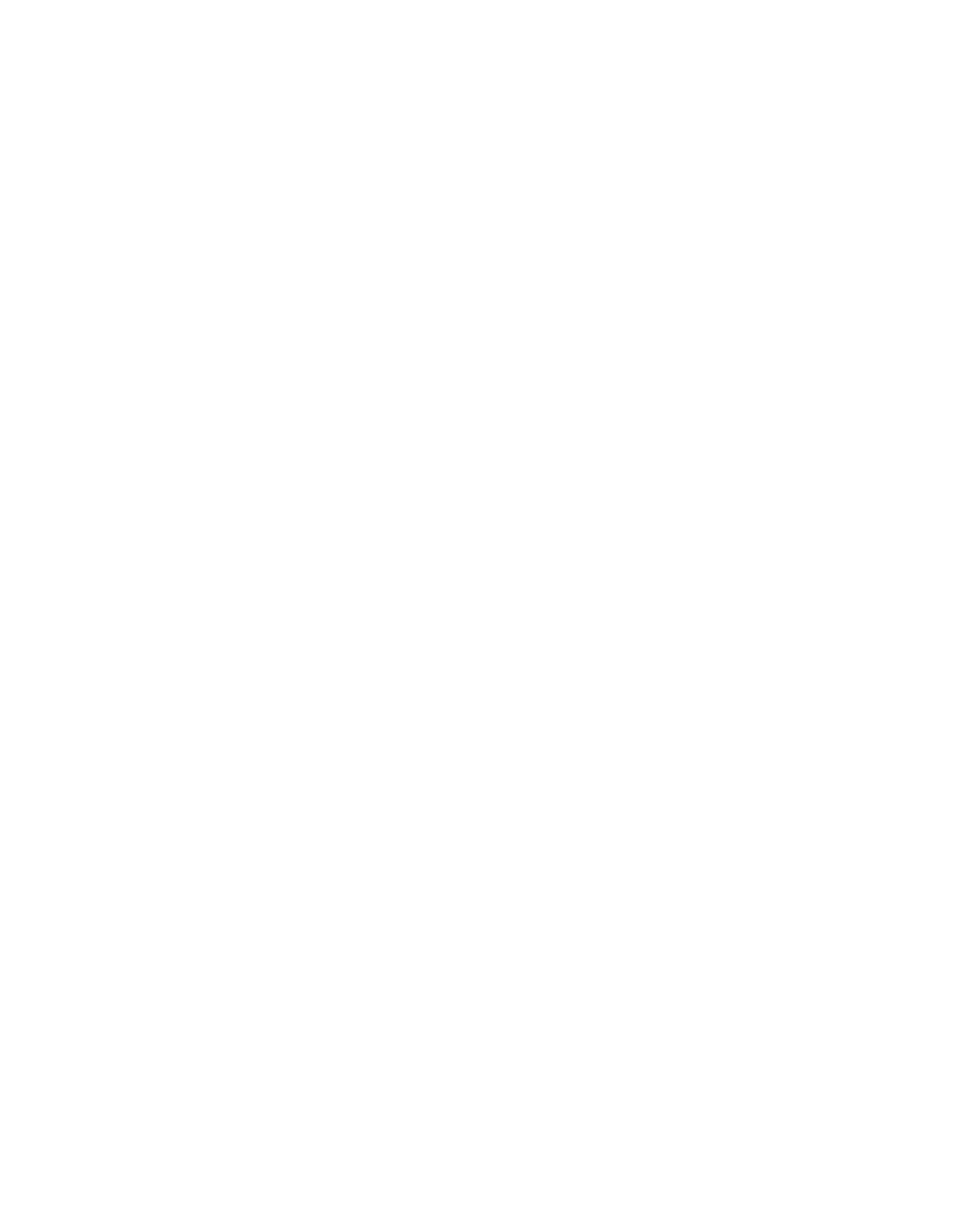### *COUNTY FUNDS*

#### **Sections:**

- **4.48.010 General Fund.**
- **4.48.020 Special Revenue Funds.**
- **4.48.030 Debt Service Funds.**
- **4.48.040 Internal Service Funds.**
- **4.48.050 Capital Project Funds.**
- **4.48.060 Enterprise Funds.**

### **Cross-references: Chapters 36.33, 36.33A, 36.67 RCW**

### **4.48.010 General Fund.**

- A. A General Fund is created for Pierce County pursuant to RCW 36.33.010. The General Fund shall account for all revenues and expenditures which are not accounted for in other funds in accordance with State Law.
- B. Limitation on Use of General Fund. No General Fund dollars shall be appropriated or otherwise transferred to Puget Sound Behavioral Health except as compensation for services rendered.

(Ord. 2002-130s § 1, 2002; Ord. 89-114S § 10 (part), 1989)

### **4.48.020 Special Revenue Funds.**

Pierce County's Special Revenue Funds include but are not limited to the following:

- A. **Community Block Grant Fund No. 134.** There is created a special fund known as the "Community Development Block Grant Fund No. 134" for the purpose of receipting and expending monies for community development programs within Pierce County as developed by the Housing and Community Development Act of 1974. (Res. 17837, 1975; prior Code Chapter 10.08)
- B. **County Fair Fund.** There is created a fund entitled "County Fair Fund" into which shall be deposited all funds received by the Pierce County Fair Association for conducting the Pierce County Fair. (Res. 8249, 1961; prior Code Chapter 12.11)

## C. **Drug Investigation Fund No. 122.**

- 1. Creation. The Pierce County Sheriff is authorized to accept funds for Drug Investigation Fund No. 122, as funds are available from orders of the Pierce County Superior Court or any other municipality or court, or as any person or organization shall tender, to be spent for the purpose of investigation and apprehension of persons involved in the illegal sale, possession, or distribution of drugs or controlled substances. Such monies shall be used to purchase controlled substances or drugs for use in criminal prosecutions, as well as for such other expenses as the Sheriff shall determine are reasonable and necessarily incident thereto.
- 2. Bookkeeping and Accounting. The Pierce County Sheriff shall be responsible for the implementation and maintenance of such bookkeeping and accounting as will, at a minimum, record the following:
	- a. The advancement of funds to particular persons for potential use;
	- b. The actual use of funds advanced;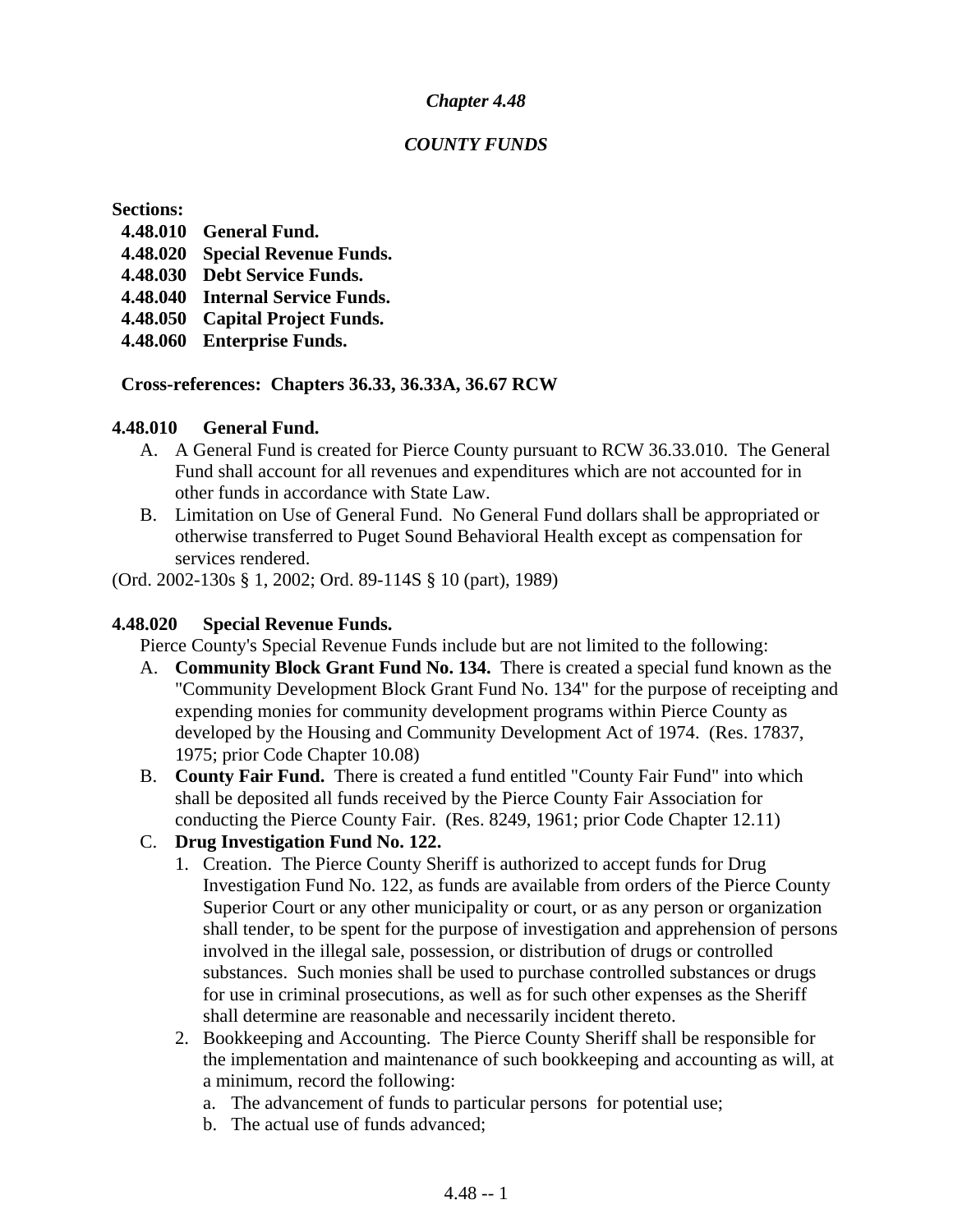- c. The recovery of funds spent, if any;
- d. The return of funds advanced but not expended. The status of the funds shall be reported quarterly in writing to the Pierce County Prosecutor and shall be subject to audit.

(Res. 20494, 1978; prior Code §§ 3.12.010, 3.12.020)

- D. **Planning Service Area Fund No. 128.** There is created a special revenue fund known as the Planning Service Area Fund. All revenues received from the State under Grant Award No. 2-A shall be placed in this fund for expenditure for planning and administrative services to the Area Agency on Aging. (Res. 16289, 1973; prior Code Chapter 10.30)
- E. **Stadium, Convention, and Tourist Attraction Facilities Fund.** There is created a special fund known as the Stadium, Convention, and Tourist Attraction Facilities Fund for the purpose of paying all or any part of the cost of acquisition, construction, or operation of stadium facilities, convention center facilities, or to pay or secure the payment of all or any portion of the general obligation bonds or revenue bonds issued for the purposes of specified herein, and to pay for advertising, publicizing, or otherwise distributing information to attract visitors and encourage tourist expansion. Any monies accumulated in this fund may be invested in interest-bearing securities by the Director of Budget and Finance in any manner authorized by law. (Ord. 87-158 § 1 (part), 1987; prior Code § 9.12.060)
- F. **Visitor and Convention Promotion Fund.** There is created a special fund known as the Visitor and Convention Promotion Fund, into which all sums received as a result of the levy under Pierce County Code § 4.16.010 B. shall be paid. Such sums as are deposited in this fund shall be used only for the purpose of visitor and convention promotions and development. Any monies accumulated in this fund may be invested in interest-bearing securities by the Director of Budget and Finance in any manner authorized by law. (Ord. 87-158 § 1 (part), 1987)
- G. **Tourism Promotion and Capital Facilities Fund.** Effective January 1, 1998, there is hereby created a special fund in the treasury of Pierce County to be known as the Tourism Promotion and Capital Facilities Fund. All funds raised as a result of the excise tax imposed on the sale or charge made for the furnishing of lodging by a hotel, motel or trailer camp pursuant to Chapter 4.16 PCC shall be placed in such fund for the purpose of funding tourism promotion or tourism-related capital facilities. Said funds shall be subject to appropriation by the Pierce County Council after considering the recommendations made by the Lodging Tax Advisory Committee. Until January 1, 1998, revenue collected pursuant to Chapter 4.16 PCC shall be deposited in existing funds established under PCC 4.48.020 E. and F.
- H. **Tourism Promotion Area Fund.** There is created a special revenue fund known as the Pierce County Tourism Promotion Area Fund. All funds raised as a result of the special assessment imposed on the sale or charge made for the furnishing of lodging pursuant to Chapter 4.18 PCC shall be placed in such fund for the purpose of funding tourism promotion. Said funds shall be subject to appropriation by the Pierce County Council after considering the recommendations made by the Pierce County Tourism Promotion Area Hotel Commission.
- I. **Pierce County Community Action Agency Fund.** There is created a special revenue fund known as the Pierce County Community Action Agency Fund. All expenses incidental to the operation of the Pierce County anti-poverty programs shall be paid from this Fund. All reimbursements from the Federal anti-poverty programs advanced shall be deposited in this Fund. (Ord. 90-19S § 4, 1990)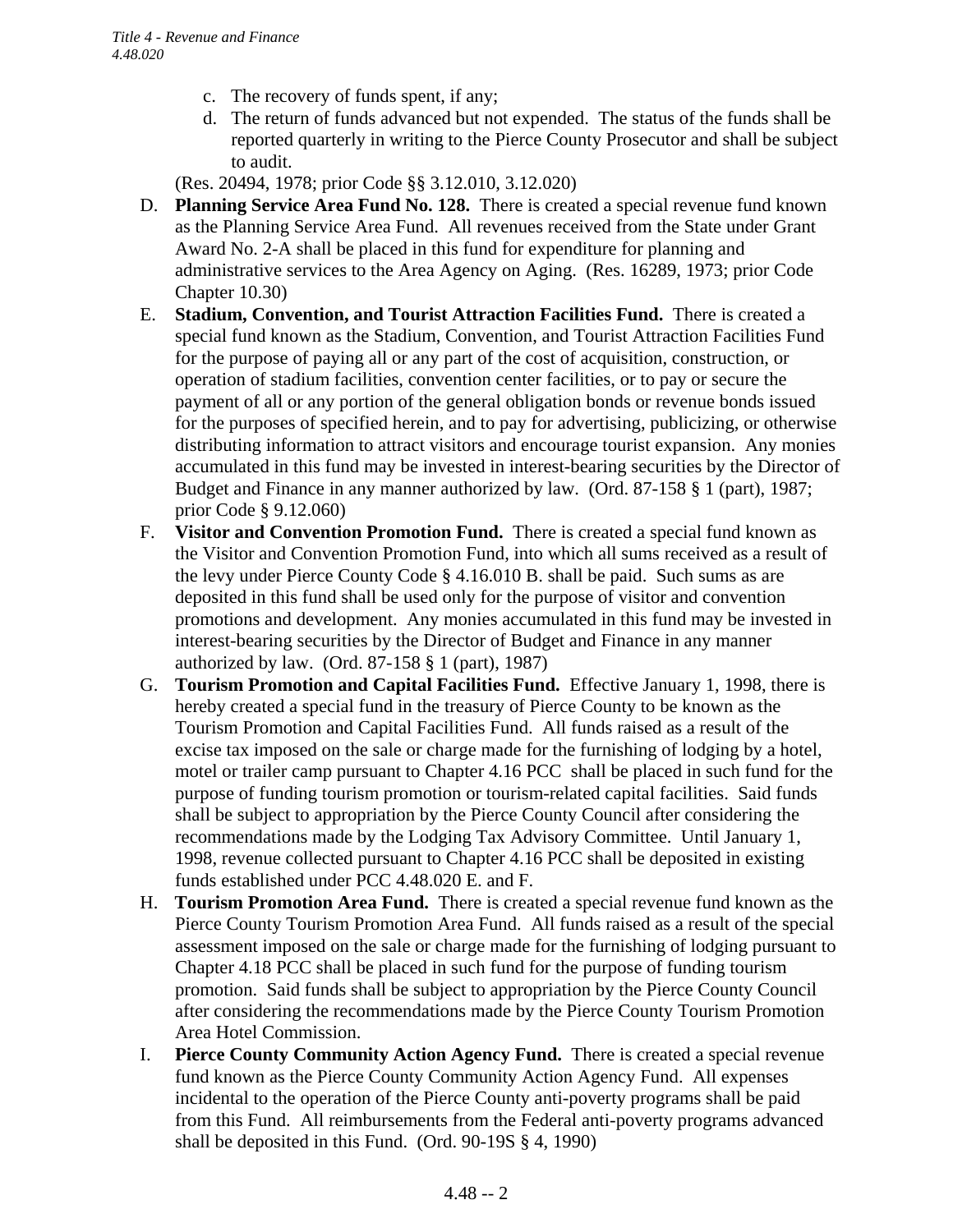### J. **Antiprofiteering Revolving Fund.**

- 1. Creation. There is hereby created a fund to be known as the Antiprofiteering Revolving Fund.
- 2. Deposits. The Pierce County Department of Budget and Finance shall establish a fund account. Accounting procedures authorized by law shall apply to said fund.
- 3. Appropriation. The Prosecuting Attorney shall include an appropriation request covering the Antiprofiteering Revolving Fund in her or his annual budget request. Supplemental appropriations may be requested in the event of receipt of unanticipated revenue during the budget year.
- 4. Disbursements. Disbursements from the Antiprofiteering Revolving Fund shall be on authorization from the Prosecuting Attorney.
- 5. Administration. The Antiprofiteering Revolving Fund shall be administered by the Prosecuting Attorney under the conditions and for the purpose as hereinafter set forth and following all standard County fiscal policies and procedures.
- 6. Purpose. The monies in the Antiprofiteering Revolving Fund shall be used for the investigation and prosecution of any offense which is prima facie cognizable under the statutory definition of criminal profiteering, including civil remedies pursuant to Chapter 9A.82 RCW as now existing or hereafter amended.
- 7. Jurisdiction. The monies in the Antiprofiteering Revolving Fund shall be used by the Prosecuting Attorney for the investigation and prosecution of any offense which is prima facie cognizable under RCW 9A.82 which occurs within the jurisdiction of the Prosecuting Attorney as provided by court rule and/or state or federal laws.
- 8. Conditions.
	- a. Any prosecution and investigation costs, including attorney's fees, together with any monetary penalties awarded under RCW 9A.82 recovered for the State by the Prosecuting Attorney as a result of enforcement of civil and/or criminal statutes pertaining to any offense included in the definition of criminal profiteering in Chapter 9A.82 RCW as now existing or hereafter amended, whether by final judgment, settlement, or otherwise, shall be deposited, as directed by a court of competent jurisdiction, in the Antiprofiteering Revolving Fund.
	- b. In an action brought by the Prosecuting Attorney on behalf of the County under RCW 9A.82.100(1)(b)(i) in which the County prevails, any payments ordered in excess of the actual damages sustained shall be deposited in the Public Safety and Education Account in the State General Fund. Actual damages sustained include damages and costs of suit, together with reasonable investigative costs and attorney's fees.
- 9. Fund Maximum. The maximum level of monies which may be maintained in the Antiprofiteering Revolving Fund shall be \$175,000.00.
- 10. Excess monies. In the event monies in the Antiprofiteering Revolving Fund exceed the prescribed maximum level, excess monies shall be transferred to the County's Current Expense Fund. The computation to determine whether an excess exists shall take into account and allow credit for any expenses which have accrued but have not yet been charged against the fund as of the date the computation is made.
- 11. Construction. This subsection H. shall be liberally interpreted and construed to secure the public safety and the rules of strict construction shall not apply.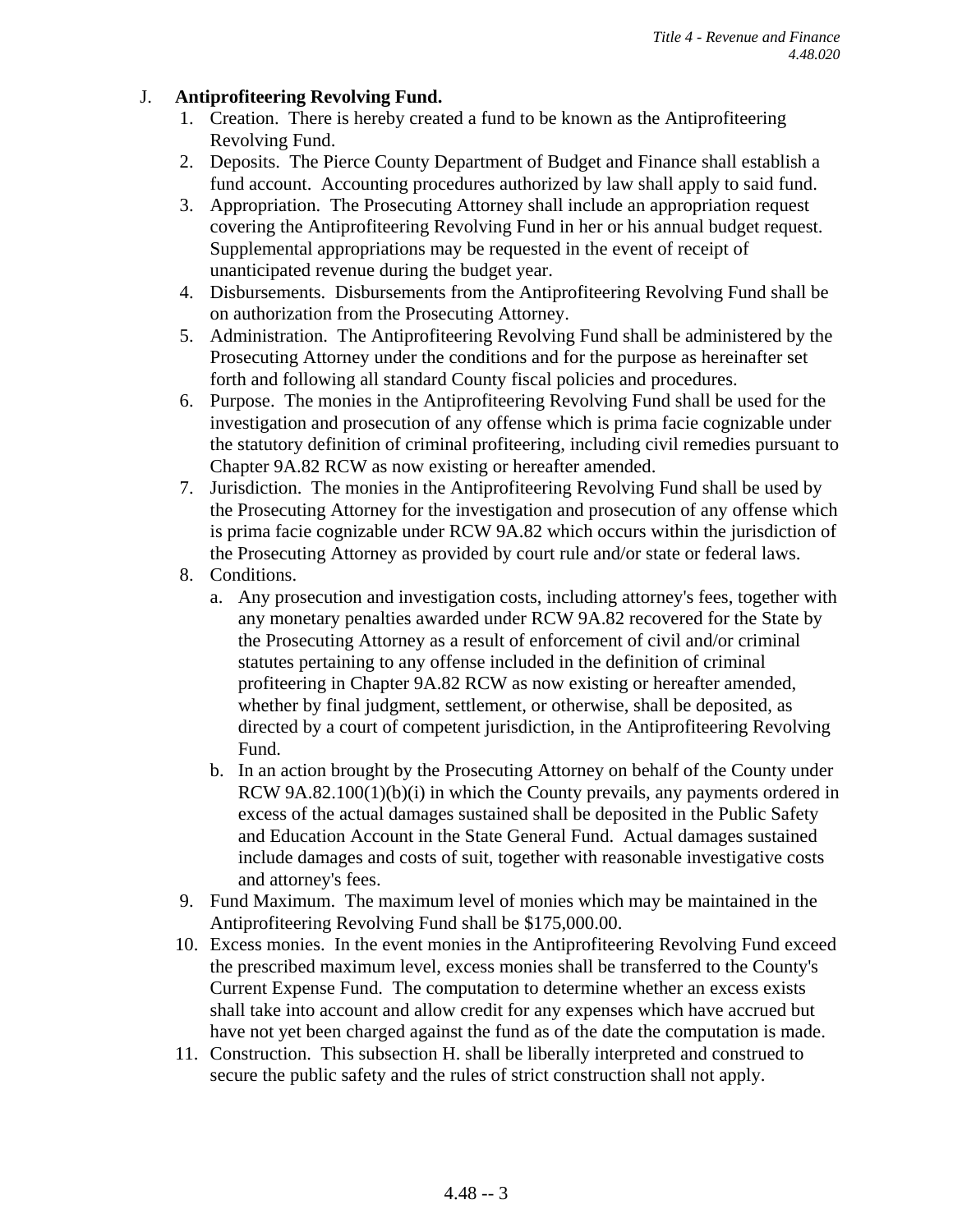12. Severability. If any subpart, sentence, clause, or phrase of this subsection H., or amendment thereto, or its application to any person or circumstance is held invalid, the remainder or application to other persons or circumstances shall not be affected.

### K. **Conservation Futures Fund.**

- 1. Fund Established. A special fund is hereby established, pursuant to RCW 84.34.240, which shall be known as the Conservation Futures Fund and to which shall be credited all taxes levied pursuant to PCC Chapter 4.14.
- 2. Use of Fund.
	- a. Amounts placed in the Conservation Futures Fund shall be used solely to acquire rights and interests in open space land, wetlands, habitat areas, farm, agricultural and timber lands, and to protect, preserve, maintain, improve, restore, limit the future use of, or otherwise conserve the property for public use or enjoyment.
	- b. The Fund Manager shall not allow the withdrawal of any monies deposited in the Conservation Futures Fund unless a withdrawal is authorized by a Resolution from the Pierce County Council; PROVIDED, the Fund Manager is, without Council approval, authorized to make withdrawals of Conservation Futures Funds for the sole purpose of paying for the notice requirements contained in PCC Chapter 2.94.
	- c. Until withdrawn for such use, the monies accumulated in the Conservation Futures Fund may be invested in interest-bearing securities by the Conservation Futures Fund Manager in any manner authorized by law. All principal amounts and interest accrued from the investment of Conservation Futures Fund monies under this Section shall be re-depositied into the Conservation Futures Fund.
- 3. Fund Manager. The Director of the Budget and Finance Department shall be the Conservation Futures Fund Manager.
- 4. Severability. If any provision of this subsection or its application to any person or circumstance is to be held invalid, the remainder of this subsection or its application to other persons or circumstances is not affected.

### L. **Marriage License Family Services Fee Account.**

- 1. Account Established. A special account is hereby established which shall be known as the Marriage license Family Services Fee Account and to which shall be credited all fees collected pursuant to PCC 4.52.010.
- 2. Use of Account.
	- a. Amounts placed in the Marriage License Family Services Fee Account shall be used to fund family services such as issues related to domestic violence as directed by the Pierce County Council.
	- b. The Director of Budget and Finance shall not allow the withdrawal of any monies deposited in the Marriage License Family Services Account unless authorized by an ordinance from the Pierce County Council or the annual budget.
	- c. Monies accumulated in the Marriage License Family Services Fee Account may be invested in interest bering securities in any manner authorized by law. All interest accrued from the investment of monies contained in the Account shall be re-deposited into the Marriage License Family Services Fee Account.
- M. **Regional Support Network Fund.** There is created a special revenue fund known as the Regional Support Network Fund to account for all the revenues associated with the Regional Support Network (RSN) and all the expenditures related to RSN activities.

(Ord. 2009-110s § 2, 2010; Ord. 2007-40 § 1, 2007; Ord. 2000-75s2 § 3, 2000; Ord. 97-20S2 § 2, 1997; Ord. 95-95S § 1, 1995; Ord. 94-52 § 1, 1994; Ord. 91-65 § 2, 1991; Ord. 90-13 § 1, 1990; Ord. 89-178 § 1, 1989; Ord. 89-114S § 10 (part), 1989; Ord. 87-158 § 1 (part), 1987)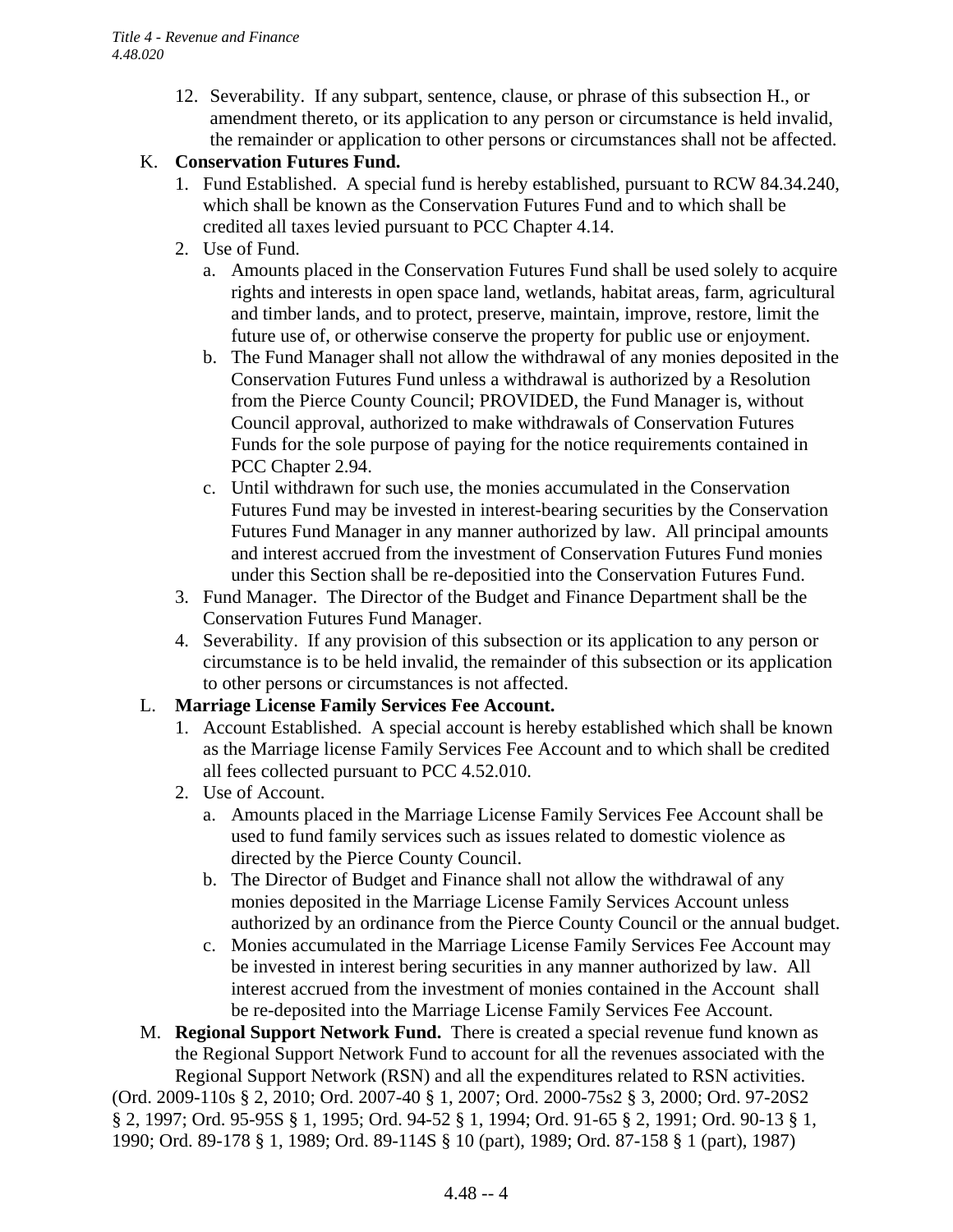### **4.48.030 Debt Service Funds.** [Reserved]

(Ord. 89-178 § 2, 1989; Ord. 89-114S § 10 (part), 1989)

### **4.48.040 Internal Service Funds.**

Pierce County's Internal Service Funds include but are not limited to the following:

- A. **Equipment Rental and Revolving Fund.** There is created an Equipment Rental and Revolving Fund to be used as a revolving fund for the purchase, maintenance, and repair of County road equipment and other County equipment; for the purchase of equipment, materials, supplies, and services required in the administration and operation of the fund; and for the purchase and manufacture of materials and supplies needed by the County Road Department Services. The Director of Public Works and the County Engineer shall administer the fund and be responsible for establishing the rates and charges for the sale of any material or supplies which have been purchased, maintained, or manufactured with monies from the fund, subject to final adoption by the County Council. (Res. 20497-A, 1978; prior Code Chapter 90.26)
- B. **Self-Insurance Claim Fund No. 138.** There is created a fund entitled "The Pierce County Self-Insurance Claim Fund No. 138" which shall be funded through monies appropriated from various departments from allocated insurance funds for purposes set forth in the self-insurance program. The fund shall be maintained at a level adequate to provide for the anticipated costs of payments to be made against the fund. The amount of money to be budgeted and appropriated from the various departments each year shall be based upon the recommendations of the County Executive. (Ord. 84-45, 1984; Res. 19538, 1977; prior Code Chapter 4.09)

(Ord. 89-114S § 10 (part), 1989)

### **4.48.050 Capital Project Funds.**

Pierce County's Capital Project Funds include but are not limited to the following:

A. **Public Works Construction Fund No. 320.** There is created a Capital Project Fund known as the Public Works Construction Fund No. 320. All public works construction projects built by contract, whether grant funded or County funded, shall be budgeted and accounted for in this fund, in accordance with the Washington State Auditor guidelines as provided in the current Budget, Accounting, and Reporting System (BARS) manual. Budgeting shall be on the continuing appropriation basis which continues from year to year until the project is completed. The policies and procedures governing this fund shall be included in the Pierce County Public Works Department Administration Procedures as required by Chapter 2.82 of the Pierce County Code.

(Ord. 89-178 § 3, 1989; Ord. 87-129, 1987)

### **4.48.060 Enterprise Funds.**

Pierce County's Enterprise Funds include but are not limited to the following:

A. **Sewer Maintenance Fund No. 402.** There is created an Enterprise Fund known as the Sewer Maintenance Fund No. 402 to be used solely for the purpose of paying the operation and maintenance expenses of the Sewer Utility and for such other purposes as specified in Section 10 of Resolution 15939, 1972.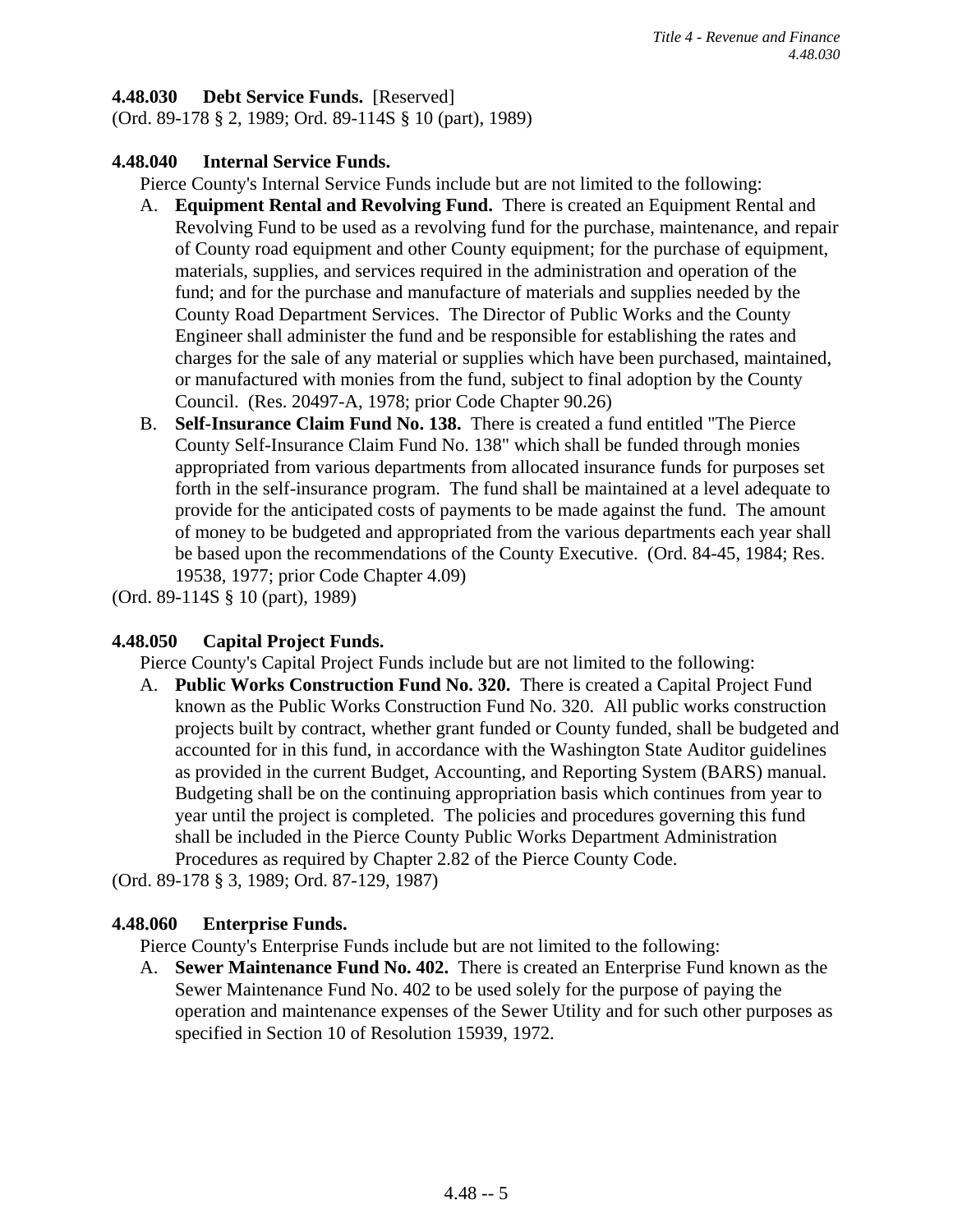B. **Water Utility Fund No. 490.** There is created an Enterprise Fund known as the Water Utility Fund No. 490 for the purpose of paying for the development of the water rights located at the Chambers Creek Properties and for such other purposes as specified in County Code Title 7 "Water Utility". The Water Utility Fund shall have the ability to borrow through interfund loans from other County funds.

(Ord. 98-103 § 2, 1999; Ord. 89-201 § 2, 1989; prior Code § 82.14.010)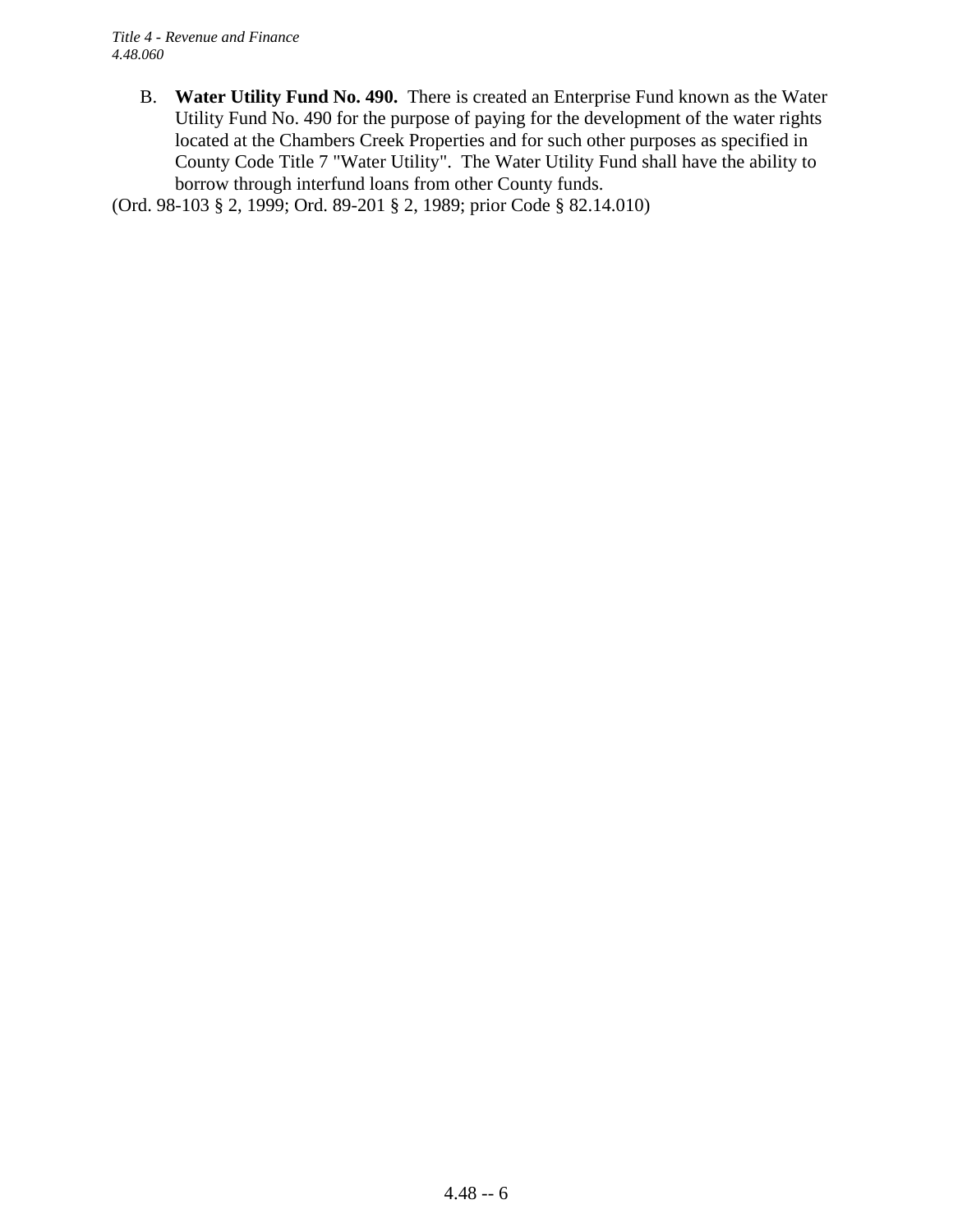### *MARRIAGE LICENSE FAMILY SERVICES FEE*

### **Section: 4.52.010 Fee Imposed.**

### **4.52.010 Fee Imposed.**

Pursuant to RCW 26.04.160, an additional fee of \$15.00 is imposed on each marriage license issued by the Pierce County Auditor.

The Auditor shall collect the fee upon issuance of a marriage license, and deposit the funds in Marriage License Family Services Fee Account. (Ord. 95-113 § 1 (part, 1995)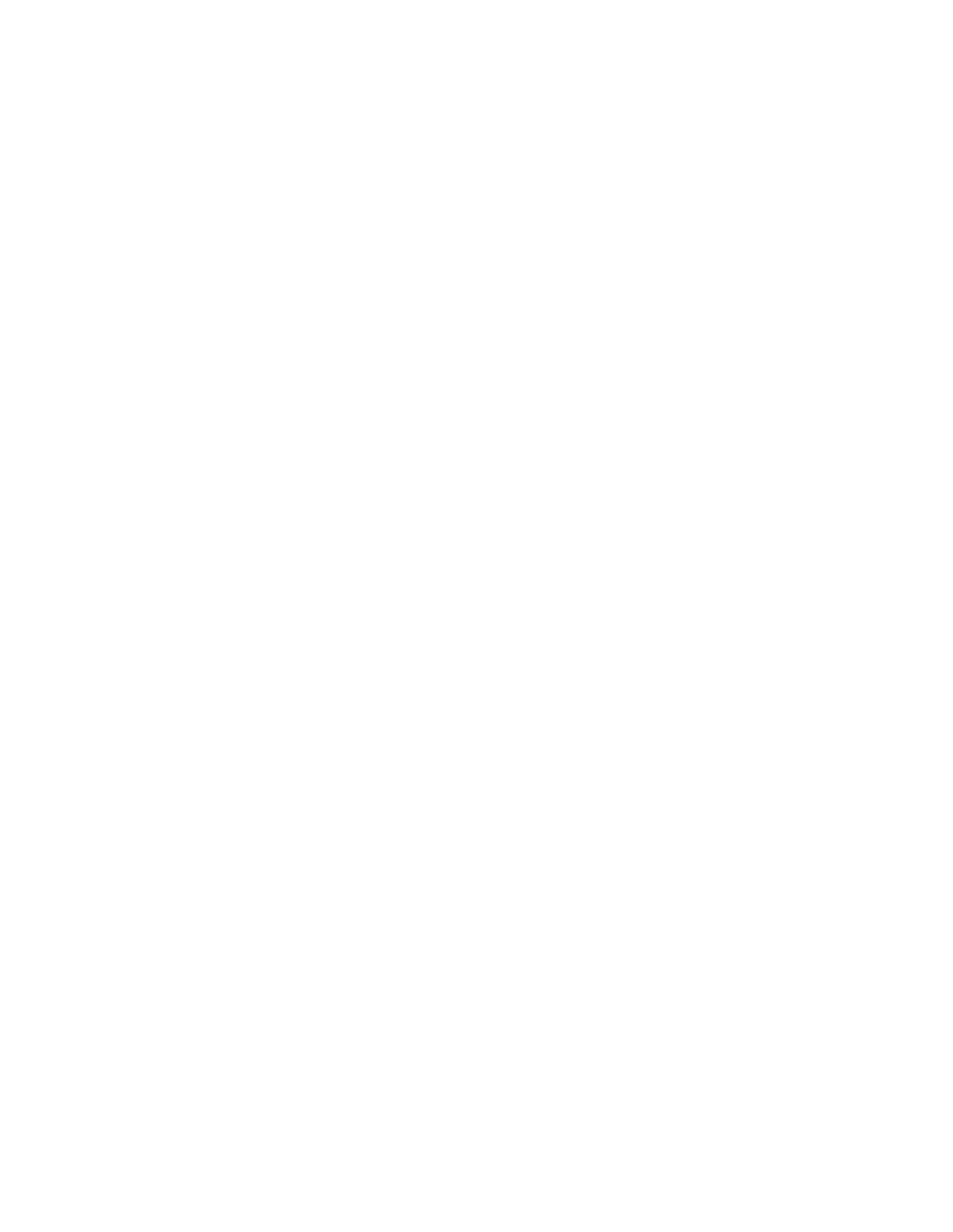### *SHERIFF'S DEPARTMENT FEES*

### **Section:**

### **4.56.010 Sheriff's Department Fees.**

### **4.56.010 Sheriff's Department Fees.**

The Sheriff's Department shall collect the following fees for its official services:

- A. For service of each summons and complaint, notice and complaint, summons and petition, and notice of small claim on one defendant at any location, \$30.00, and on two or more defendants in the same residence, \$35.00, besides mileage;
- B. For making a return, besides mileage actually traveled, \$15.00 for each return of service;
- C. For levying each writ of attachment or writ of execution upon real or personal property, besides mileage, \$60.00 per hour;
- D. For filing copy of writ of attachment or writ of execution with Auditor, \$25.00 plus Auditor's filing fee;
- E. For serving writ of possession or restitution without aid of the county, besides mileage, \$60.00;
- F. For serving writ of possession or restitution with aid of the county, beside mileage, \$60.00 plus \$60.00 for each hour after one hour;
- G. For serving an arrest warrant in any action or proceeding, besides mileage, \$60.00;
- H. For executing any other writ or process in a civil action or proceeding, besides mileage, \$60.00 per hour;
- I. For each mile actually and necessarily traveled in going to or returning from any place of service, or attempted service, up to the per mile rate established by the United States Internal Revenue Service as their standard business rate with a \$10.00 minimum mileage charge; or, at the discretion of the Sheriff, the Sheriff may establish geographic zones within Pierce County and may charge a mileage rate to that zone as opposed to the exact location if, in the discretion of the Sheriff, this process would be a cost effective and fair process;
- J. For making a deed to lands sold upon execution or order of sale or other decree of court, to be paid by the purchaser, \$60.00;
- K. For making copies of papers when sufficient copies are not furnished, \$2.00 for the first page and \$1.00 per each individual page;
- L. For the service of any other document and supporting papers for which no other fee is provided herein, \$35.00;
- M. For posting a notice of sale, or postponement, \$20.00 besides mileage;
- N. For certificate or bill of sale or property, or certificate of redemption, \$60.00;
- O. For conducting a sale of property, \$50.00 per hour spent at a Sheriff's sale;
- P. For notarizing documents, \$10.00 for each document.
- Q. For fingerprinting for non-criminal purposes, \$10.00 for each person for up to two sets; \$3.00 for each additional set;
- R. For mailing required by statute, whether regular, certified, or registered, the actual cost of postage;
- S For an internal criminal history records check, \$15.00;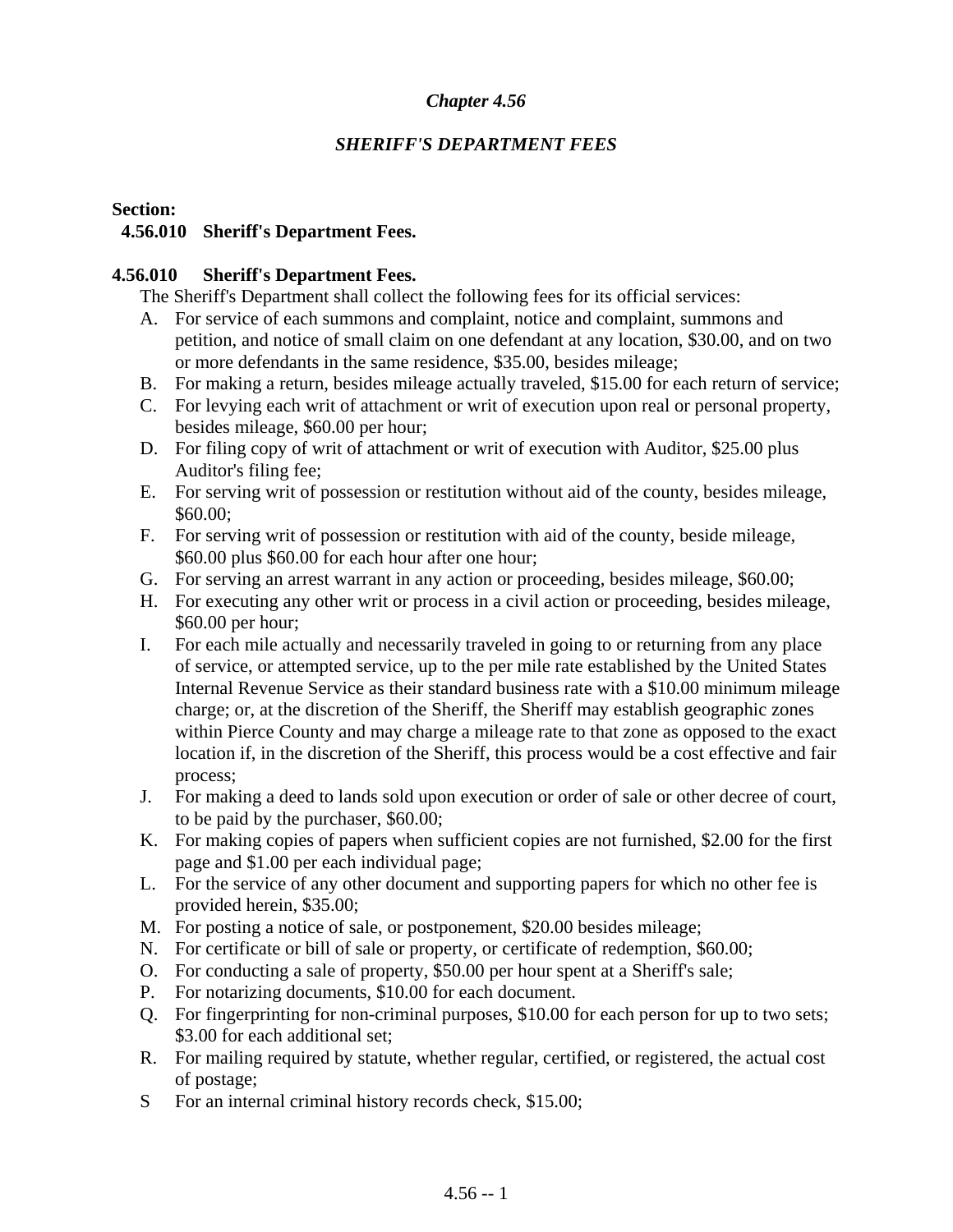- T. For the reproduction of audio, visual, or photographic material, to include magnetic microfilming, the actual cost including personnel time.
- U. All other provisions of RCW 36.18.010 are incorporated by reference unless inconsistent herewith.

(Ord. 2008-108 § 1, 2008; Ord. 2003-120 § 1, 2003)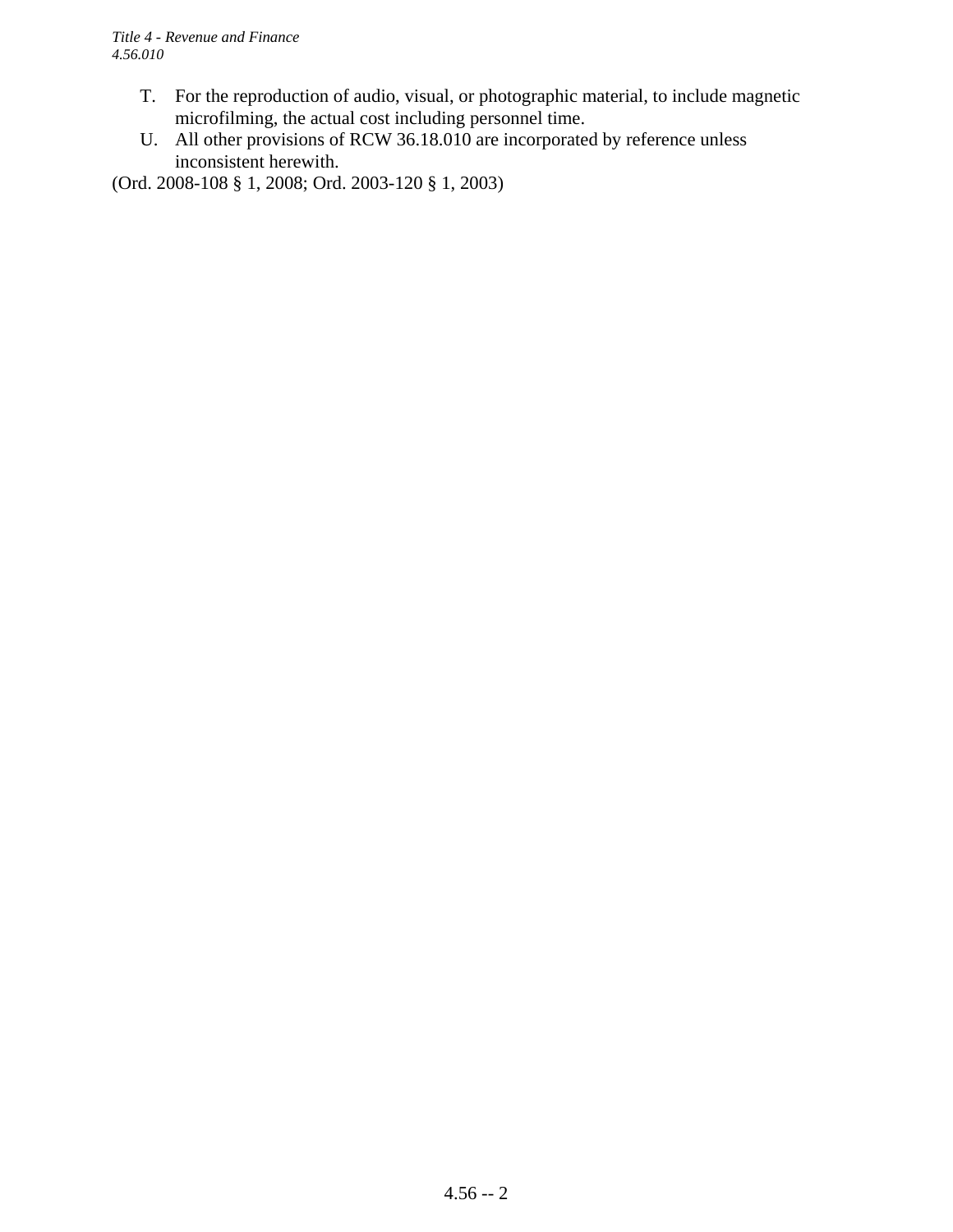#### *FEES*

#### **Sections:**

- **4.58.010 Miscellaneous Fees County General.**
- **4.58.020 County Auditor Fees.**
- **4.58.030 County Public Works Photocopying and Reproduction Fees.**
- **4.58.040 Assessor-Treasurer Fees.**
- **4.58.050 County Parks and Recreation Fees.**
- **4.58.060 Superior Court Clerk Fees for Non-Statutory Services.**

### **4.58.010 Miscellaneous Fees – County General.**

| A. Miscellaneous noncertified copies reproduced |  |
|-------------------------------------------------|--|
|                                                 |  |
| B. Miscellaneous noncertified copies reproduced |  |
|                                                 |  |
| C. Tape recordings--Re-recording:               |  |
|                                                 |  |
|                                                 |  |
| $(Ord. 2007-76s2 \t\S 2 (part), 2007)$          |  |

#### **4.58.020 County Auditor Fees.**

| F. Debit, credit and electronic internet payment for       |  |
|------------------------------------------------------------|--|
|                                                            |  |
|                                                            |  |
| (Ord. 2009-104 § 1, 2009; Ord. 2007-76s2 § 2 (part), 2007) |  |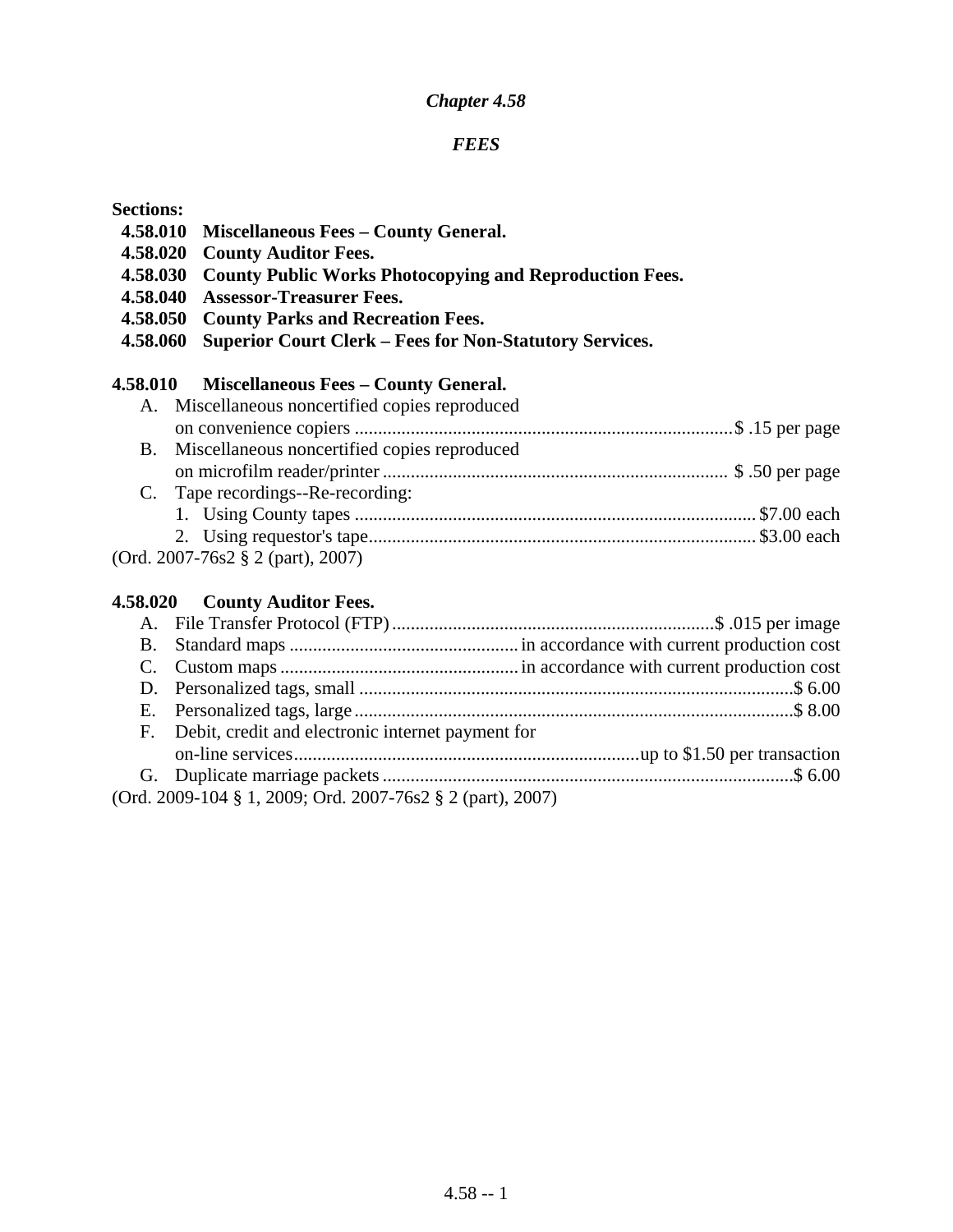#### **County Public Works Photocopying and Reproduction Fees.** 4.58.030

|             | A. Fee for contract plans and specifications |                                            |           |
|-------------|----------------------------------------------|--------------------------------------------|-----------|
|             |                                              |                                            |           |
|             |                                              | commensurate with the current fees charged |           |
|             |                                              | by Public Works and General Services       |           |
| <b>B.</b>   | <b>Prints of County Maps:</b>                |                                            |           |
|             |                                              |                                            |           |
|             |                                              |                                            |           |
|             |                                              |                                            |           |
| $C_{\cdot}$ | <b>Blue Line:</b>                            |                                            |           |
|             |                                              |                                            |           |
|             |                                              |                                            |           |
|             |                                              |                                            |           |
|             |                                              |                                            | .75 each  |
|             |                                              |                                            |           |
|             |                                              |                                            |           |
|             |                                              |                                            |           |
|             |                                              |                                            |           |
|             |                                              |                                            |           |
|             |                                              |                                            | 8.00 each |
|             |                                              |                                            |           |
|             |                                              |                                            |           |
|             |                                              |                                            |           |
|             |                                              |                                            |           |
|             |                                              |                                            |           |
|             |                                              |                                            | 7.00 each |
|             |                                              |                                            |           |
|             |                                              |                                            | 4.25 each |
| D.          | Xerox 2510/Tamaran 36 U:                     |                                            |           |
|             | Bond:                                        |                                            |           |
|             |                                              |                                            |           |
|             |                                              |                                            |           |

| Vellum: |  |
|---------|--|
|         |  |
|         |  |
|         |  |
|         |  |
|         |  |
| Mylar:  |  |
|         |  |
|         |  |
|         |  |
|         |  |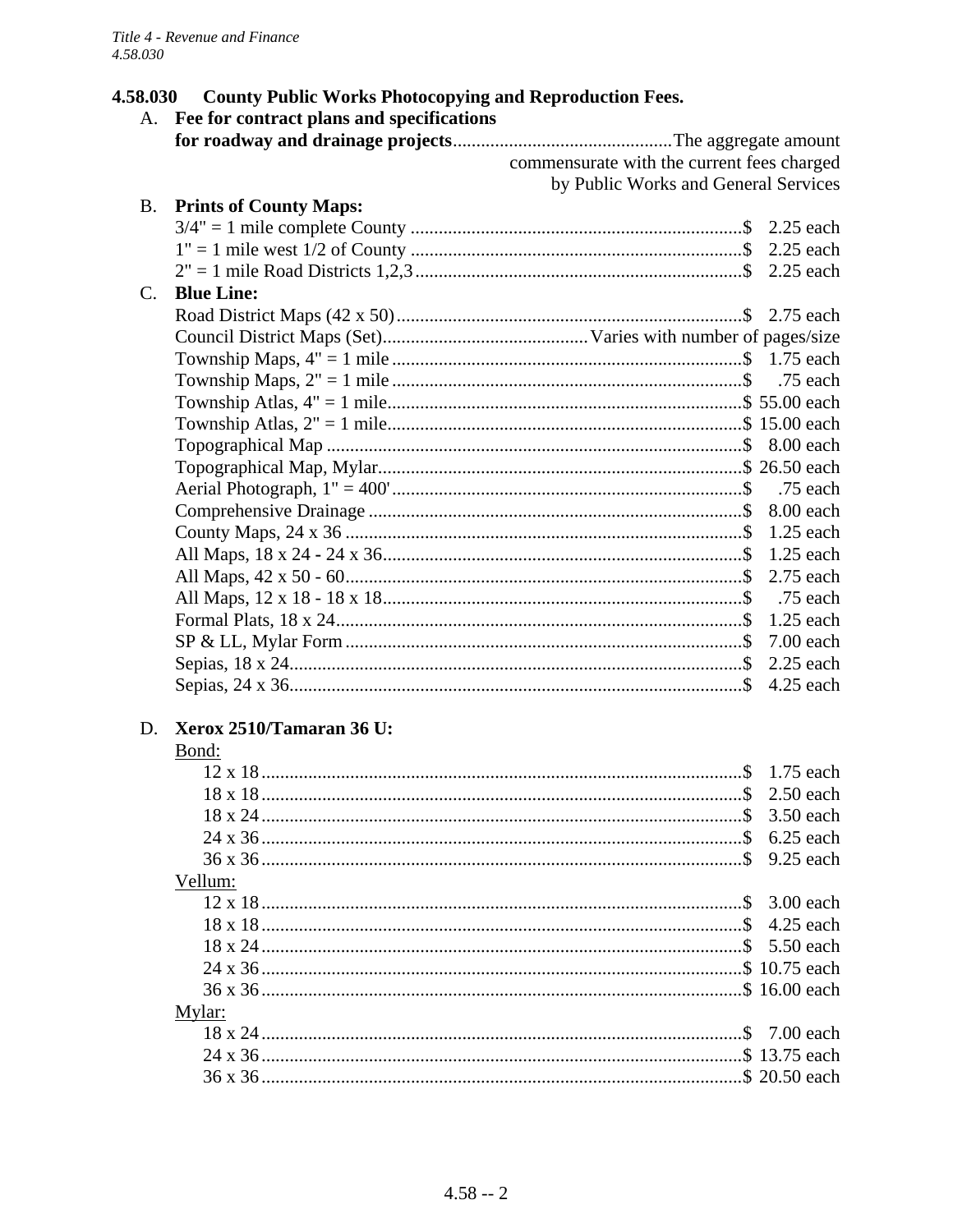*Title 4 - Revenue and Finance*

|                 |                                                                                             | 4.58.040     |
|-----------------|---------------------------------------------------------------------------------------------|--------------|
| E.              | Other:                                                                                      | $.50$ each   |
|                 |                                                                                             |              |
|                 |                                                                                             |              |
|                 | (Ord. 2007-76s2 § 2 (part), 2007)                                                           |              |
| 4.58.040        | <b>Assessor-Treasurer Fees.</b>                                                             |              |
| Α.              |                                                                                             |              |
| <b>B.</b>       | Treasurer's historical records copying fees (billed to the nearest 6 minutes). \$56.00 hour |              |
| $\mathcal{C}$ . | Large format copies of records (includes historical maps)  \$56.00 hour                     |              |
|                 |                                                                                             | plus postage |
| D.              | Assessor's Maps:                                                                            |              |
|                 |                                                                                             |              |
|                 | Orthophotography Maps (billed to the nearest 6 minutes)\$62.00 hour                         |              |
|                 |                                                                                             | plus postage |
|                 | Quick Print Maps (computer generated, based on \$56.00 hour rate) \$5.60 each               |              |
|                 |                                                                                             | plus postage |
|                 |                                                                                             |              |
|                 |                                                                                             | plus postage |
| E.              | Electronic records:                                                                         |              |
|                 |                                                                                             |              |
|                 |                                                                                             |              |
|                 |                                                                                             |              |
|                 |                                                                                             |              |
|                 |                                                                                             |              |
| F.              |                                                                                             |              |
| G.              | <b>Application Review Services:</b>                                                         |              |
|                 |                                                                                             |              |
|                 |                                                                                             |              |
|                 |                                                                                             |              |
|                 |                                                                                             |              |
|                 |                                                                                             |              |
|                 |                                                                                             |              |
|                 |                                                                                             |              |
|                 | (Ord. 2009-106s § 2, 2010; Ord. 2007-76s2 § 2 (part), 2007)                                 |              |
|                 |                                                                                             |              |

# **4.58.050 County Parks and Recreation Fees.**

| A. Comprehensive parks and recreations system plan: |  |
|-----------------------------------------------------|--|
|                                                     |  |
|                                                     |  |
|                                                     |  |
| $(Ord. 2007-76s2 \t{3} 2 (part), 2007)$             |  |

### **4.58.060 Superior Court Clerk – Fees for Non-Statutory Services.**

A. The Superior Court Clerk (Clerk) is entitled to collect fees for those services which are not set by statute, RCW 36.18.016.